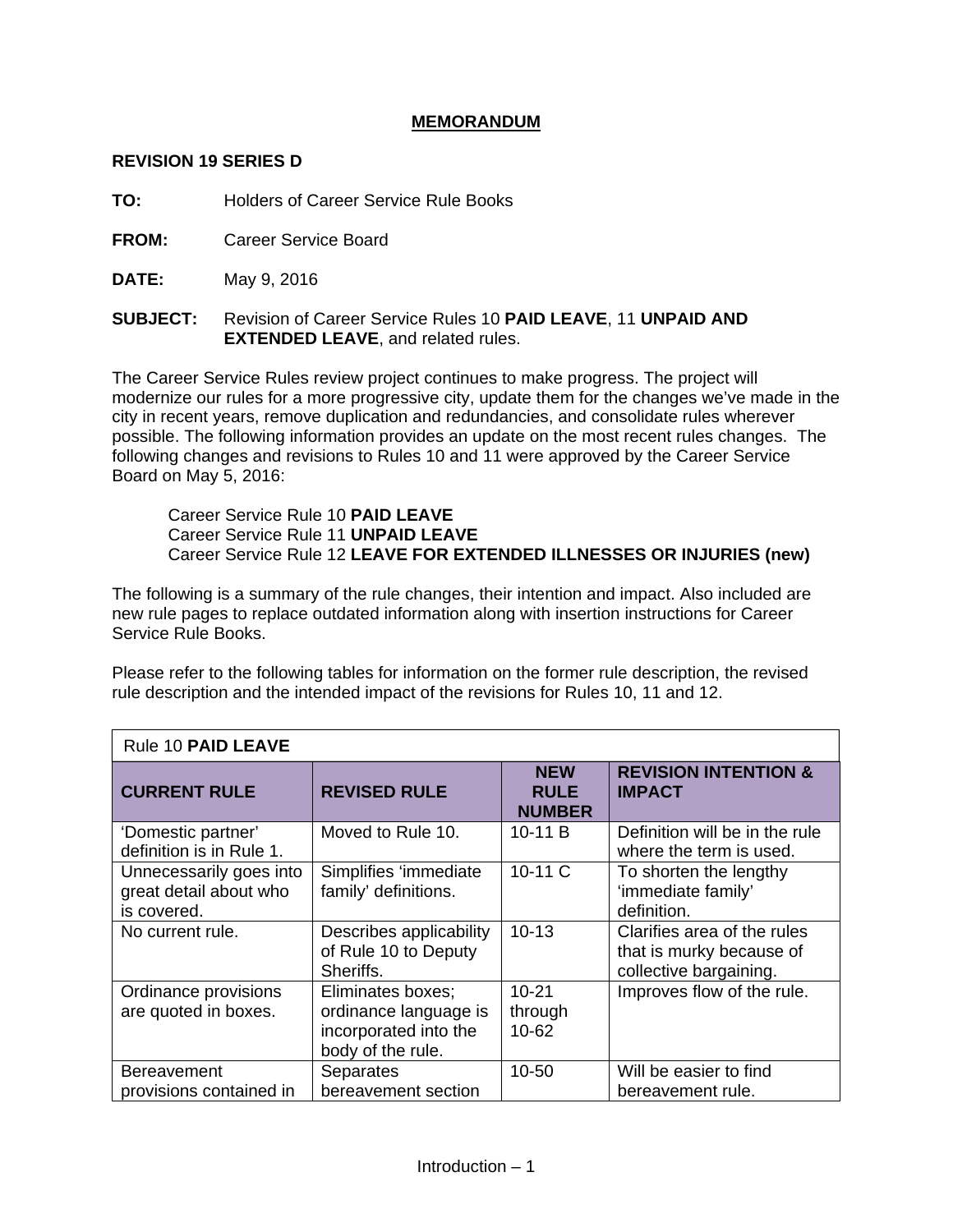| PTO and sick and<br>vacation rules.          | from PTO and sick<br>and vacation sections.                                                                          |           |                                                                                |
|----------------------------------------------|----------------------------------------------------------------------------------------------------------------------|-----------|--------------------------------------------------------------------------------|
| No current provision in<br>court leave rule. | Expands court leave<br>to cover situations<br>where an employee is<br>subpoenaed by the<br>city to testify in court. | 10-75 A.2 | Supports city's interest in<br>having necessary witnesses<br>testify in court. |

| Rule 11 UNPAID LEAVE                                        |                                                                                                       |                                            |                                                                                                         |  |  |
|-------------------------------------------------------------|-------------------------------------------------------------------------------------------------------|--------------------------------------------|---------------------------------------------------------------------------------------------------------|--|--|
| <b>CURRENT RULE</b>                                         | <b>REVISED RULE</b>                                                                                   | <b>NEW</b><br><b>RULE</b><br><b>NUMBER</b> | <b>REVISION INTENTION &amp;</b><br><b>IMPACT</b>                                                        |  |  |
| No current rule.                                            | Add section covering<br>leave for victims of<br>violence.                                             | $11 - 26$                                  | Creating specific rule<br>provision to reflect state law<br>and Executive Order<br>requirements.        |  |  |
| Required school-related<br>parental leave.                  | Remove parental<br>leave requirements.                                                                | None                                       | Parental leave state law<br>was eliminated by the<br>legislature.                                       |  |  |
| All unpaid leave<br>provisions are<br>contained in Rule 11. | Moved disability,<br>Workers'<br>Compensation, FMLA<br>and ADA leave<br>provisions to new Rule<br>12. | Rule 12                                    | Puts rules dealing with<br>extended absences due to<br>illness or injury together in<br>the same place. |  |  |

| Rule 12 LEAVE FOR EXTENED ILLNESSES OR INJURIES                                                           |                                                                                                                                                                                 |                                            |                                                                                                                           |  |
|-----------------------------------------------------------------------------------------------------------|---------------------------------------------------------------------------------------------------------------------------------------------------------------------------------|--------------------------------------------|---------------------------------------------------------------------------------------------------------------------------|--|
| <b>CURRENT RULE</b>                                                                                       | <b>REVISED RULE</b>                                                                                                                                                             | <b>NEW</b><br><b>RULE</b><br><b>NUMBER</b> | <b>REVISION INTENTION &amp;</b><br><b>IMPACT</b>                                                                          |  |
| No current rule.                                                                                          | <b>Contains ADA</b><br>interactive process<br>(IAP) rule from Rule 5;<br>and disability,<br>Workers'<br>Compensation, FMLA<br>and ADA leave rules<br>from Rule 11.              | Rule 12                                    | Consolidates rules dealing<br>with extended absences<br>due to illness or injury<br>together in the same place.           |  |
| City FMLA leave covers<br>care for immediate<br>family members that is<br>not required by Federal<br>law. | New rule will be more<br>consistent with FMLA<br>in that FMLA leave for<br>care of family<br>members will only<br>cover spouses,<br>domestic partners,<br>children and parents. | $12 - 21$                                  | Significantly reduces<br>employee ability to take 12<br>weeks of city FMLA in<br>addition to 12 weeks of<br>Federal FMLA. |  |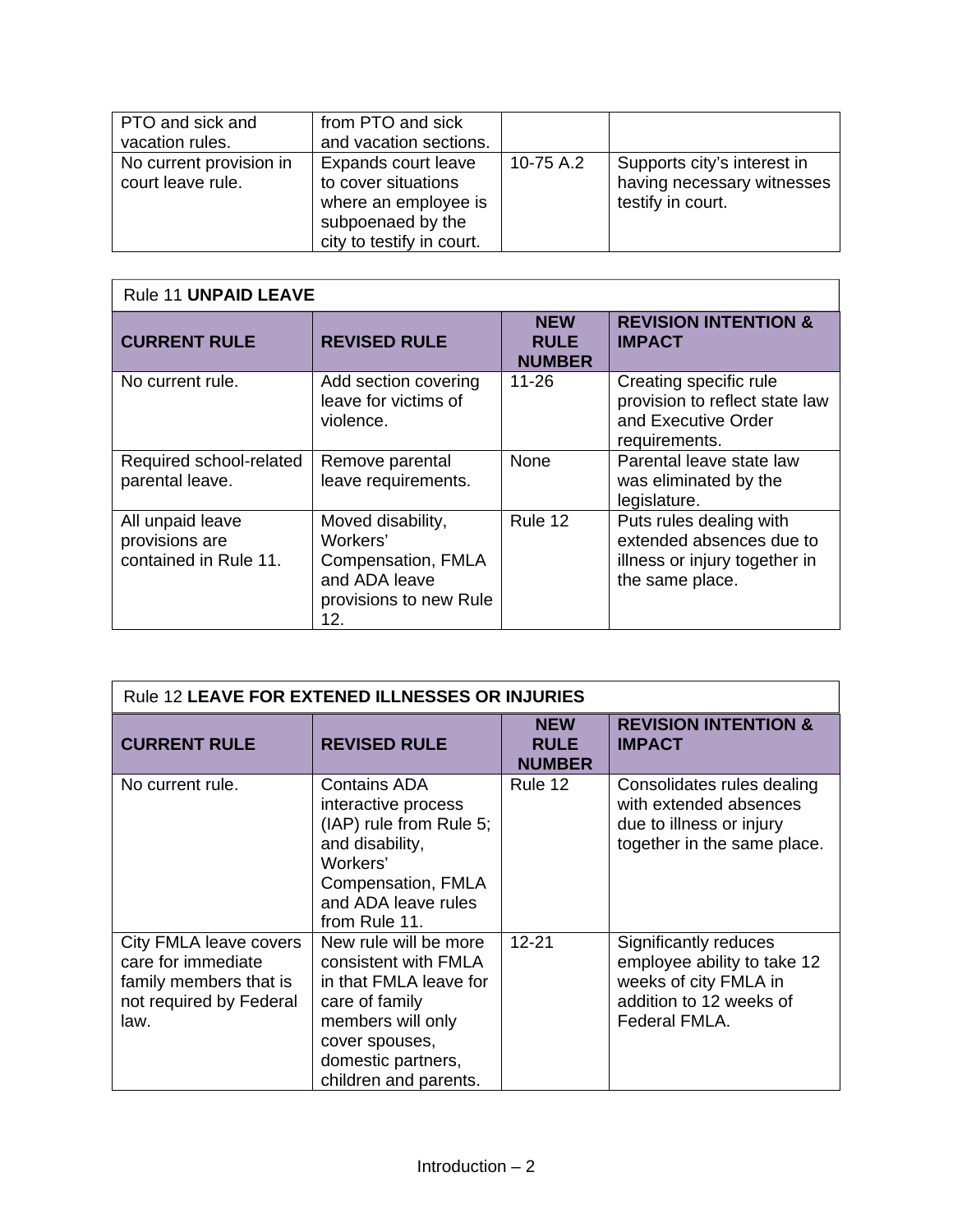| City cannot begin IAP      | Allows the city to start | $12-36$ C | Shortens the period of time   |
|----------------------------|--------------------------|-----------|-------------------------------|
| until after an employee    | IAP before an            |           | before a disqualification can |
| with a Workers'            | employee has             |           | begin for employees who       |
| Compensation claim         | reached MMI if it is     |           | will never be able to return  |
| reaches Maximum            | determined that the      |           | to work.                      |
| <b>Medical Improvement</b> | employee will not be     |           |                               |
| $(MMI)$ .                  | able to return to work.  |           |                               |

|                                    | <b>Page Number</b>        | <b>Issuance Dates</b>  |
|------------------------------------|---------------------------|------------------------|
| Remove:                            |                           |                        |
| <b>Remove entire Rule 1</b>        | 1-1 through $1-5$         | November 18, 2015      |
|                                    | 1-6                       | February 12, 2016      |
|                                    | $3-6$                     | November 18, 2015      |
|                                    | 5-1, 5-12 through 5-17    | November 18, 2015      |
| <b>Remove entire Rule 10</b>       | 10-1 through 10-12        | January 7, 2013        |
|                                    | $10 - 13$                 | February 12, 2016      |
|                                    | $10 - 14$                 | January 7, 2013        |
|                                    | $10 - 15$                 | February 12, 2016      |
|                                    | 10-16 through 10-19       | January 7, 2013        |
|                                    | $10 - 20$                 | February 12, 2016      |
|                                    | $10 - 21$                 | November 18, 2015      |
|                                    | $10 - 22$                 | February 12, 2016      |
| <b>Remove entire Rule 11</b>       | 11-1 through 11-16        | <b>January 7, 2013</b> |
|                                    | 11.A.-1, 11.A.-2, 11.B.-1 | January 7, 2013        |
|                                    | $14-6$                    | <b>January 7, 2013</b> |
| <b>Replace with:</b>               |                           |                        |
| <b>Replace with entire Rule 1</b>  | 1-1 through $1-5$         | May 9, 2016            |
|                                    | $3-6$                     |                        |
|                                    | $5-1, 5-12$               |                        |
| <b>Replace with entire Rule 10</b> | 10-1 through 10-20        |                        |
| <b>Replace with entire Rule 11</b> | 11-1 through 11-8         |                        |
| <b>Insert entire Rule 12</b>       | 12-1 through 12-12        |                        |
|                                    | $14-6$                    |                        |

# **PLEASE INSERT IN YOUR RULE BOOK AS SOON AS POSSIBLE. THANK YOU.**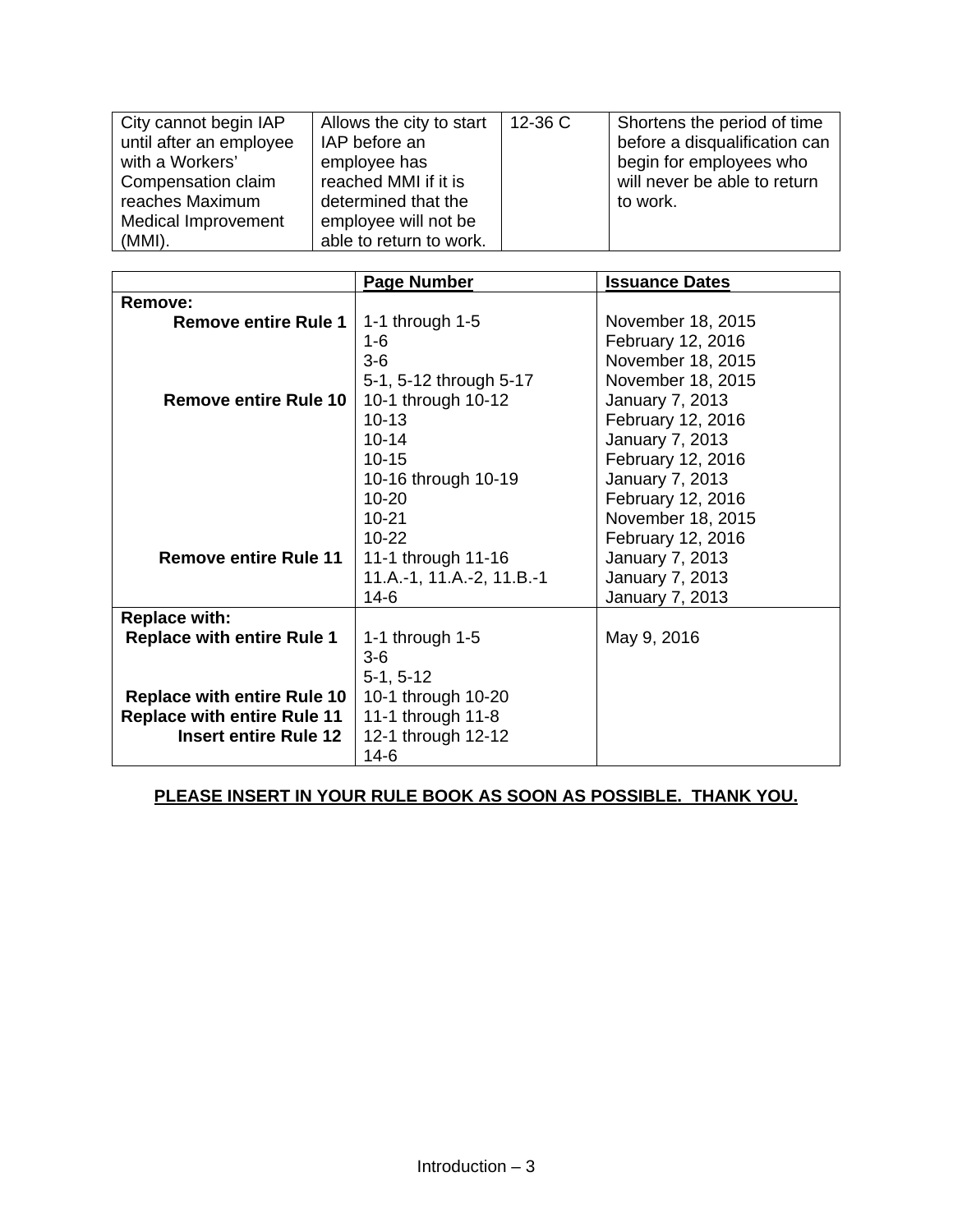#### **RULE 1 DEFINITIONS**

(Revised May 9, 2016; Rule Revision Memo 19D)

These definitions shall apply wherever the following terms are used in the personnel rules:

#### Administrative class:

A class in which the duties and responsibilities meet the following criteria:

- A. Performance of office or non-manual work directly related to management policies or general business operations; and
- B. Regular exercise of discretion and independent judgment; and
- C. 1 Regular and direct assistance to a bona fide executive or administrator; or
	- 2, Performance, under only general supervision, of work along specialized or technical lines requiring special training, experience, or knowledge; or
	- 3. Execution, under only general supervision, of special assignments and tasks; and
- D. No more than 20% of hours worked in a work week are devoted to activities which are not directly and closely related to the performance of the work in paragraph a) through c) above (Effective May 1, 1974; Rule Revision Memo 83A).

#### Agency:

A unit of government identified by a "fund organization" number in an appropriation ordinance (Effective December 15, 1988; Rule Revision Memo 118B).

#### Appointing authority:

A municipal official designated by the annual appropriation ordinance to approve expenditures for a given appropriation; hence the official authorized to appoint employees to be paid from such appropriation. Such an official may designate an agent to act for him as an appointing authority (Effective May 16, 1956; Rule Revision Memo 16A).

#### Appropriation:

An authorization by the City Council to a specified agency to expend a specified sum of money from a specified fund during a specified period for a specified purpose (Effective May 16, 1956; Rule Revision Memo 16A).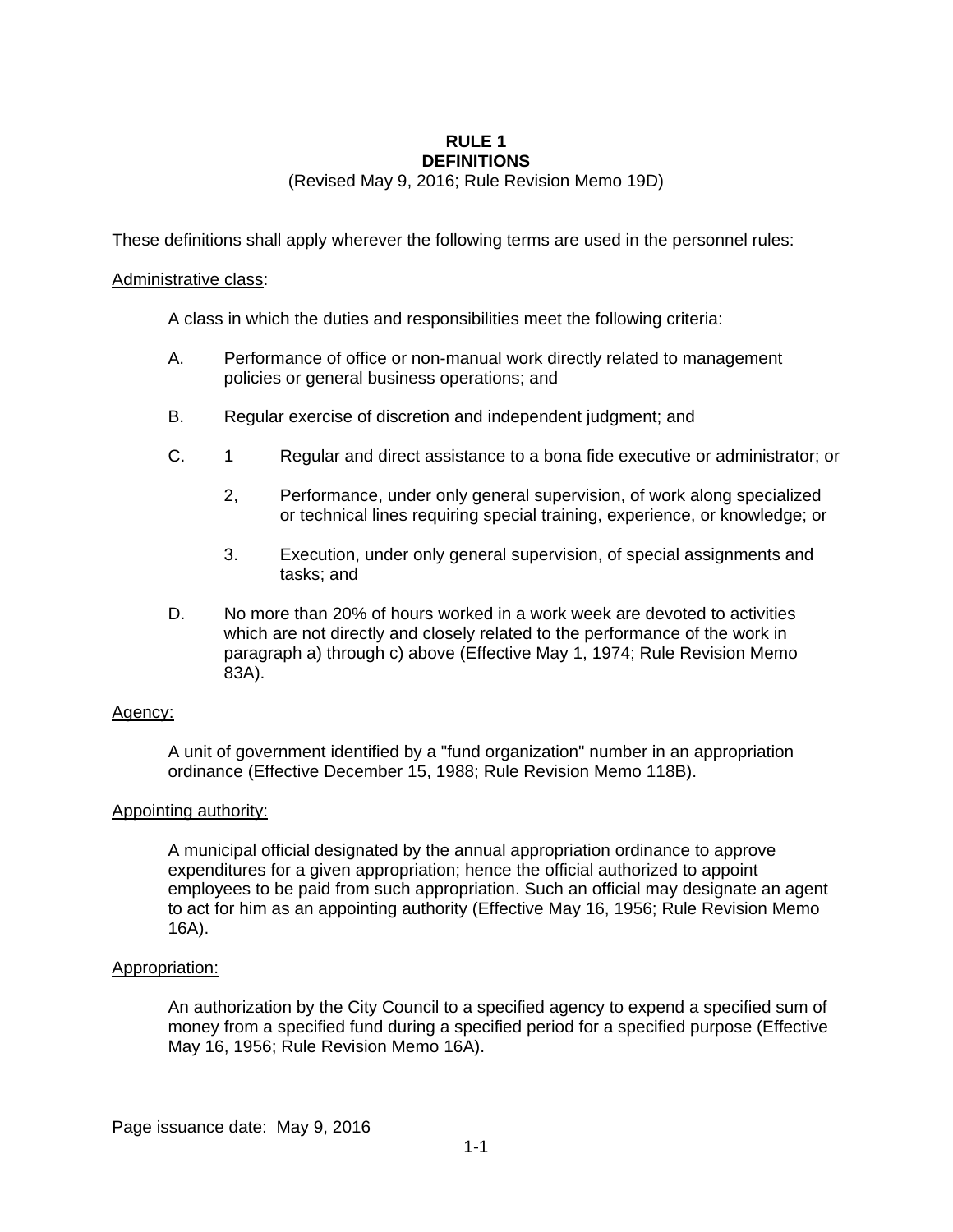#### Appropriation sub-account:

Includes all divisions of appropriations recognized by the Office of Budget and Management, up to and including the lowest level of the account code at which expenditures and revenues are recorded, the tracking level (Effective March 19, 2004, Rule Revision Memo 247B).

#### Break in service:

Any lapse of working time between the official separation of an employee and his subsequent re-hiring (Effective May 16, 1956; Rule Revision Memo 16A).

## Career Service:

All employees of the City and their positions subject to the exceptions in the City Charter (relevant sections have been attached as an appendix to Rule 5 **APPOINTMENTS AND STATUS**) (Effective June 8, 2007; Rule Revision Memo 19C).

#### Career Service Board:

The board created by the Denver City Charter to direct the Career Service (Effective August 15, 1979; Rule Revision Memo 113A).

#### Career Service employee:

The incumbent of a position in the Career Service (Effective May 16, 1956; Rule Revision Memo 16A).

## City:

City and County of Denver (Effective December 15, 1988; Rule Revision Memo 118B).

#### Class series:

The arrangement in sequence of classes that are alike in the kind but not in level. For the purposes of lay-off, a class series shall include first line supervisors and lead workers, if so designated for the class series (Effective May 16, 1956, Rule Revision Memo 16A; Revised March 19, 2004, Rule Revision Memo 247B).

#### Continuous service date:

The effective date of an employment appointment or a re-employment appointment in the career service, whichever is later; or the effective date of appointment from a reinstatement list plus credits for service prior to lay-off. This definition does not affect employee rights to paid time off, sick leave and vacation leave as established in the Revised Municipal Code or the Career Service Rules (Revised January 1, 2010; Rule Revision Memo 42C).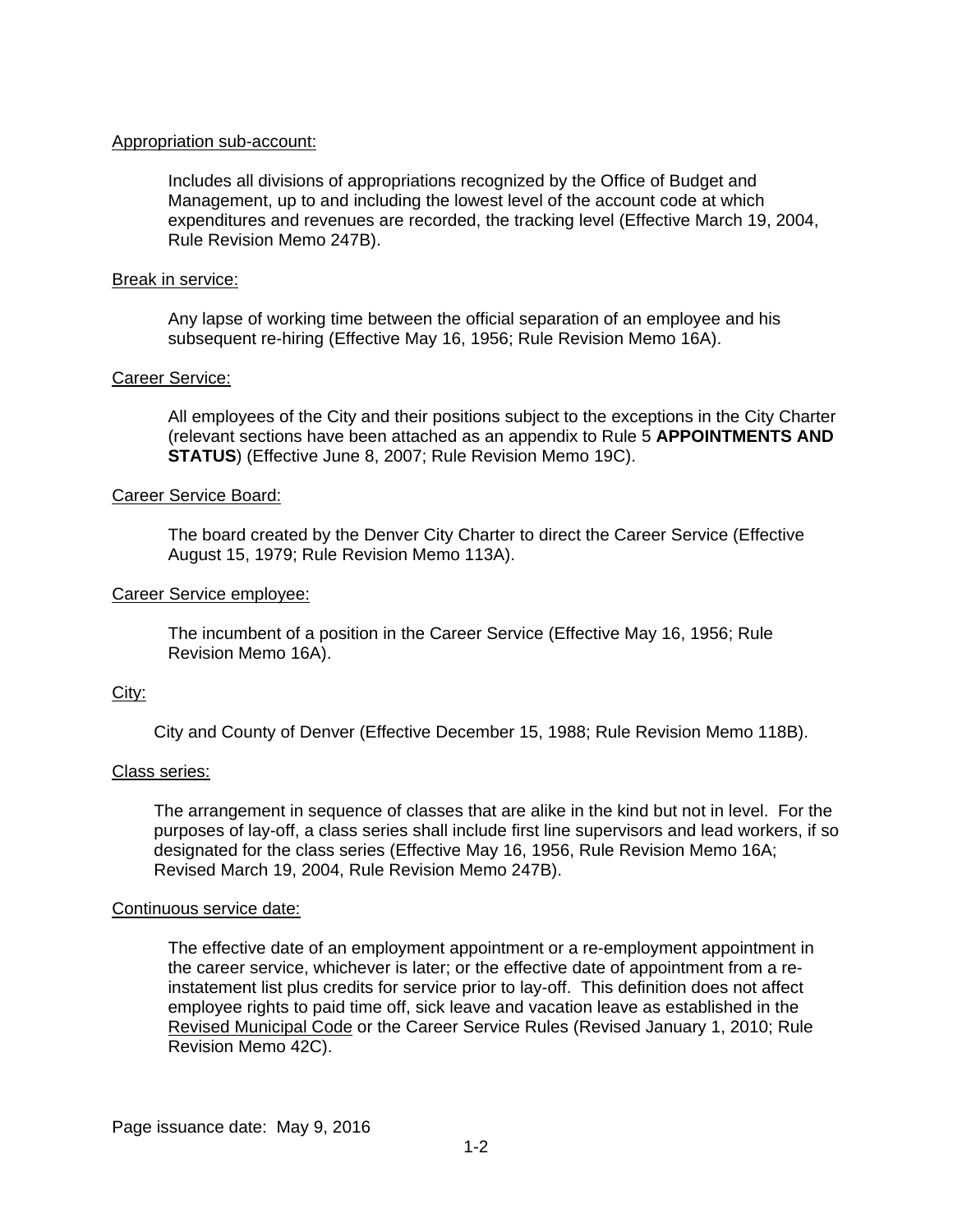#### Documented performance:

A verifiable assessment of an individual's work performance, including PEPR ratings, disciplinary actions, and safety violations (Effective March 19, 2004; Rule Revision Memo 247B).

#### Effective date:

The date when a personnel action takes effect (Revised May 7, 2012; Rule Revision Memo 62C).

#### Entry level professional class:

Any class where the principal minimum qualifications for education and experience are a college degree and no experience. These are identified as entry level by the word "staff" as part of the title (Effective September 1, 1989; Rule Revision Memo 129B).

#### Executive class:

A class in which the duties and responsibilities meet the following criteria:

- A. Primary duty consists of the management of the agency or appropriation account, or of a customarily recognized subdivision or section thereof; and
- B. Regular direction of the work of two or more other employees therein, and
- C. Authority to hire or fire other employees, or suggestions or recommendations as to the advancement and promotion or any other change of status of other employees will be given particular weight, and
- D. Regular exercise of discretionary powers, and
- E. No more than 20% of hours worked in a work week are devoted to activities which are not directly and closely related to the performance of the work described in paragraphs a) through d) above; provided that this paragraph shall not apply in the case of an employee who is in sole charge of an independent establishment or a physically separated establishment (Effective May 1, 1974; Rule Revision Memo 83A).

## Fringe benefits:

Paid time off, vacation leave, holiday leave, sick leave, payments for injuries or sickness received in the line of duty, health insurance, life insurance, pensions, termination pay, uniform and equipment allowances, dependents' benefits, longevity pay, and any other financial or economic benefits which are found by the Office of Human Resources to be the prevailing practice in the Denver metropolitan area (Revised January 1, 2010; Rule Revision Memo 42C).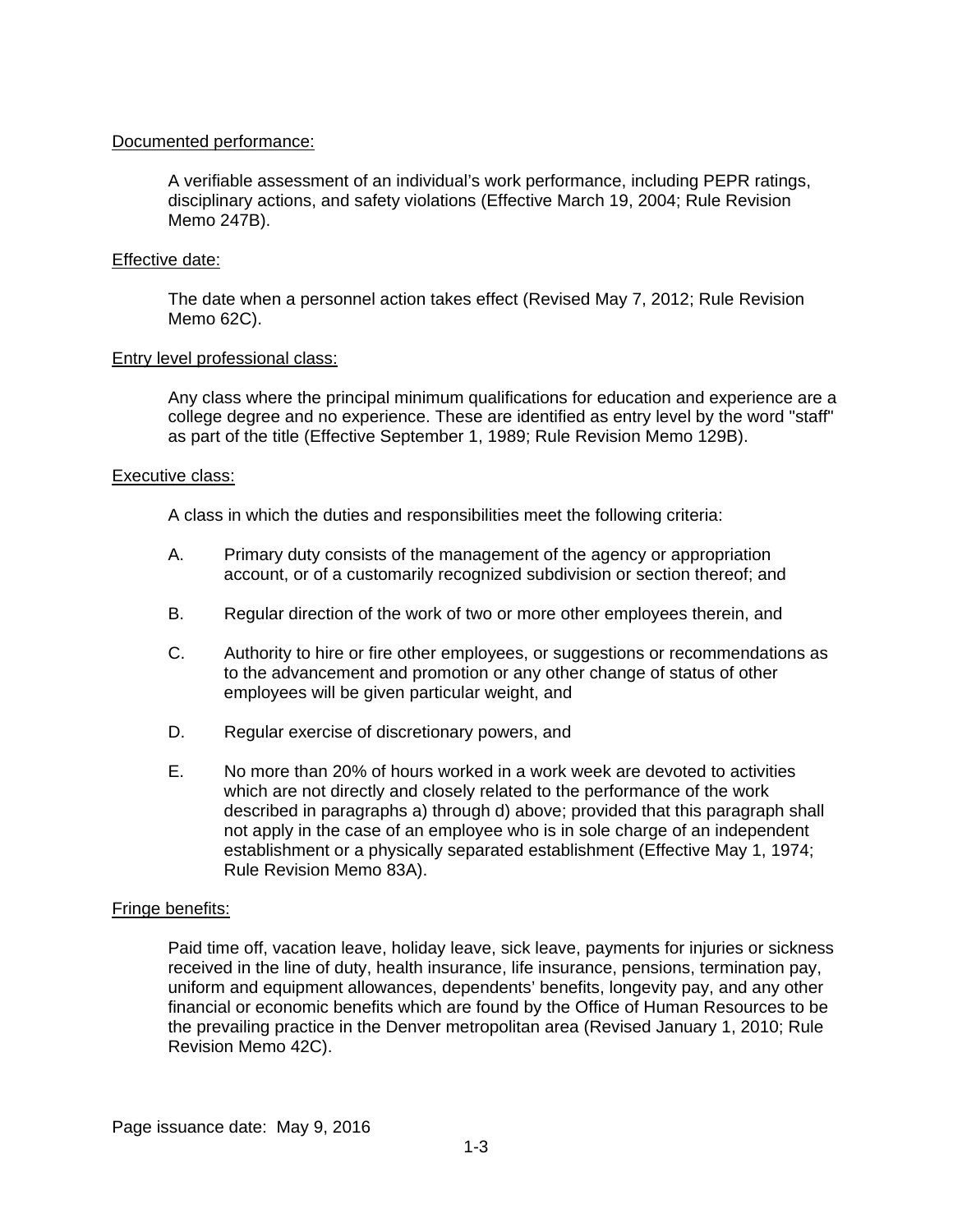#### Incumbent:

The current occupant of a position in the Career Service (Effective May 16, 1956; Rule Revision Memo 16A).

#### Lay-off:

The involuntary separation of a career status unlimited employee, or a limited employee appointed prior to January 16, 2004, resulting from the abolishment of a position (Effective September 18, 1980; Rule Revision Memo 127A; Revised March 19, 2004;, Rule Revision Memo 247B).

#### Lay-off unit:

An appropriation account, appropriation sub-account, combinations of appropriation subaccounts, or combinations of appropriation accounts for the purposes of lay-off (Effective November 1, 1979; Rule Revision Memo 115A: Revised March 19, 2004; Rule Revision Memo 247B).

#### Length of Service:

Total number of years, months and days of continuous service, (for examination purposes) including time an employee is on unpaid leave, but exclusive of service in oncall status positions (Revised May 9, 2016; Rule Revision Memo 19D).

#### Month of service:

The period of time between a given date in one month and the preceding day in the following month (e.g., April 16 through May 15) (Effective October 12, 1981; Rule Revision Memo 19B).

#### Office of Human Resources:

The agency created by the Denver Revised Municipal Code to administer the Career Service (Effective January 7, 2013, Rule Revision Memo 1D).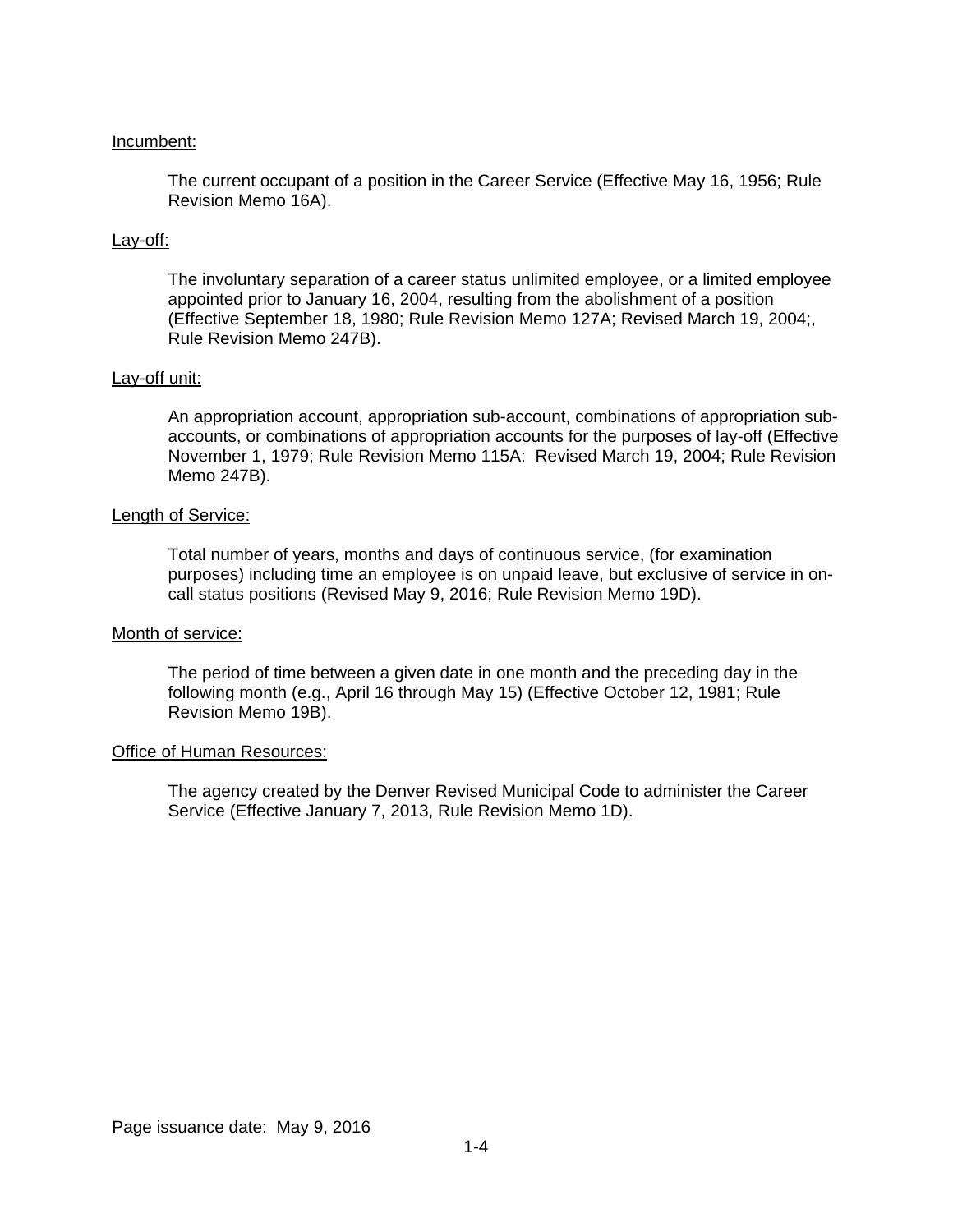## Professional class:

A class in which the duties and responsibilities meet the following criteria:

- A. Primary duties consist of the performance of:
	- 1. Work requiring knowledge of an advanced type in a field of science or learning customarily acquired by a prolonged course of specialized intellectual instruction and study, as distinguished from a general academic education and from an apprenticeship, and from training in the performance of routine mental, manual, or physical processes; or
	- 2. Work that is original and creative in character in a recognized field of artistic endeavor (as opposed to work which can be produced by a person endowed with general manual or intellectual ability and training), and the result of which depends primarily on the invention, imagination, or talent of the employee; or (Effective March 2, 1982; Rule Revision Memo 30B)
	- 3. Teaching, tutoring, instructing, or lecturing in the activity or imparting knowledge, as a teacher in the school system or educational establishment or institution; and
- B. Work requires the consistent exercise of discretion and judgment in its performance; and
- C. Work is predominantly intellectual and varied in character (as opposed to routine mental, manual, mechanical, or physical work) and is of such character that the output produced or the result accomplished cannot be standardized in relation to a given period of time; and
- D. No more than 20% of hours worked in the work week are devoted to activities which are not an essential part of and necessarily incident to work described in paragraphs a) through c) above. (Effective May 1, 1974; Rule Revision Memo 83A).

#### Re-instatement List:

Employees shall be placed on the re-instatement list for the classification they have been laid off from, demoted in lieu of lay-off from, or have voluntarily resigned or voluntarily demoted in lieu of lay-off from. The re-instatement list shall only be used within the Lay-off Unit the employee was in when the lay-off took place (Effective May 4, 2007; Rule Revision Memo 18C).

#### Staggered work schedule:

The assignment of differing reporting times to individual employees (Effective November 14, 1978; Rule Revision Memo 104A).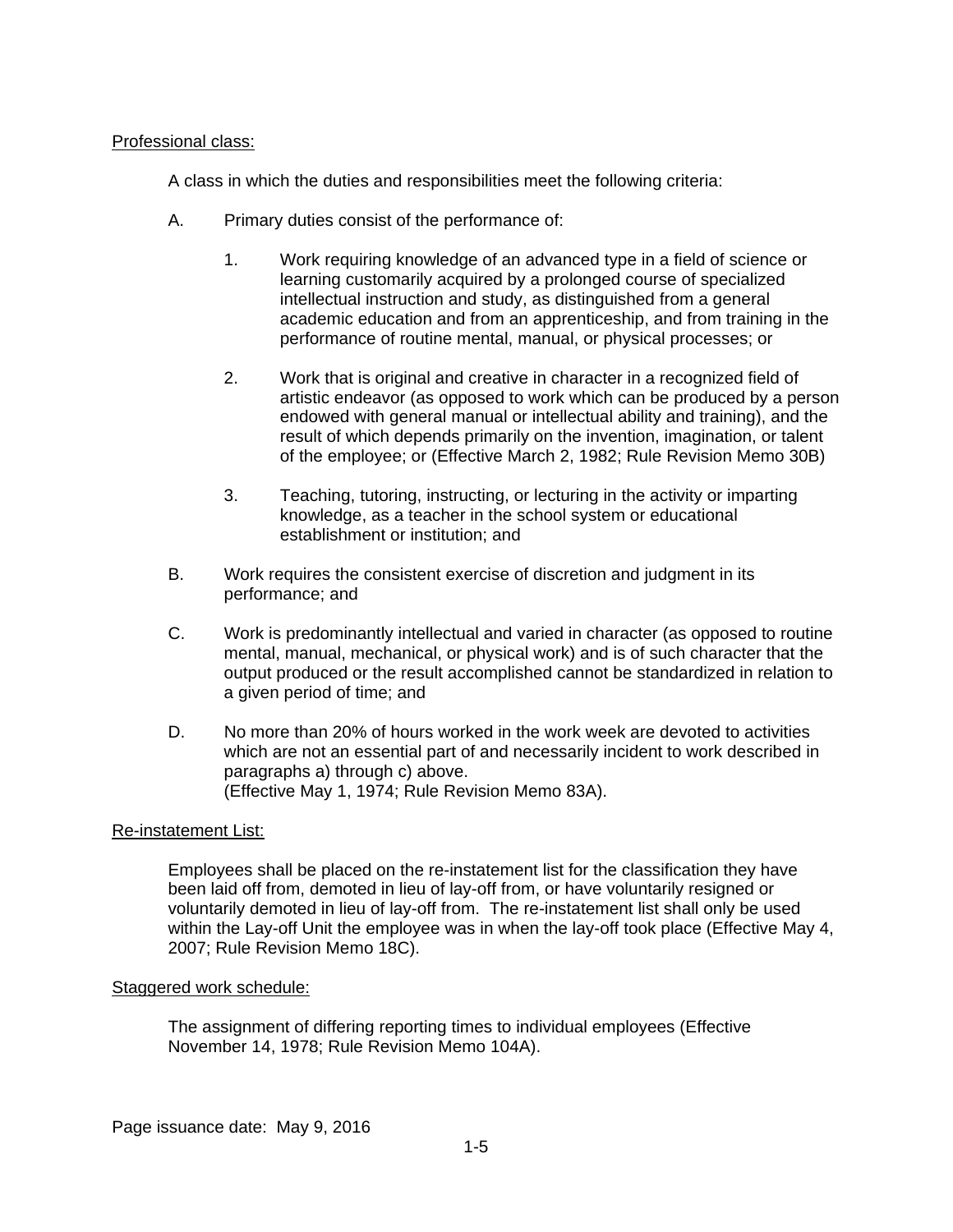#### 3-35 Assessment Scores

- A. Minimum Score: The OHR Executive Director must decide how assessments are scored and what score is needed to pass.
- B. Multiple part assessments: The OHR Executive Director may decide that by failing one part of a multiple part assessment, a candidate has failed the assessment and the other parts of the assessment cannot be taken.
- C. Final Rating: Final ratings must be based on the total or combined assessment score.
- D. Veterans' Points: Points must be added to passing scores of eligible candidates, who are not employees, as required by the Veterans' Preference provision of the Colorado Constitution (relevant portions are attached as an Appendix).
- E. Notice to candidates: Each candidate shall be provided with access to their assessment scores.
- F. Confidentiality of score: Assessment scores are confidential and shall not be made available to any person outside the OHR except the appointing authority in connection with a referral, and the candidate. The candidate assessed may, in writing, allow the OHR to release his or her assessment scores to others. Assessment scores may also be released pursuant to court order or an appropriate subpoena.

## 3-37 Request for review

Applicants and candidates for employment or promotion in the Career Service who are dissatisfied with the results of the assessment process may notify the recruiter of their concerns in writing or by e-mail within three (3) business days from the date of the notice.

Section 3-40 Referral (Revised November 18, 2015; Rule Revision Memo 15D)

Appointing authorities can only fill vacant Career Service positions with eligible candidates whose names appear on lists referred to the appointing authority by the OHR as described in this section of this Rule 3, or who fall within one of the following exceptions:

- A. Career Service employees who are eligible for re-promotion, transfer, or demotion appointments, or former employees who are eligible for re-employment, as defined in Rule 5 **APPOINTMENTS AND STATUS**.
- B. City employees who are eligible for an ADA re-assignment under Rule 12 **LEAVE FOR EXTENDED ILLNESSES OR INJURIES**. (Revised May 9, 2016; Rule Revision Memo 19D)
- C. Paid trainees and paid interns who have successfully completed the training or internship as provided in Rule 5 **APPOINTMENTS AND STATUS** may be promoted into the position the trainee or intern was being trained to perform.

Page issuance date: May 9, 2016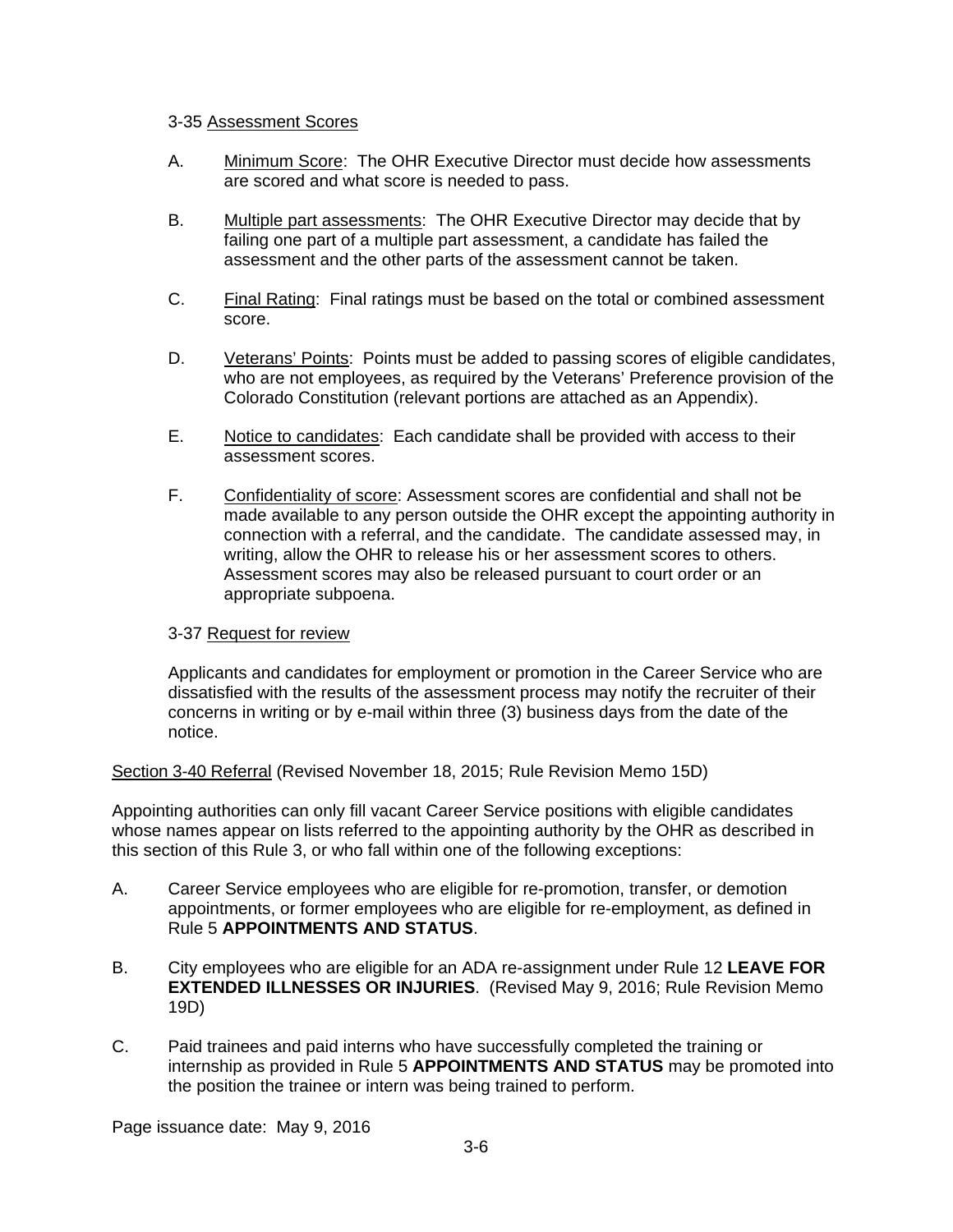#### **RULE 5 APPOINTMENTS AND STATUS**

(Revised May 9, 2016; Rule Revision Memo 19D)

#### Purpose statement:

The purpose of this rule is to identify:

- A. Types of appointments (the process of moving employees into vacant positions) and the process of making appointments;
- B. Types of positions and employee status;
- C. Medical groups and standards following a conditional offer of employment;
- D. Dual incumbency and dual employment; and
- E. Compliance with the Immigration Reform and Control Act of 1986.

(Revised May 9, 2016; Rule Revision Memo 19D)

#### Section 5-10 Appointments

- A. The Career Service shall comprise all employees of the City and their positions, subject to the exceptions in the City Charter.
- B. Appointing authorities, including the Office of Human Resources ("OHR") Executive Director, may delegate any authority provided under this Rule 5 to a subordinate employee.

## 5-11 Appointments of Applicants Who Are Not in the Career Service

- A. Employment appointment: An appointment made as a result of referral of an employment list in accordance with Rule 3 **RECRUITMENT**.
- B. Re-instatement appointment: An appointment of a former employee who had been laid off or who resigned in lieu of a lay-off, which is made as a result of referral from a re-instatement list in accordance with Rule 3 **RECRUITMENT**.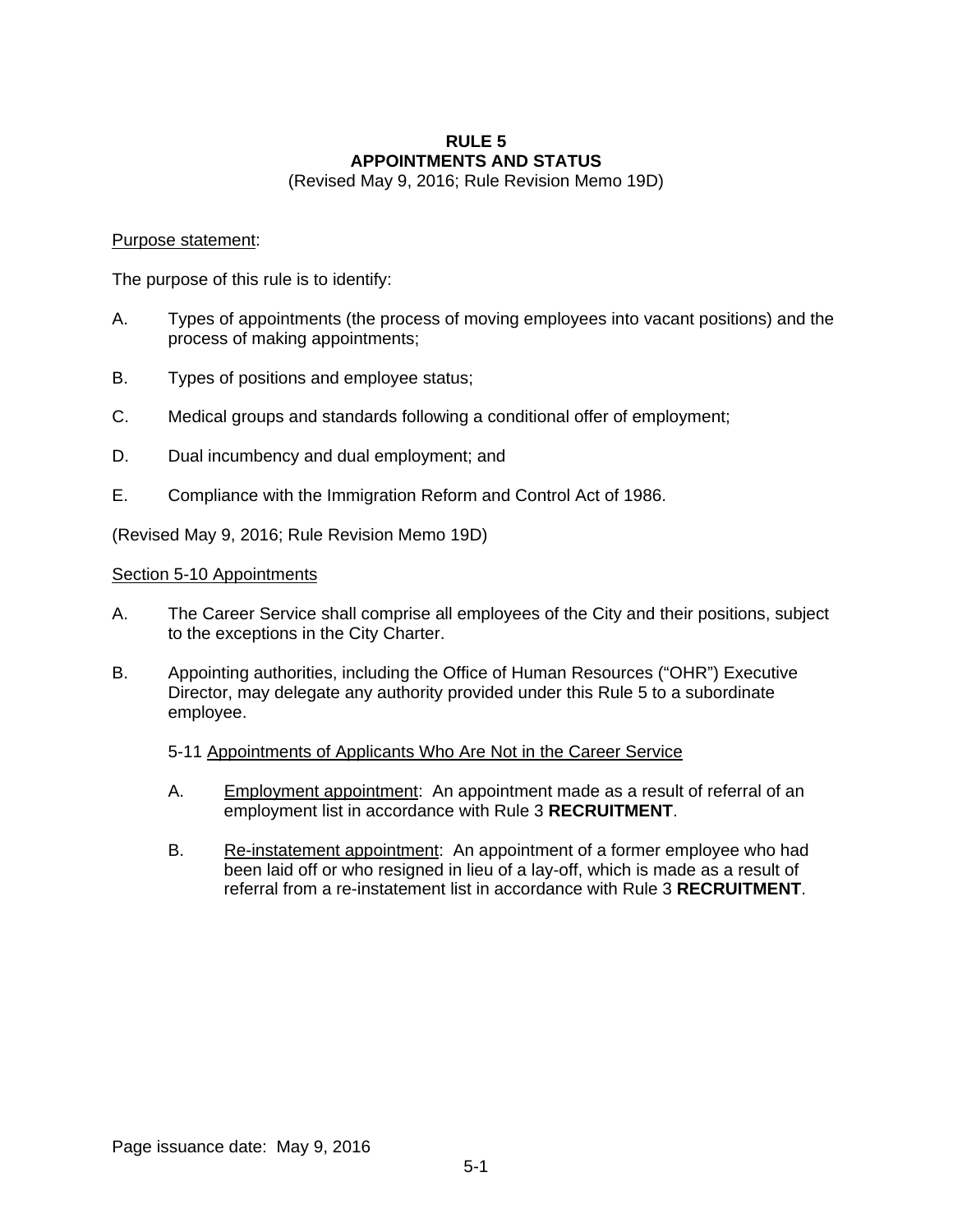#### Section 5-60 Dual Employment

The following rules shall apply as to dual employment in the Career Service:

- A. Since a position is by definition an aggregate of duties to be performed by one (1) person, an employee may occupy only one (1) full-time position.
- B. An employee may occupy more than one (1) part-time position, more than one (1) oncall position, or a combination of part-time and on-call positions provided that the total time worked does not exceed the equivalent of a full-time position.

#### Section 5-70 Compliance with the Immigration Reform and Control Act of 1986

#### 5-71 Policy

The policy of the Board is to conform to the provisions of Federal and Colorado immigration law, including but not limited to the Immigration Reform and Control Act of 1986, the Immigration Act of 1990, the Illegal Immigration Reform and Immigrant Responsibility Act of 1996, and regulations based upon these laws.

#### 5-72 New Hires

No person hired on or after May 21, 1987 shall be employed for more than three (3) working days unless such employee has submitted to the OHR the documentary evidence of identity and authorization to work required by Federal immigration law.

#### 5-73 Penalty

In accordance with the requirements of Federal immigration law, any employee failing to comply with this section of Rule 5 **APPOINTMENTS AND STATUS** shall be terminated immediately.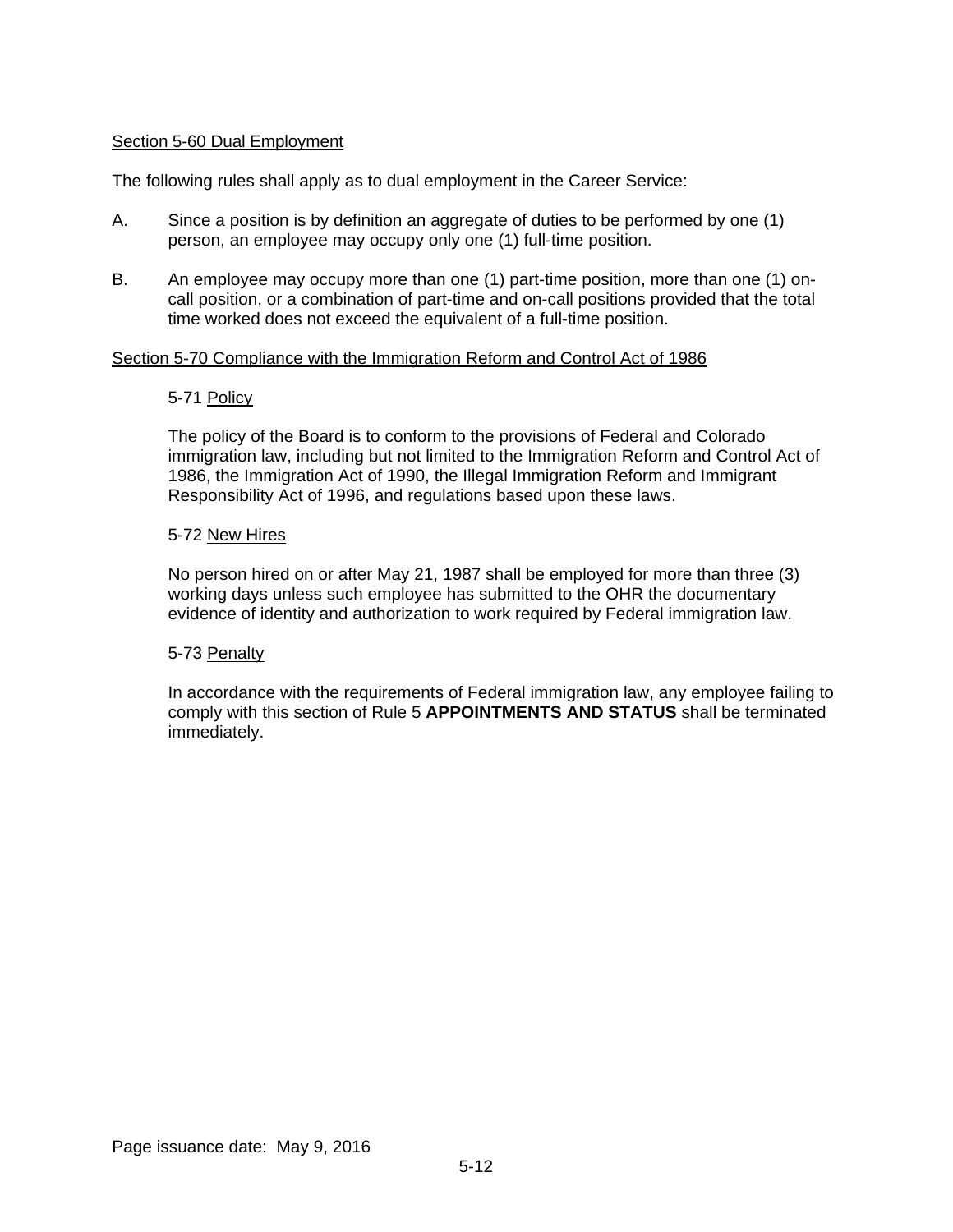#### **RULE 10 PAID LEAVE**

(Revised May 9, 2016; Rule Revision Memo 19D)

#### Purpose statement:

The purpose of this rule is to provide guidelines and policies for administering the City's paid leave programs. For rules regarding leave for extended illnesses or injuries see Rule 12 **LEAVE FOR EXTENDED ILLNESSES OR INJURIES**.

#### Section 10-10 General

#### 10-11 Definitions

- A. Leave: Any absence during regularly scheduled work hours. The following types of paid leave are covered in this rule:
	- 1. Paid time off ("PTO");
	- 2. Sick and vacation;
	- 3. Bereavement
	- 4. Holiday;
	- 5. Compensatory;
	- 6. Administrative;
	- 7. Military;
	- 8. Election;
	- 9. Court;
	- 10. Investigatory;
	- 11. Training;
	- 12. Occasional time off.
- B. Domestic Partner: An unmarried adult, unrelated by blood (closer than would prohibit marriage in Colorado pursuant to the Colorado Revised Statutes); with whom an unmarried employee has an exclusive committed relationship, maintains a mutual residence and shares basic living expenses.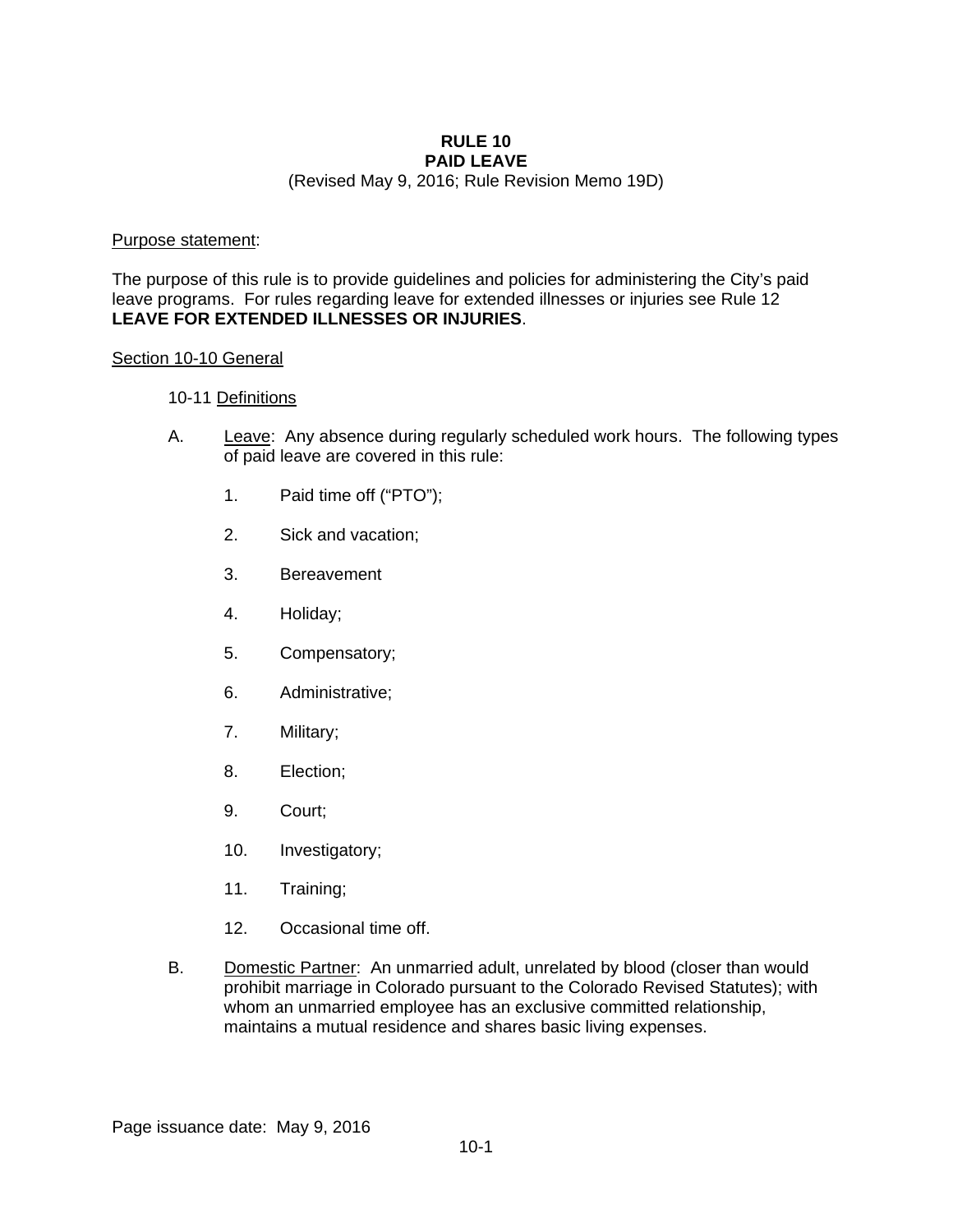C. Immediate family: Spouse, child, parent, grandparent, grandchild, sibling, son-inlaw, daughter-in-law, mother-in-law, father-in-law, brother-in-law, sister-in-law, domestic partner, and the parent, child, or sibling of the domestic partner, as well as minor children for whom the employee or the employee's domestic partner provide day-to-day care and financial support.

#### 10-12 Designees

Appointing authorities, including the Office of Human Resources ("OHR") Executive Director, may delegate any authority given to them under this rule to a subordinate employee.

#### 10-13 Applicability to Deputy Sheriff Classifications

None of the provisions of this Rule 10 (except election leave, donated leave and investigatory leave) shall apply to Career Service employees who hold positions in classifications in the Sheriff pay schedules (Deputy Sheriff, Deputy Sheriff Sergeant, Deputy Sheriff Captain, Deputy Sheriff Major, and Deputy Sheriff Division Chief).

#### 10-14 References to the Denver Revised Municipal Code ("DRMC")

This Rule 10 incorporates parts of the DRMC solely for informational purposes as a convenience to readers of this rule. Excerpts from the DRMC will be clearly identified as such and are not intended to be made a part of this rule. DRMC excerpts include a reference to the applicable section and are labeled "**Source: DRMC § \_\_\_**." Should the applicable provisions of the DRMC change, the reference to the that provision in this Rule 10 may be changed without going through the rule change process described in Rule 2 **OFFICE OF HUMAN RESOURCES**. In case of a conflict between the DRMC and the provisions of this rule, the DRMC will prevail.

## Section 10-20 Paid Time Off ("PTO")

#### 10-21 Eligibility

All eligible Career Service employees hired or re-employed by the City after December 31, 2009 shall receive PTO with the exception of:

- A. Part-time employees who are regularly scheduled to work less than twenty (20) hours per week; and
- B. Employees occupying on-call positions.

#### **Source: D.R.M.C. §18-123**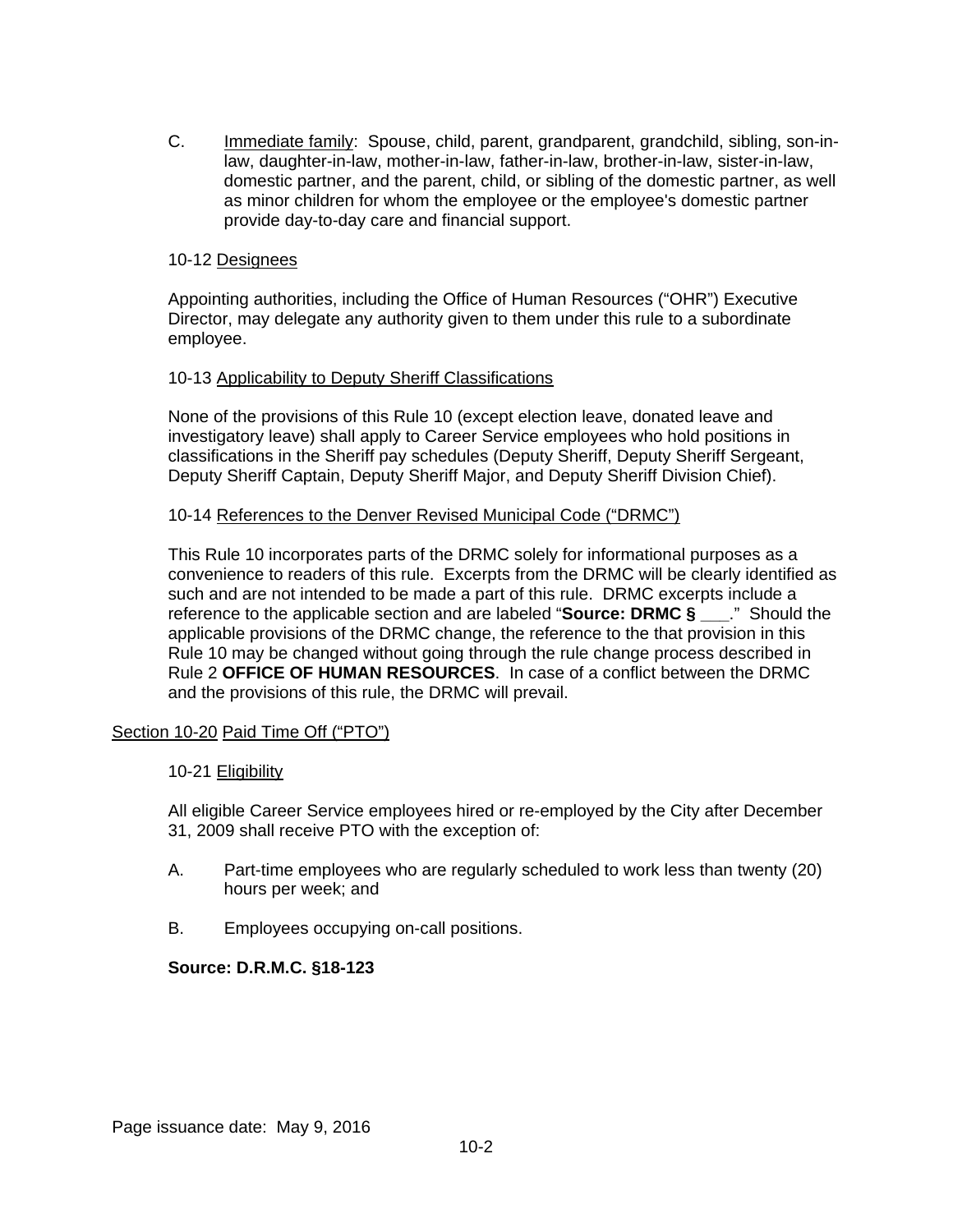#### 10-22 PTO Allowance

A. The amount of PTO earned by eligible full-time employees shall be calculated as follows:

| <b>Years of consecutive service</b>             |    |    |    |    |    |
|-------------------------------------------------|----|----|----|----|----|
| 0 < 0.5<br>10 < 15<br>0.5 < 5<br>> 15<br>5 < 10 |    |    |    |    |    |
| <b>PTO hours</b><br>earned per<br>month         | 10 | 12 | 15 | 18 | 19 |

B. A proportionate amount shall be allowed eligible employees working part-time.

## **Source: D.R.M.C. §18-125**

## 10-23 Partial Leave Accruals

Full-time employees, eligible to earn PTO:

- A. Who begin employment with the City after the first day of a month; or
- B. Whose leave accruals stopped because of an extended absence from work and return to work after the first day of a month; or
- C. Who separate from employment with the City before the last day of a month

Shall earn PTO in that particular month according to the following pro-ration schedule:

| pd. Iv) in the month   |            |         |        | <b>Years of service</b> |           |
|------------------------|------------|---------|--------|-------------------------|-----------|
|                        | $\leq 0.5$ | 0.5 < 5 | 5 < 10 | 10 < 15                 | $\geq$ 15 |
| $0 - 39$               |            |         |        |                         |           |
| 40-79                  | 2.5        | 3       | 3.75   | 4.5                     | 4.75      |
| 80-119                 | 5          | հ       | 7.5    |                         | 9.5       |
| 120-139                | 7.5        | 9       | 11.25  | 13.5                    | 14.25     |
| >140                   | 10         | 12      | 15     | 18                      | 19        |
| <b>DTA LATHA AAHAA</b> |            |         |        |                         |           |

# **Hrs. worked (including**

**PTO hours earned** 

## 10-24 Situations Where Approval of PTO Use is not Required

A. An employee may use PTO without requesting the approval of the employee's appointing authority when the employee is incapacitated by sickness or injury; for necessary care and attendance during sickness of a member of the employee's immediate family, and for qualifying conditions under the Family and Medical Leave Act ("FMLA"). Such use shall be subject to reporting and investigation requirements set forth in this Rule 10.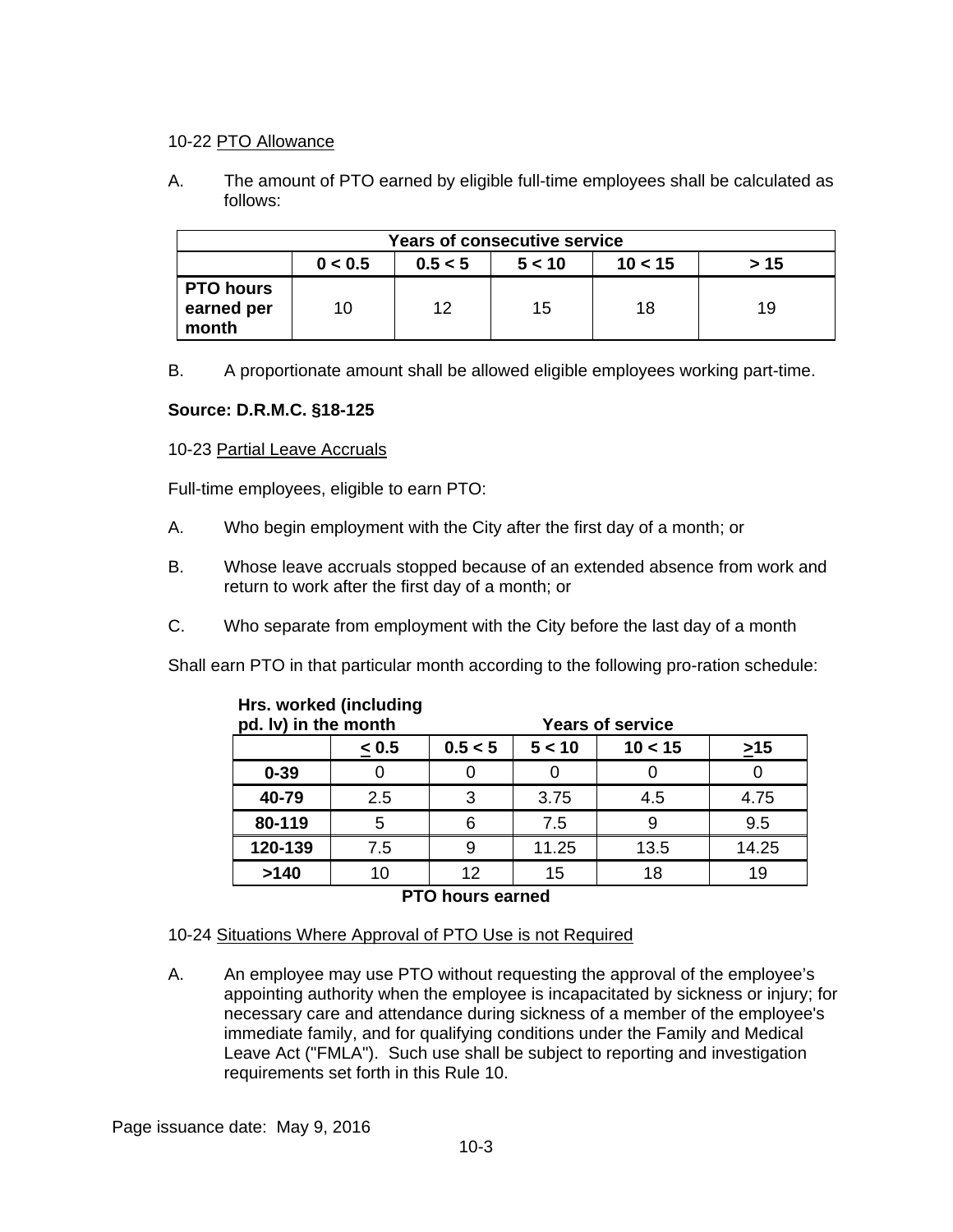B. Absences from work because of authorized medical examinations or treatment related to an occupational injury or occupational disease arising out of and within the course and scope of employment with the City for which the City has admitted liability or has agreed to permit medical treatment while investigating the claim shall be treated as time worked. The employee shall make a reasonable effort to schedule the examination or treatment so as not to unduly disrupt the operations of the department or agency.

#### 10-25 All Other PTO Uses

- A. All other uses of PTO require the approval of the employee's appointing authority.
- B. Appointing authorities shall approve such requests to use PTO on the basis of the work requirements of the agency after conferring with employees and recognizing their wishes where possible. Preference in the scheduling of preapproved PTO shall be given to employees in order of their total length of continuous employment in the Career Service; provided, however, that an employee who has been re-instated or re-employed following a lay-off shall be given credit for the period of continuous employment in the Career Service prior to the lay-off.

#### 10-26 Maximum Accumulation and Pay-out of PTO

A. PTO earned by an employee shall be deposited in his or her PTO bank. PTO may not be accumulated in the PTO bank in excess of four hundred (400) hours.

## **Source: D.R.M.C. §18-124 and 127(a)**

B. Exceeding the PTO Accumulation Limit:

Ordinarily an employee at the PTO leave accumulation limit of four hundred (400) hours cannot accumulate any additional PTO. However, if the appointing authority is unable to allow an employee who has accumulated the maximum hours of PTO to use PTO because of workload, the appointing authority shall request that the OHR Executive Director allow the employee to exceed the maximum amount. The employee must use the excess over four hundred (400) hours in the employee's PTO bank within one year of the approval date.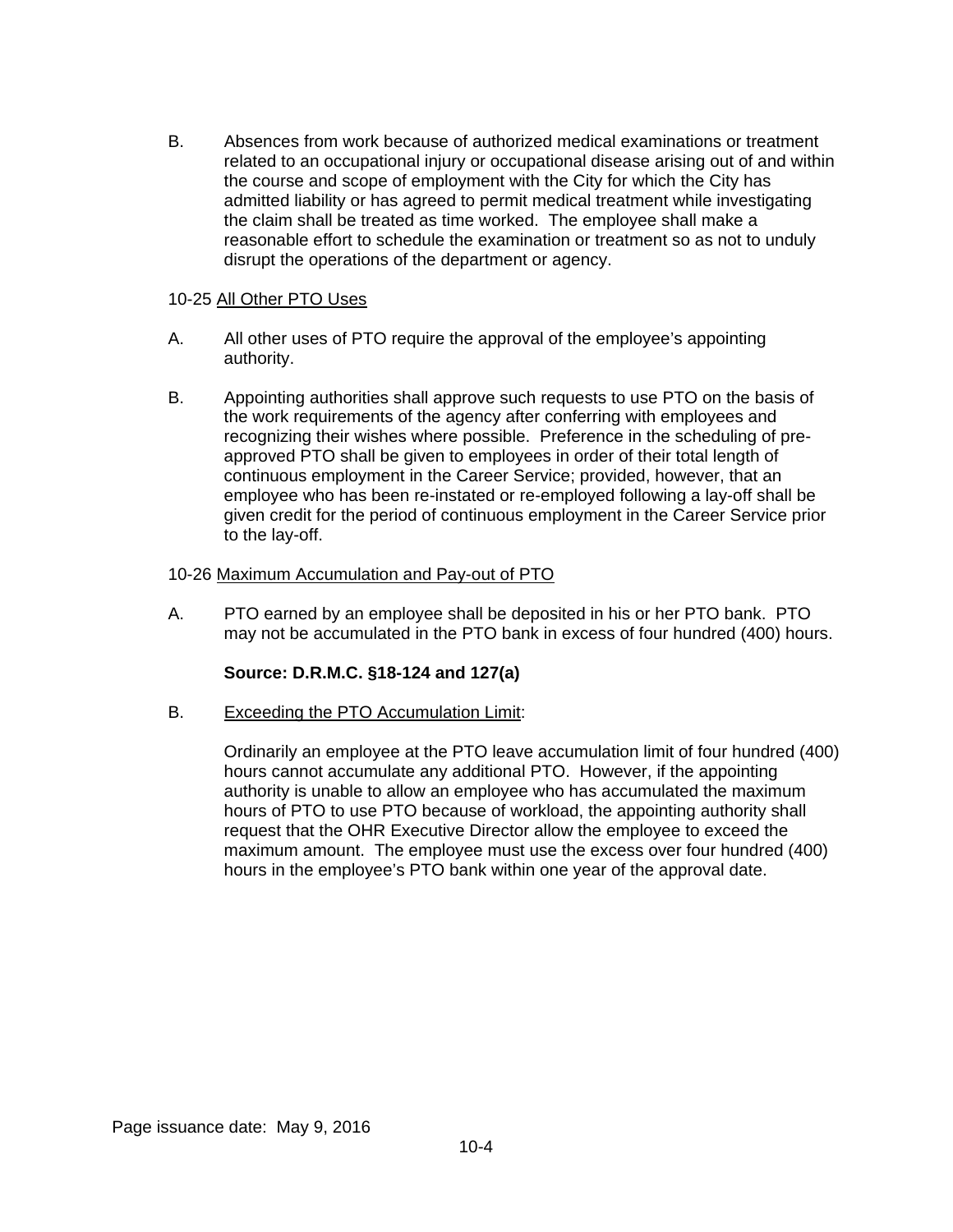- C. Employees who elected to voluntarily convert from sick and vacation leave to PTO leave on February 1, 2010 were required to convert their sick and vacation leave balances into a special leave bank. PTO used by an employee shall be debited from the employee's PTO bank first unless it has been exhausted or if the employee requests that the special leave bank be used first. This special leave bank cannot:
	- 1. Exceed 400 hours; or
	- 2. Be replenished.

## **Source: D.R.M.C. §18-124**

D. Upon separation, a PTO recipient shall be paid at his or her regular rate of pay for the unused portion of his or her accumulated PTO bank and special bank if applicable.

## **Source: D.R.M.C. §18-127(b)**

## Section 10-30 Sick and Vacation Leave

## 10-31 Eligibility

All eligible Career Service employees who:

- A. Were receiving paid sick and vacation leave on December 31, 2009;
- B. Remain continuously employed by the city; and
- C. Have not voluntarily elected to receive PTO benefits:

Shall be entitled to continue to receive paid sick and vacation leave so long as the officer or employee does not become:

- A. A part-time employee who is regularly scheduled to work less than twenty (20) hours per week; or
- B. An employee occupying an on-call position.

## **Source: D.R.M.C. §18-131**

Page issuance date: May 9, 2016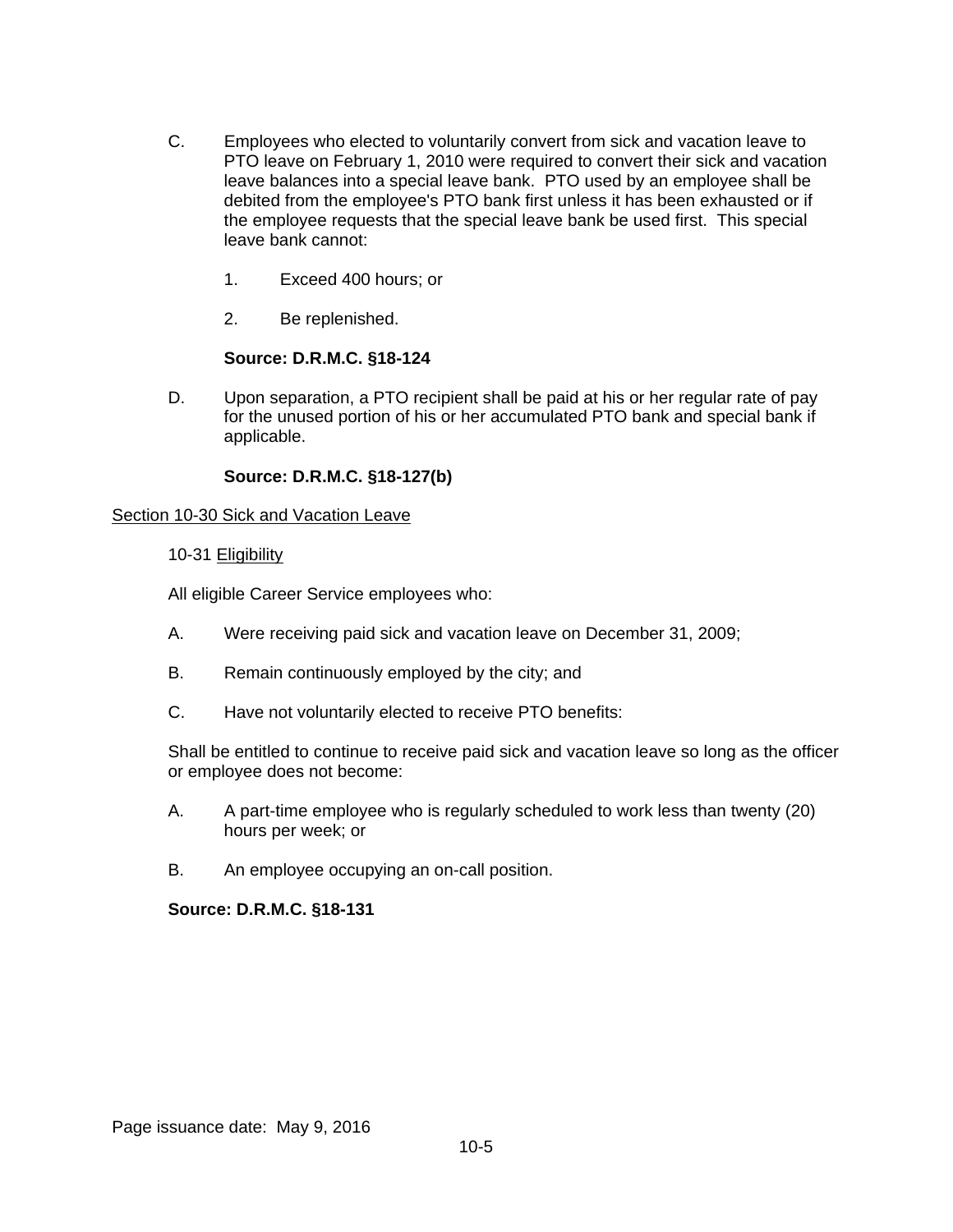#### 10-32 Sick and Vacation Leave Allowance

- A. Eligible full-time employees shall accrue eight (8) hours of sick leave every month.
- B. The amount of vacation leave earned by eligible full-time employees shall be calculated as follows:

| <b>Years of consecutive service</b>  |  |    |    |    |  |
|--------------------------------------|--|----|----|----|--|
| 5 < 10<br>10 < 15<br>0 < 5<br>>15    |  |    |    |    |  |
| Vacation hrs.<br>earned per<br>month |  | 10 | 10 | 14 |  |

C. Employees working part-time shall accrue a proportionate amount.

#### **Source: D.R.M.C. §18-132**

#### 10-33 Partial Leave Accruals

Full-time employees, eligible to earn sick and vacation leave:

- A. Who begin employment with the City after the first day of a month; or
- B. Whose leave accruals stopped because of an extended absence from work and return to work after the first day of a month; or
- C. Who separate from employment with the City before the last day of a month

Shall earn sick and vacation leave in that particular month according to the following proration schedule:

| earned   | Hrs. worked (including<br>pd. Iv) in the month |        | <b>Vacation hours earned</b><br><b>Years of service</b> |       |     |
|----------|------------------------------------------------|--------|---------------------------------------------------------|-------|-----|
|          | 0 < 5                                          | 5 < 10 | 10 < 15                                                 | $>15$ | N/A |
| $0 - 39$ |                                                | O      |                                                         |       |     |
| 40-79    | 2                                              | 2.5    | 3                                                       | 3.5   | 2   |
| 80-119   |                                                | 5      | 6                                                       |       |     |
| 120-139  | 6                                              | 7.5    |                                                         | 10.5  | 6   |
| >140     |                                                | 10     | 12                                                      | 14    |     |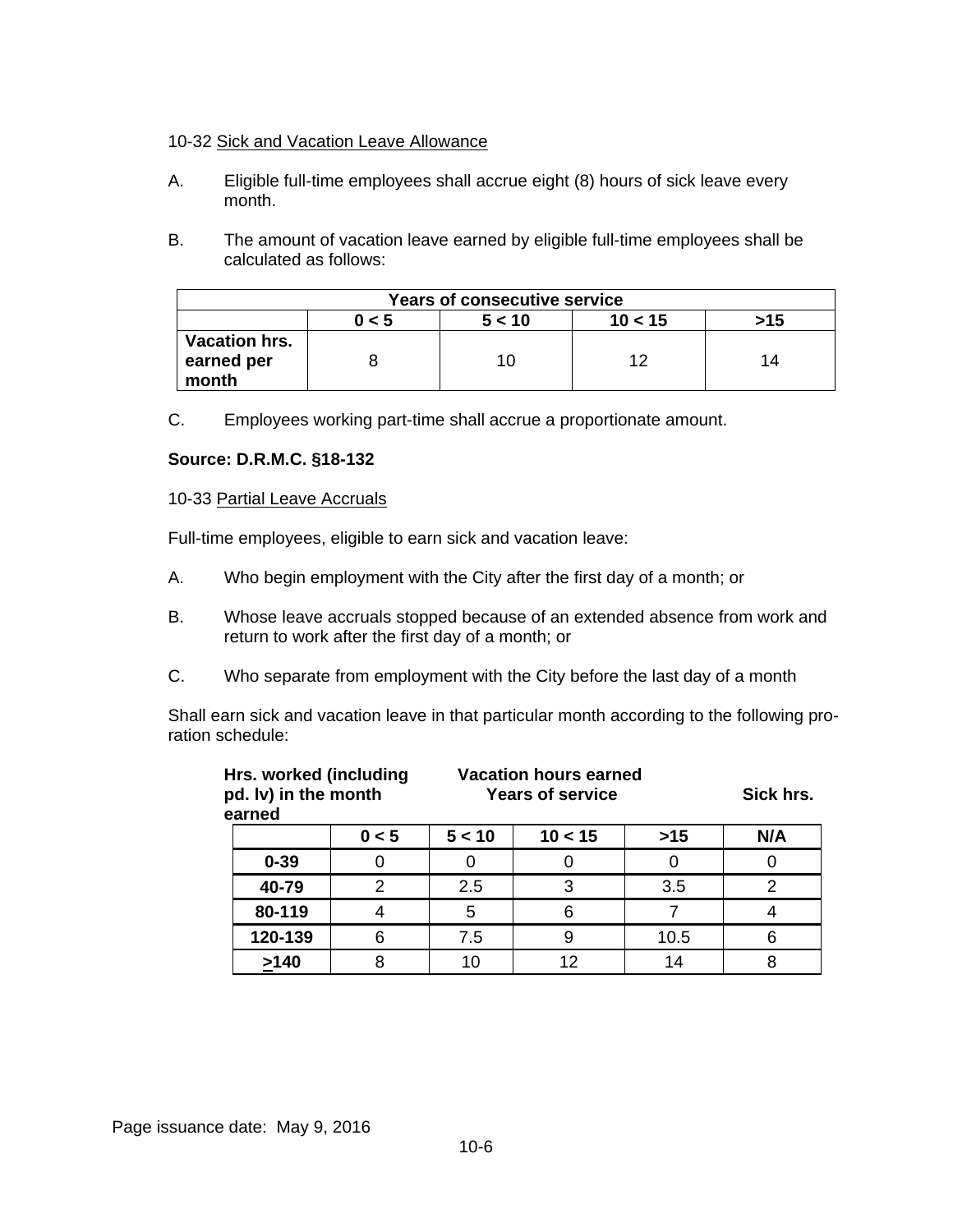## 10-34 Using Sick and Vacation Leave

## A. Sick leave:

- 1. Sick leave may be used when an employee is incapacitated by sickness or injury; for medical examinations, or treatment; for necessary care and attendance during sickness, or for death, of a member of the employee's immediate family, for qualifying conditions under the FMLA and as otherwise provided in these rules.
- 2. Absences from work because of authorized medical examinations or treatment related to an occupational injury or occupational disease arising out of and within the course and scope of employment with the City for which the City has admitted liability or has agreed to permit medical treatment while investigating the claim shall be treated as time worked. The employee shall make a reasonable effort to schedule the examination or treatment so as not to unduly disrupt the operations of the department or agency.

## B. Vacation leave:

Vacation leave shall be taken at a time convenient to the department or agency. The department or agency will confer with employees and recognize their wishes where possible. Preference in the scheduling of vacation time shall be given to employees in order of their total length of continuous employment in the Career Service; provided, however, that an employee who has been re-instated or reemployed following a lay-off shall be given credit for the period of continuous employment in the Career Service prior to the lay-off.

# **Source: D.R.M.C. §18-132(b)(2)**

## 10-35 Limits on Sick and Vacation Leave Accumulation

A. Sick leave may be accumulated to a limit of nine hundred sixty (960) working hours. When the accumulation exceeds eight hundred eighty (880) working hours, an employee may request that accumulated sick leave in excess of the eight hundred eighty (880) working hours be converted to vacation leave. Such conversions are in addition to the monthly amount of vacation leave allowed by this section. Employees may not convert sick leave to vacation leave if such a conversion would result in the employee's accumulated vacation leave exceeding the limits allowed by this Rule 10.

# **Source: D.R.M.C. §18-132(a)(2)**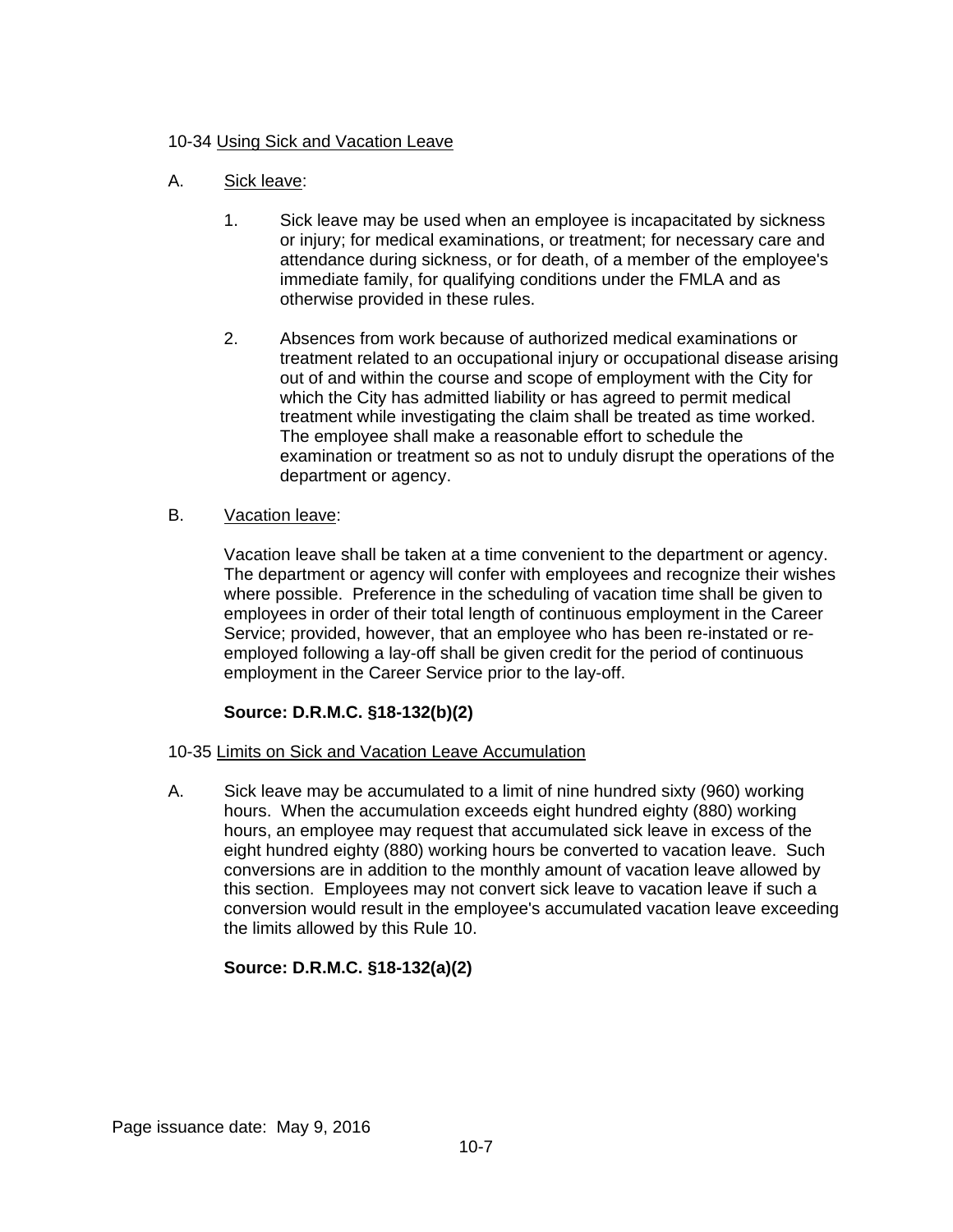- B. 1. Employees with up to ten (10) years of service may accumulate up to two hundred eighty-eight (288) hours of vacation leave. Employees with ten (10) or more years of service may accumulate up to three hundred thirtysix (336) hours of vacation leave.
	- 2. Exceeding the Vacation Accumulation Limit:

Ordinarily an employee at the vacation leave accumulation limit cannot accumulate any additional vacation leave. However, if the appointing authority is unable to allow an employee who has accumulated the maximum hours of vacation leave to use vacation leave because of workload, the appointing authority shall request that the OHR Executive Director allow the employee to exceed the maximum amount. The employee must use the excess over the vacation leave accumulation limit within one year of the approval date.

## 10-36 Sick and Vacation Leave Pay Upon Separation

- A. Sick leave:
	- 1. The following table applies to the pay-out of sick leave upon separation for any reason other than death or retirement:

| <b>Full years</b> |                          |                           |  |  |
|-------------------|--------------------------|---------------------------|--|--|
| Of service        | Payout formula           |                           |  |  |
| $5$               | No pay out               |                           |  |  |
| 5                 | Sick leave balance minus | (5 X 40 hrs.) or 200 hrs. |  |  |
| 6                 | Sick leave balance minus | (6 X 40 hrs.) or 240 hrs. |  |  |
| $\overline{7}$    | Sick leave balance minus | (7 X 40 hrs.) or 280 hrs. |  |  |
| 8                 | Sick leave balance minus | (8 X 40hrs.) or 320 hrs.  |  |  |
| 9                 | Sick leave balance minus | (9 X 40hrs.) or 360 hrs.  |  |  |
| >10               | Sick leave balance minus | (10 X 40hrs.) or 400 hrs. |  |  |

2. Upon separation due to retirement or death, an employee shall be paid at his or her regular rate of pay for one-half (1/2) of all accumulated sick leave credits existing on the effective date of separation or death, or in accordance with the method described above, whichever is higher, but not to exceed five hundred sixty (560) working hours.

#### B. Vacation leave:

Employees shall be paid at their regular rate of pay for the unused portion of their accumulated vacation leave upon separation from employment.

## **Source: D.R.M.C. §18-134**

Page issuance date: May 9, 2016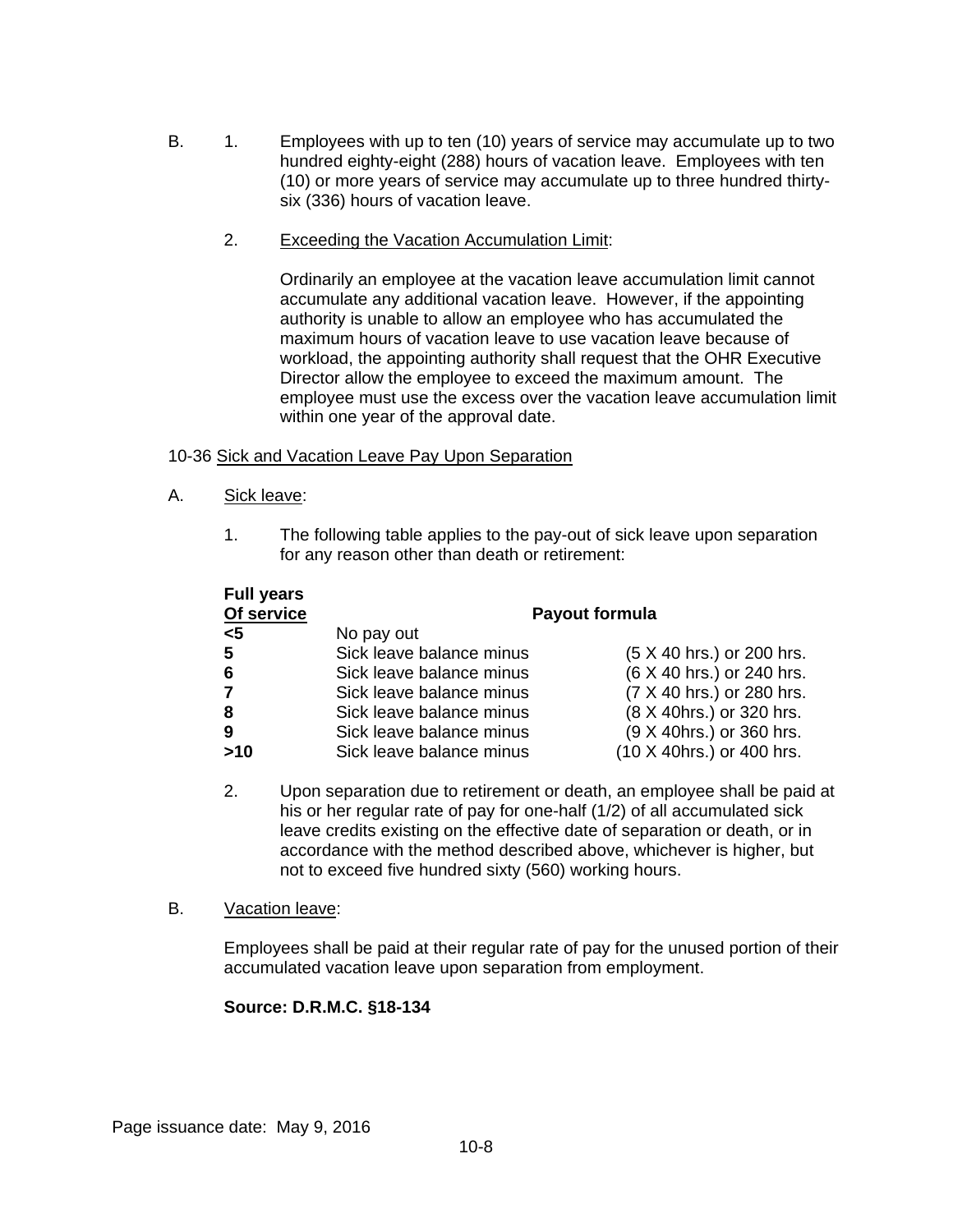## Section 10-40 Administration of Paid Time Off and Sick and Vacation Ordinances

#### 10-41 Effect of Appointment to a Career Service Position

When an employee is appointed to a Career Service position from any other City department or agency which is governed by the PTO ordinance or the sick and vacation ordinance, the employee's paid leave credits shall be transferred to the new position, so long as there is no break in service.

## **Source: D.R.M.C. §18-126 & §18-133**

#### 10-42 Length of Service

In computing length of service for the purpose of determining an employee's PTO or vacation leave accrual rate, service in a paid position in any City department or agency other than the Classified Service of Police and Fire, the Denver Water Board, on-call positions, and contract positions, shall be counted as service, provided such service was performed continuously, immediately prior to the employee's employment or reemployment appointment to the Career Service.

#### 10-43 Using Paid Leave

- A. The amount of PTO or sick and vacation leave used shall be the amount of time an employee is absent from his or her scheduled shift(s).
- B. PTO or sick and vacation leave shall not be used before it is accrued and posted to the employee's account.
- C. Employees may take PTO, sick leave, and vacation leave in increments of at least fifteen (15) minutes.

## 10-44 Reporting and Investigation of Leave Used for Sickness or Injury

- A. If an employee is absent for reasons that entitles the employee to use PTO or sick leave without appointing authority approval, the employee or a member of the employee's household shall notify the employee's supervisor as soon as possible but at least within two (2) hours after the employee's usual reporting time. Appointing authorities may establish reporting procedures which differ from the standard for an entire agency, for specific units, or for individual employees in order to meet special program needs or workloads.
- B. If an employee fails to notify the employee's supervisor or agency head, no PTO or sick leave shall be authorized, except in unusual circumstances, to be determined by the appointing authority.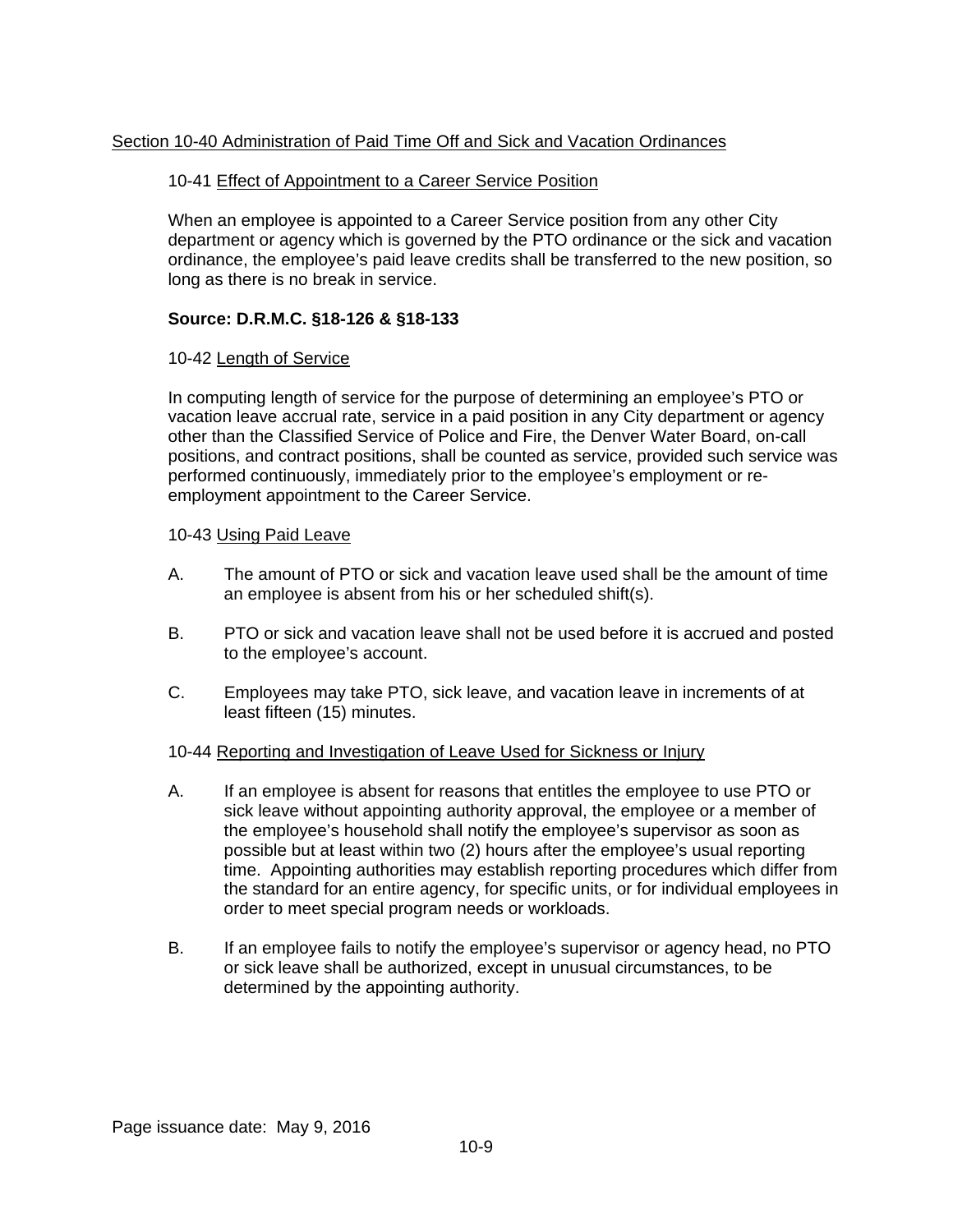- C. Appointing authorities may investigate the alleged illness of an employee using PTO or sick leave without appointing authority approval. False or fraudulent use of PTO or sick leave shall be cause for disciplinary action and may result in dismissal.
- D. An employee who is using PTO or sick leave for more than three (3) days because of his or her own illness or that of a member of his or her immediate family may be required to furnish a statement signed by attending physician, or other proof of illness satisfactory to the appointing authority. An appointing authority may require this statement or proof for an absence chargeable to PTO or sick leave without appointing authority approval, of any duration. If an appointing authority, supervisor, or employee has reason to believe that the absence may be a qualifying event under the FMLA, he or she should contact human resources.

#### 10-45 Donating Leave

- A. A Career Service employee may donate sick leave to another Career Service employee provided that the employee donating sick leave:
	- 1. Has been earning sick leave from the City continuously for the last five years; and
	- 2. Retains a sick leave balance of at least two hundred forty (240) hours after the donation.
- B. A Career Service employee may donate PTO to another Career Service employee provided that the employee donating PTO retains a PTO balance of at least eighty (80) hours after the donation.
- C. A Career Service employee may donate PTO or sick leave to a non-Career Service City employee provided that the recipient employee's department or agency and any applicable collective bargaining agreement allow employees to receive donations of leave from Career Service employees and provided that the applicable donor requirements have been met.
- D. A Career Service employee may donate PTO or sick leave to, or receive donated sick leave from, an employee covered by the Sheriff pay schedules to the extent permitted by the applicable collective bargaining agreement and provided that the donor and recipient requirements applicable to the non-Sheriff employee have been met.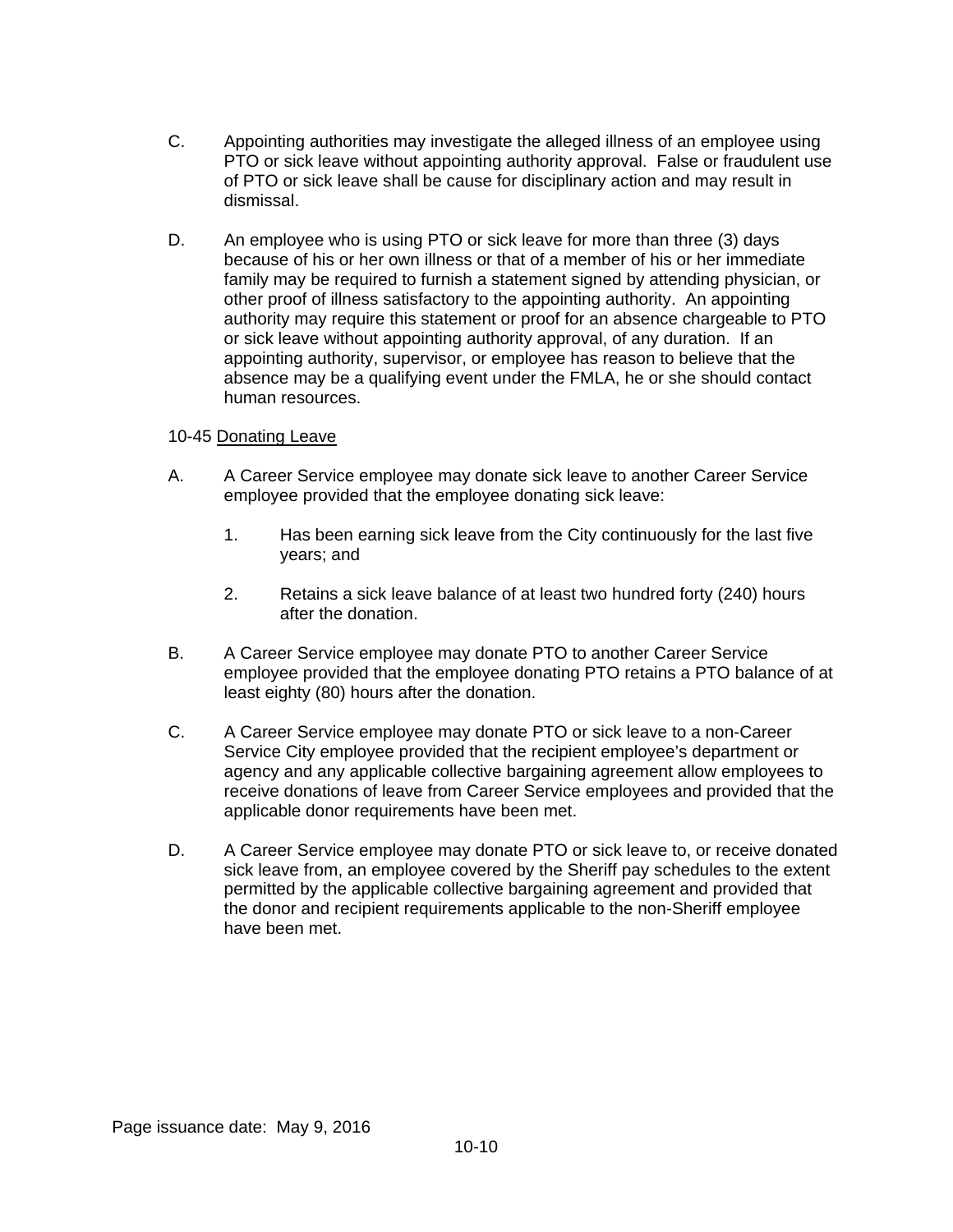# E. Recipient requirements:

- 1. Before an employee can receive donated leave, the employee (or the employee's representative) must provide notice to the Department of Finance that the employee anticipates a need for donated leave. Such notice shall estimate how much donated leave the employee expects to use in the current calendar year. Should the employee need more donated leave beyond the original estimate, the employee shall provide notice of this to the Department of Finance before the employee can receive additional donations.
- 2. In order to use donated leave, an employee must:
	- a. Have exhausted his or her accumulated compensatory time, sick leave and vacation leave or PTO, be absent from work and;
		- i. Be receiving salary continuation leave, or temporary disability benefits under the provisions of the Workers' Compensation Act. In either of these situations, the employee may only use donated leave to make up the difference between the employee's base salary, and the total of other paid leave received and the temporary disability benefits the employee is receiving;
		- ii. Be receiving FMLA leave;
		- iii. Be receiving ADA leave; or
		- iv. Have received written notice of a contemplation of disqualification meeting. The employee may use donated leave until disqualification occurs or until the end of the period in which a decision on disqualification must be issued, whichever occurs first.
- 3. Donated leave can be used to cover absences that occur up to fifteen (15) calendar days before the leave was posted to a recipient's account so long as the other conditions of this section have been met.
- 4. A Career Service employee may receive donated leave from a non-Career Service City employee provided that the donor employee's department or agency allows employees to donate leave to Career Service employees and that the recipient requirements listed above have been met.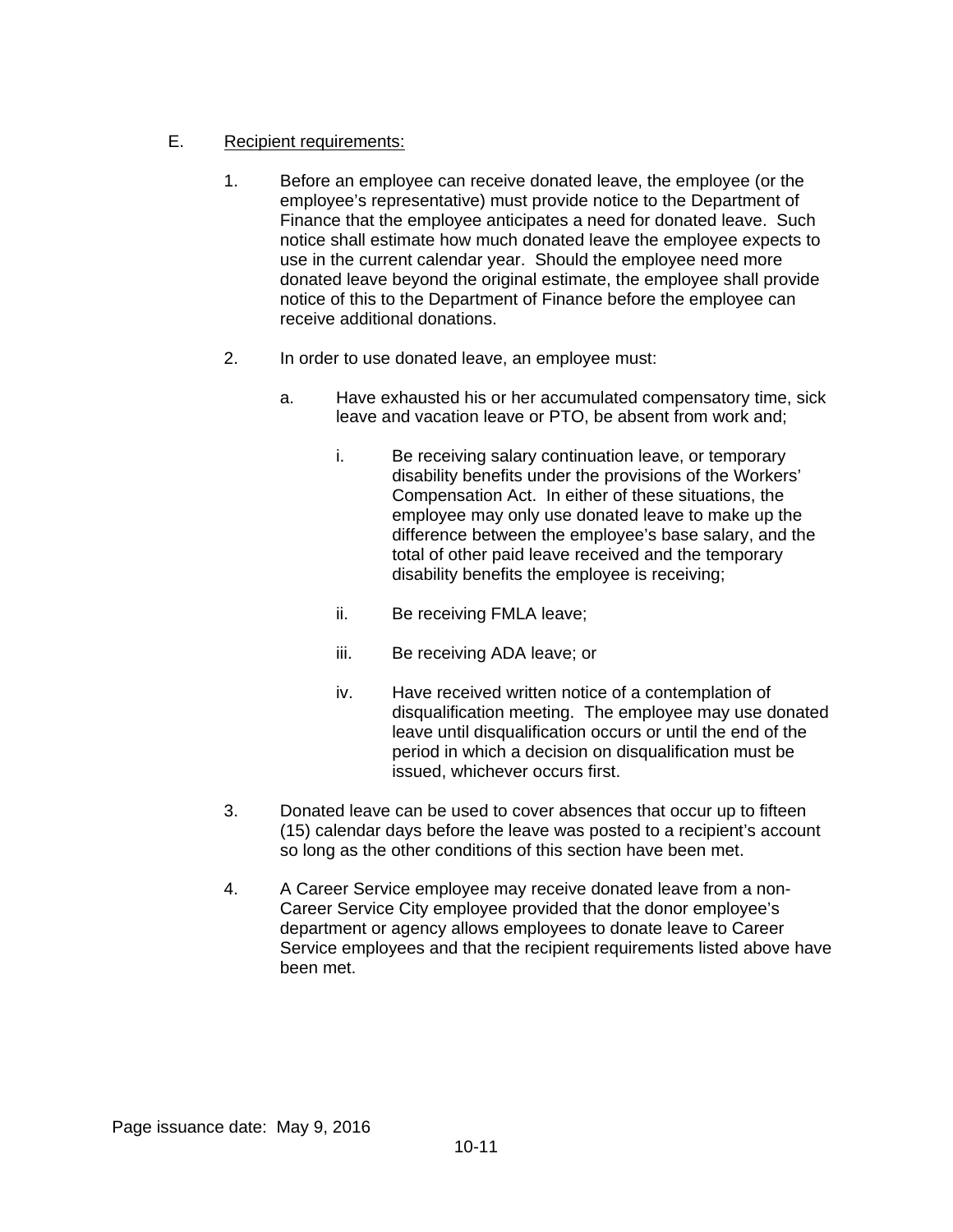- 5. Employees who are eligible to receive donated leave may receive either donated PTO or donated sick leave regardless of whether the employee is enrolled in the PTO or sick and vacation leave plan.
- F. Employees cannot use more than six hundred (600) hours of donated leave in a calendar year. Employees cannot receive donated leave to the extent that the donated leave will increase the employee's PTO or sick leave bank over the applicable maximum accumulation limit.
- G. 1. The amount of donated leave to be credited to the recipient's account shall be computed as follows:
	- a. Multiply the number of hours of leave being donated by the hourly rate of pay of the donor employee;
	- b. Divide the result by the hourly rate of pay of the recipient; and
	- c. Round the result down to the closest full hour.
	- 2. The computations made in paragraph G.1. shall be reported to the Department of Finance in accordance with procedures to be established by that office.
- H. Recipients of donated leave are not entitled to receive pay upon separation for unused donated leave. Unused donated leave may not be donated to another employee or returned to the donor.

## 10-46 Effect of Separation on Leave Accrual

Employees shall not earn PTO or sick and vacation leave after the employee's last day as a City employee. Rule 14 **SEPARATION OTHER THAN DISMISSAL** and Rule 16 **CODE OF CONDUCT AND DISCIPLINE** provide this date for dismissals and other types of separations.

## 10-47 Re-instated Employees

Employees who were laid off while receiving paid sick and vacation leave benefits, and are re-instated under the Career Service Rules after December 31, 2009, will be enrolled in the PTO plan unless they elect in writing to continue in the paid sick and vacation plan. Such election must be made within thirty (30) days of the effective date of their re-instatement.

## **Source: D.R.M.C. §18-123 (c)**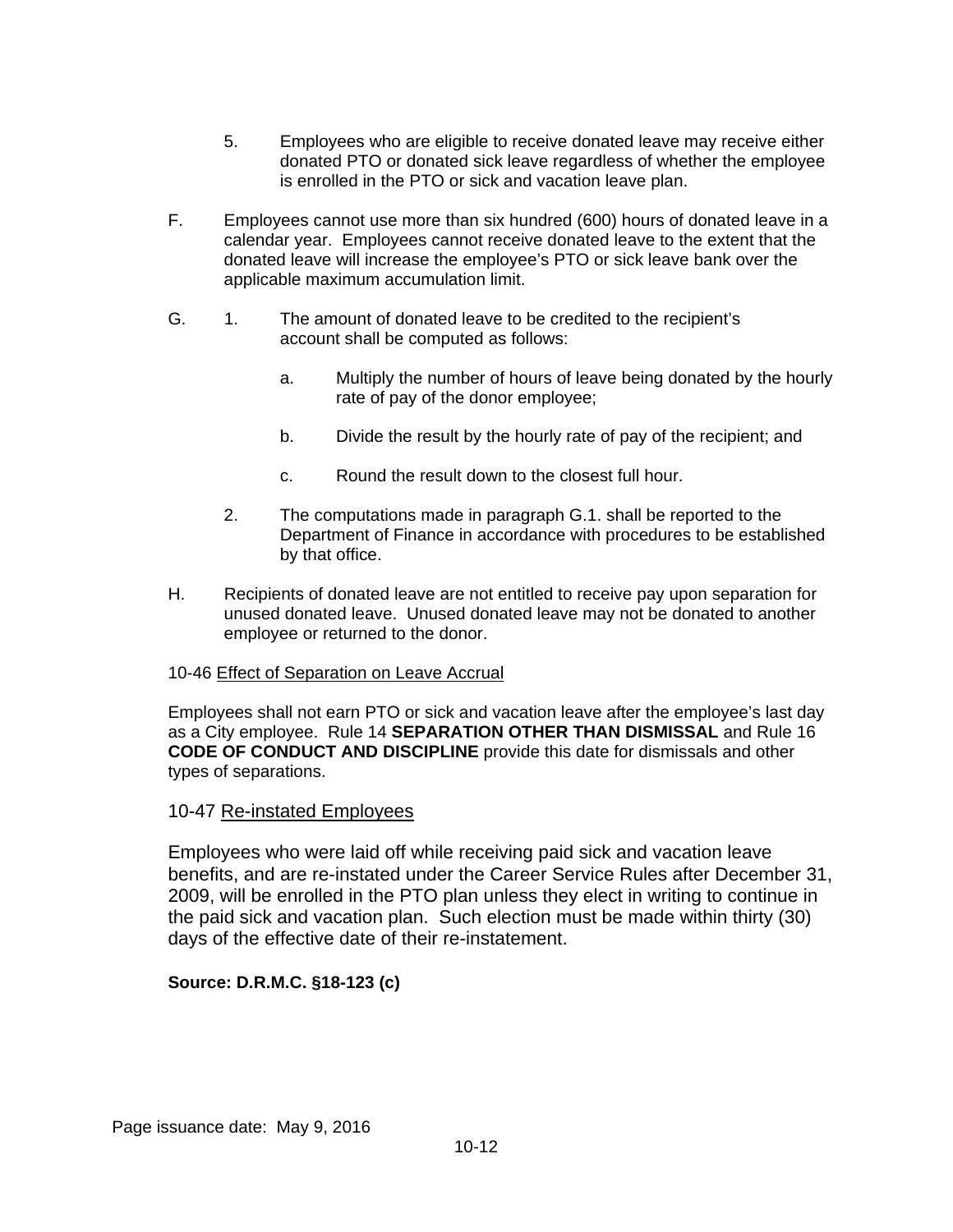## 10-48 Effect of Re-instatement and Re-employment on PTO and Sick Leave Balance

An employee who is re-instated after a lay-off shall have sick leave that he or she was not paid for at the time of separation restored as follows:

- A. Employees who are enrolled in the PTO plan upon re-instatement may be able to convert sick leave that was lost at the time of lay-off to the special PTO bank. The amount that may be converted is based on the employee's accumulated sick leave at the time of separation. Up to one-half of this amount may be converted to the special PTO bank;
	- 1. So long as the amount converted does not exceed four hundred (400) hours; and
	- 2. After the sick leave the employee was paid for at the time of separation is deducted from this amount.
- B. Employees who elect to receive sick and vacation leave after re-instatement shall have all sick leave that he or she was not paid for at the time of separation restored to the employee's sick leave bank.
- C. An employee who is re-employed while his or her name is on a re-instatement list shall also be entitled to restoration of eligible sick leave under the terms of this subsection.

#### Section 10-50 Bereavement Leave

A. Employees receiving PTO:

Employees who receive PTO benefits shall be granted up to forty (40) hours of paid bereavement leave because of the death of a member of the employee's immediate family. This forty (40) hours of bereavement leave shall not count against the employee's PTO bank.

## **Source: D.R.M.C. §18-128**

B. Employees receiving sick leave:

Employees receiving sick leave shall be entitled to use up to forty-eight (48) hours of sick leave because of the death of a member of an employee's immediate family.

C. Additional Bereavement Leave:

An appointing authority may grant additional paid or unpaid leave for bereavement.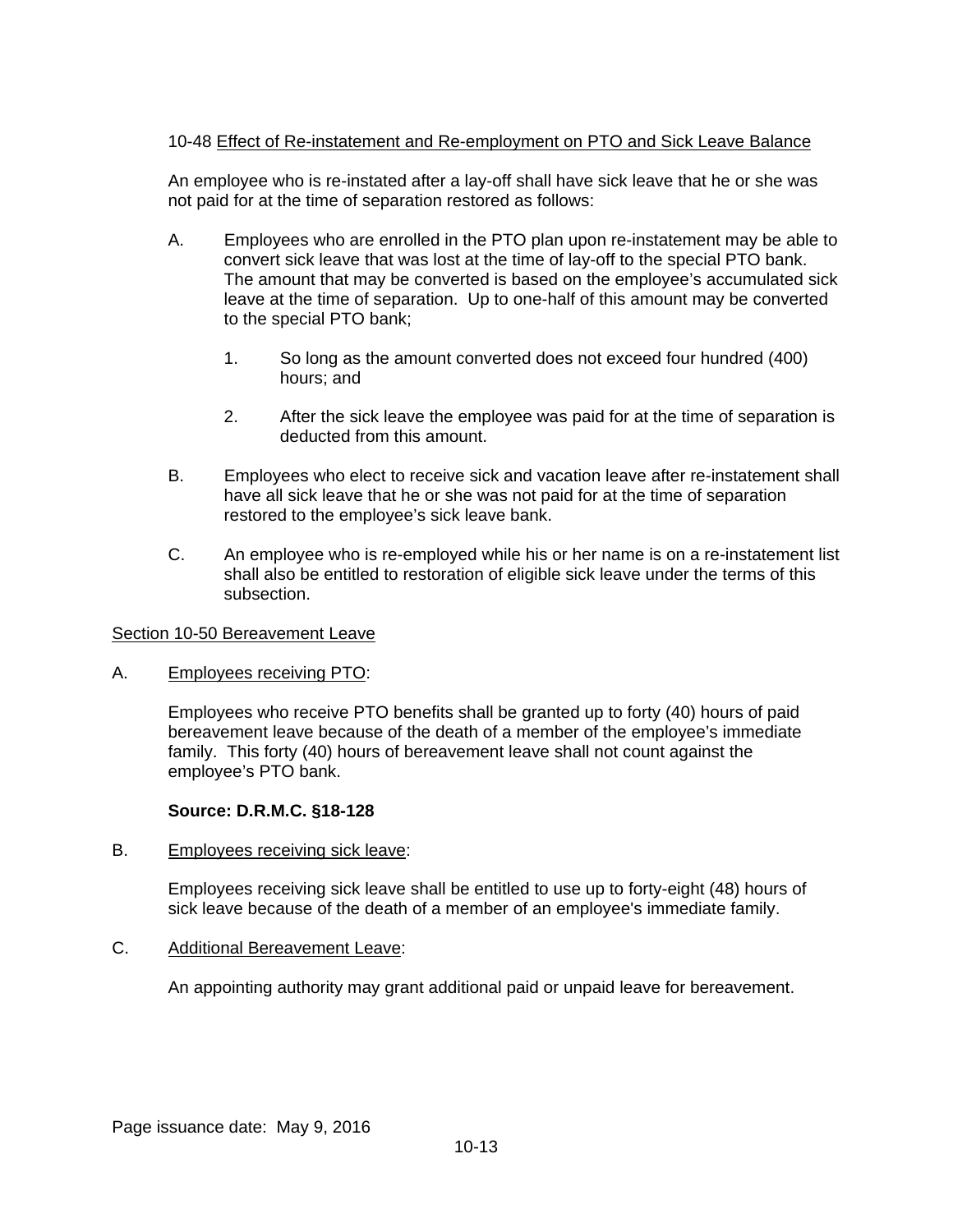#### Section 10-60 Paid Holiday Leave

#### 10-61 Eligibility

- A. All eligible Career Service employees shall receive paid holiday leave benefits as provided in these rules, with the exception of:
	- 1. Part-time employees who are regularly scheduled to work less than twenty (20) hours per week; and
	- 2. Employees occupying on-call positions.

## **Source: D.R.M.C. §18-141**

- B. Unless otherwise provided in these rules, an eligible employee must be at work or on an authorized, paid leave on the scheduled workdays immediately preceding and immediately following the day on which the holiday is observed in order to receive paid holiday leave.
- C. Religious or other holidays not observed by the City may be granted in accordance with the rules governing paid and unpaid leave.

#### 10-62 Designation of holidays

"Holidays" for the purposes of this rule shall mean eight (8) hours in the following days:

- A. New Year's Day (January 1);
- B. Martin Luther King Day (third Monday in January);
- C. Washington's Birthday (observed on the third Monday in February);
- D. Cesar Chavez Day (last Monday in March);
- E. Memorial Day (last Monday in May);
- F. Independence Day (July 4);
- G. Labor Day (first Monday in September);
- H. Veterans' Day (November 11);
- I. Thanksgiving Day (fourth Thursday in November);
- J. Christmas Day (December 25);
- K. Personal holiday (one (1) personal holiday on date agreed upon by employee and the city to be used within the calendar year).

## **Source: D.R.M.C. §18-142**

Page issuance date: May 9, 2016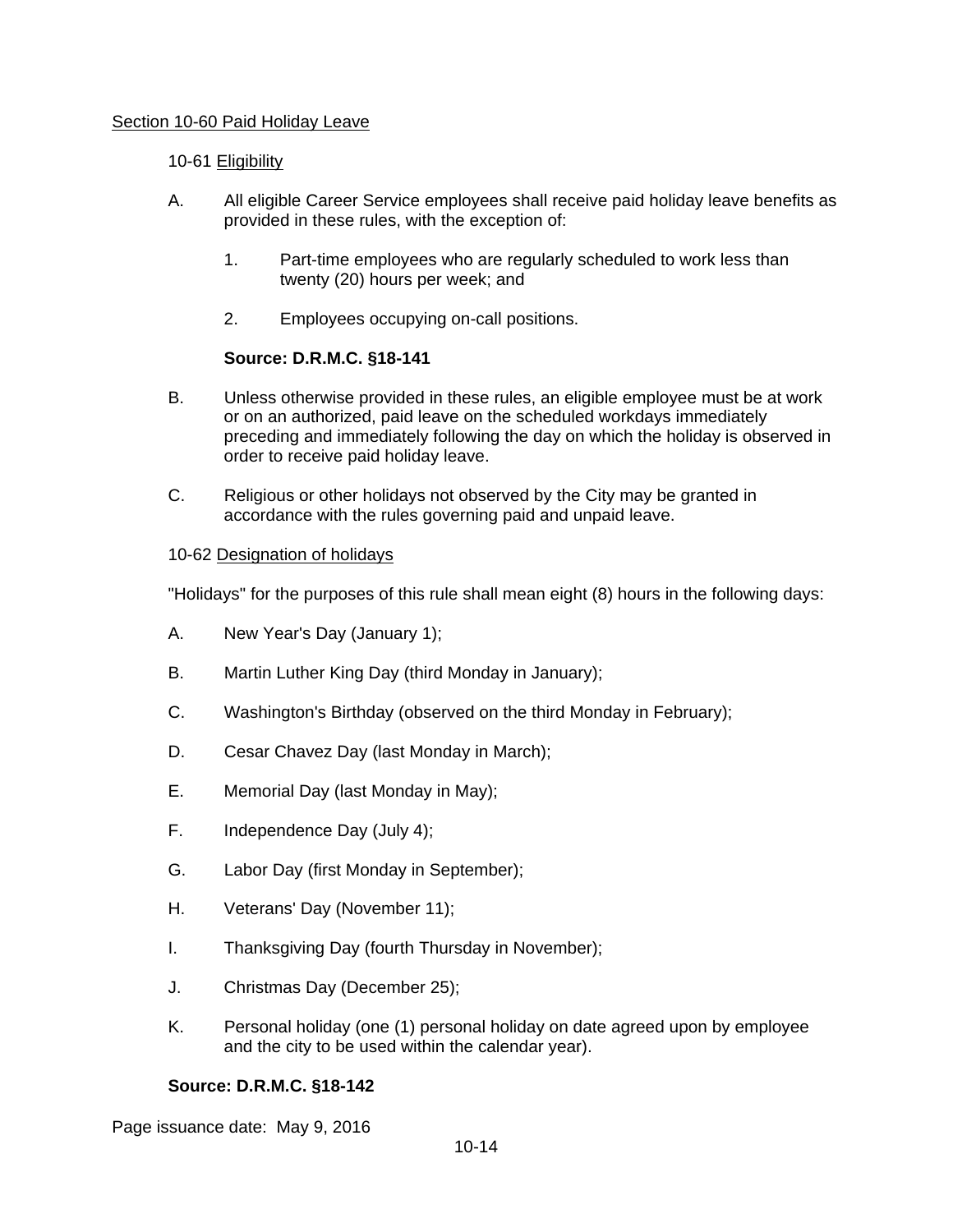#### 10-63 Observation of Holiday

- A. Subject to the following provisions, all offices, agencies, commissions and departments of the city are hereby authorized and directed to grant to employees, with pay, the previously designated holidays.
	- 1. If any of the holidays shall fall upon a Sunday, then the Monday following shall be considered as the holiday. If any of the holidays shall fall upon a Saturday, then the preceding Friday shall be considered as the holiday.
	- 2. An employee may be required to work on a holiday in order to maintain essential services to the public.

## **Source: D.R.M.C. §18-143**

- B. When a holiday falls on an employee's regular day off, it shall be observed as follows:
	- 1. If the holiday falls on the first day off, it shall be observed on the preceding workday.
	- 2. If the holiday falls on the second or third regular day off, it shall be observed on the next workday.
- C. Appointing authorities who require an employee to work on an observed holiday may schedule the employee's paid holiday leave to be taken on another day during that holiday week as long as the employee is provided with adequate notice of this change in advance of the holiday week.

#### 10-64 Amount of Paid Holiday Leave Received

- A. An eligible full-time employee shall receive eight (8) hours of paid holiday leave in a week in which a holiday occurs.
- B. An eligible part-time employee regularly scheduled to work at least twenty (20) hours per week shall receive paid holiday leave as follows:
	- 1. An employee who is regularly scheduled to work from twenty (20) to twenty-nine (29) hours per week shall receive four (4) hours of paid holiday leave.
	- 2. An employee who is regularly scheduled to work from thirty (30) to thirtynine (39) hours per week shall receive six (6) hours of paid holiday leave.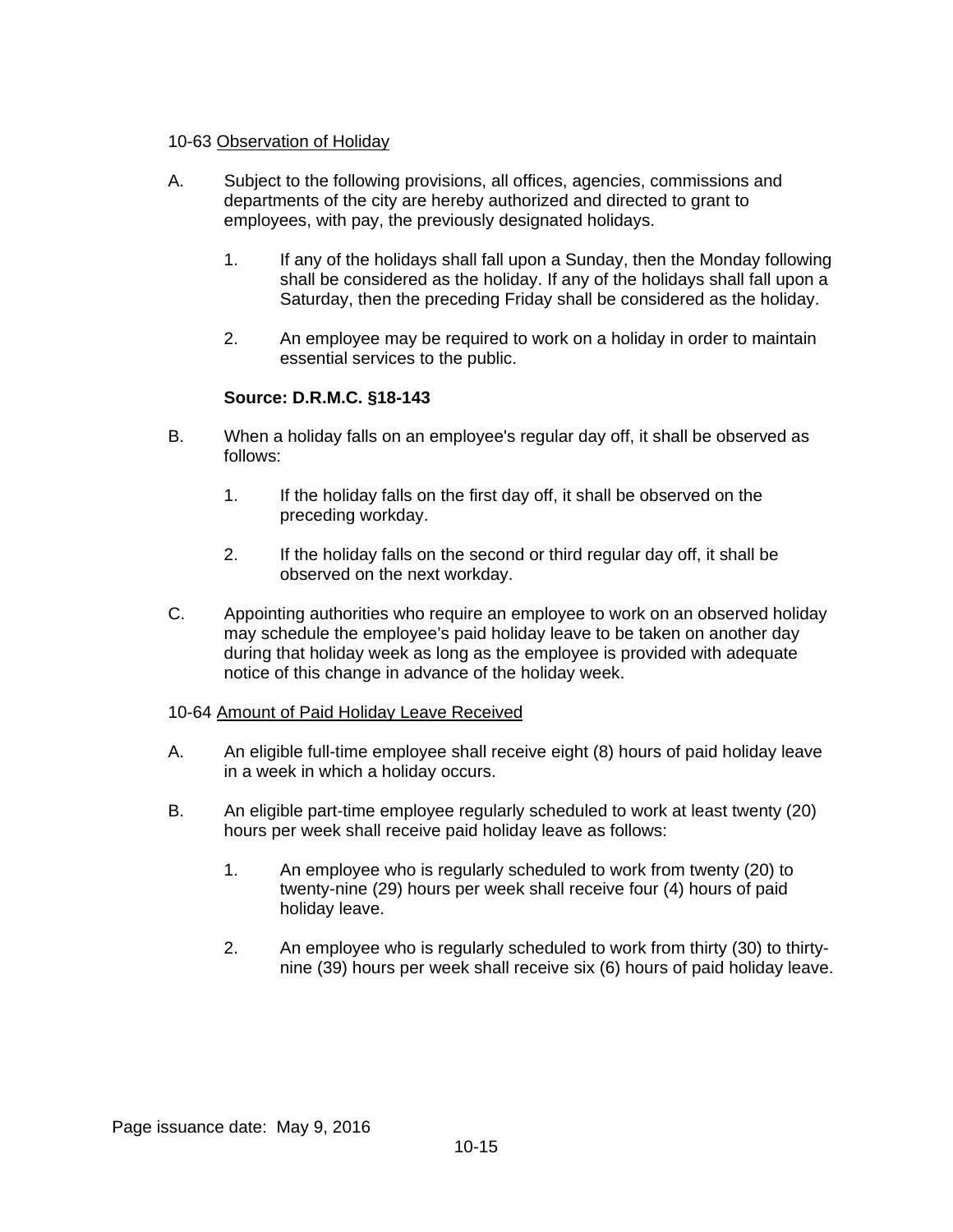## 10-65 Holiday Pay for Employees on Special Work Schedules

If the holiday falls on an employee's regularly scheduled work day and the work day is scheduled to be more than eight hours long, one of the following choices shall be selected by the employee, subject to approval by the appointing authority, to make up for the difference between the length of the work day missed and the eight hours of paid holiday leave allowed:

- A. Hours may be deducted from the employee's administrative leave granted for exemplary performance, earned compensatory time, earned paid time off, or earned vacation leave;
- B. The employee may work additional hours within the work week; or
- C. The employee may take the hours as unpaid leave.

## 10-66 Compensation for Hours Worked in a Holiday Week

- A. In a week in which a holiday occurs, full-time employees receive eight hours of holiday leave and are expected to work (or use leave) for the remaining thirty-two (32) hours. Part-time employees are expected to work (or use leave) during the time left after the employee's paid holiday leave is deducted from the hours they are normally expected to work in a week.
- B. In addition, employees in classifications in exempt pay schedules shall receive straight time holiday compensatory time for the hours the employee actually works:
	- 1. a. On the day the employee is scheduled to observe the holiday that week, or
		- b. On any of his or her scheduled days off in a week when a holiday occurs; and

The employee is not entitled, under Rule 9 **PAY ADMINISTRATION**, to receive overtime for working on the holiday or regularly scheduled day off in that holiday week.

- 2. In no event shall an employee receive more hours of holiday compensatory time than the employee would have been entitled to receive as paid holiday leave in a holiday week.
- 3. Employees shall only receive holiday compensatory time to the extent that the combination of hours worked and paid leave used (including paid holiday leave) during a holiday week exceeds forty (40) hours.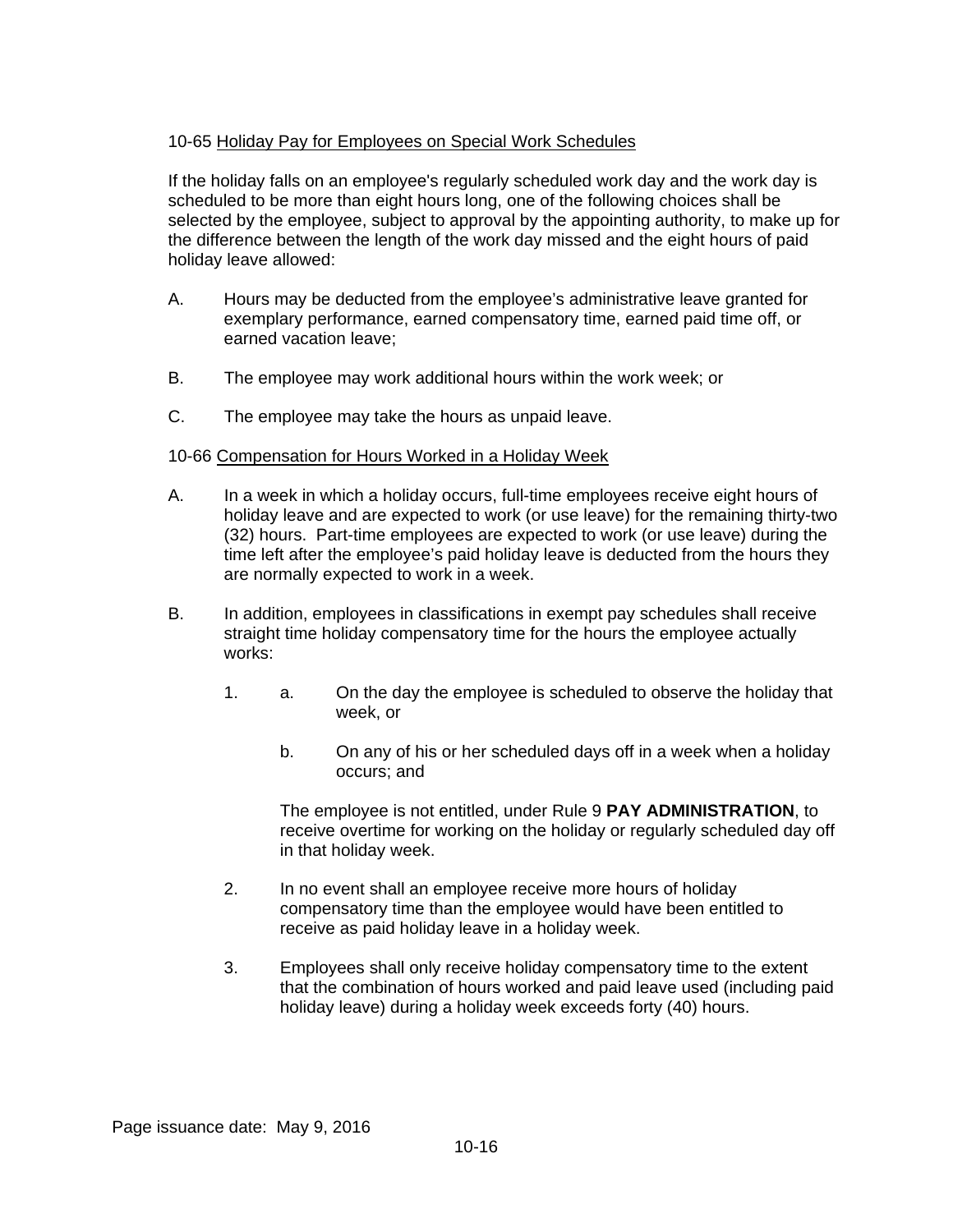4. At the discretion of the appointing authority, straight time pay may be substituted for the holiday compensatory time. Holiday compensatory time may be taken at any time mutually convenient to the employee and the appointing authority. However, all accrued holiday compensatory time shall be used by March  $31<sup>st</sup>$  of each calendar year or paid out in cash by the final pay period of April of that year.

#### Section 10-70 Other Paid Leave

#### 10-71 Compensatory Time

Compensatory time earned under the provisions of Rule 9 **PAY ADMINISTRATION** may be taken at any time mutually convenient to the employee and the appointing authority. However, all accrued compensatory time shall be used by March  $31<sup>st</sup>$  of each calendar year or paid out in cash by the final pay period of April of that year.

#### 10-72 Administrative Leave

- A. Appointing authorities shall grant paid administrative leave for the following purposes:
	- 1. To present grievances or appeals to an official of the City or to represent an employee presenting a grievance or an appeal. However, if flexibility exists as to the exact date and time, the leave shall be granted at the convenience of the appointing authority;
	- 2. To participate in the Career Service Mediation Program. Administrative leave shall be granted to employees who participate in mediation either as a party or as the mediator; or
	- 3. To represent another City employee at meetings with that employee's supervisor or manager, as set forth in Rule 16 **CODE OF CONDUCT AND DISCIPLINE**. The representative shall be allowed to take up to a maximum of four (4) hours of administrative leave per pay period so long as the use of such leave does not adversely affect the representative's department or agency and has been approved in advance by the employee's supervisor.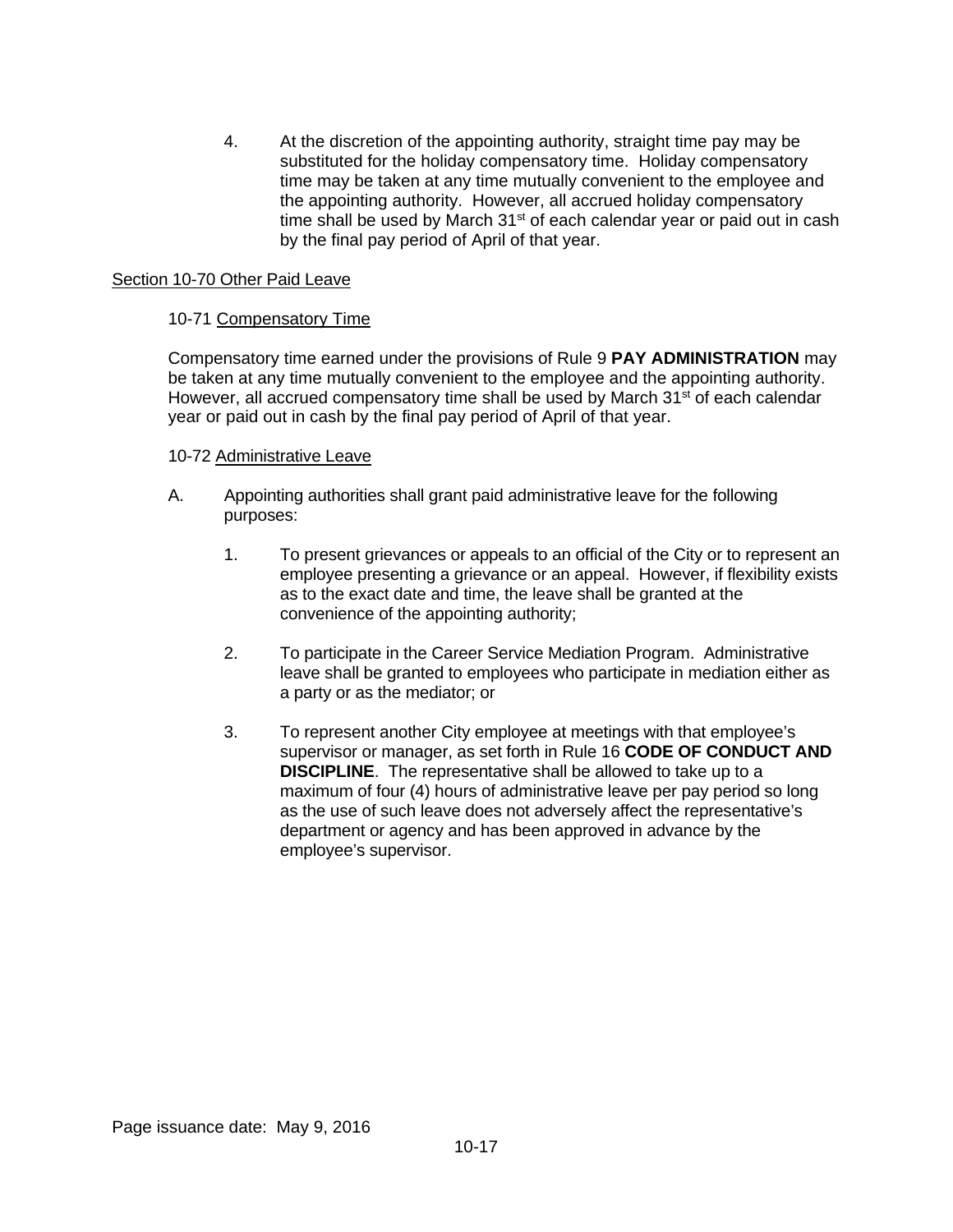- B. Appointing authorities may grant paid administrative leave for the following purposes:
	- 1. To compete for positions in the Career Service, including all related interviews and examinations;
	- 2. To reward exemplary performance, such as Employee of the Quarter, Employee of the Year, or if the appointing authority wishes to recognize an employee's outstanding contribution to the agency. The appointing authority may grant, and an employee may use up to twenty (20) hours of administrative leave per calendar year for exemplary performance; or
	- 3. When the appointing authority deems there is a business necessity, for a maximum of ten (10) calendar days per calendar year. The appointing authority may request an extension of up to twenty (20) calendar days from the OHR Executive Director. The OHR Executive Director may approve the request for an extension for good cause shown.

Granting or failing to grant administrative leave under this paragraph B shall not be subject to grievance or appeal.

#### 10-73 Paid Military Leave

- A. All probationary and career status employees in the Career Service shall be eligible for up to fifteen (15) days, but not to exceed one hundred twenty (120) hours of paid military leave each calendar year for the time the employee is engaged in military training or service.
- B. Notification Requirement: Employees engaged in military service or training requiring military leave shall provide notice in advance to their appointing authority, when possible. If the employee is unable to provide advance notice because of military necessity, the employee may give notice after starting duty.
- C. Employees who continue in military service beyond the time for which paid military leave is allowed shall be placed on unpaid military leave, which is covered by Rule 11 **UNPAID LEAVE**.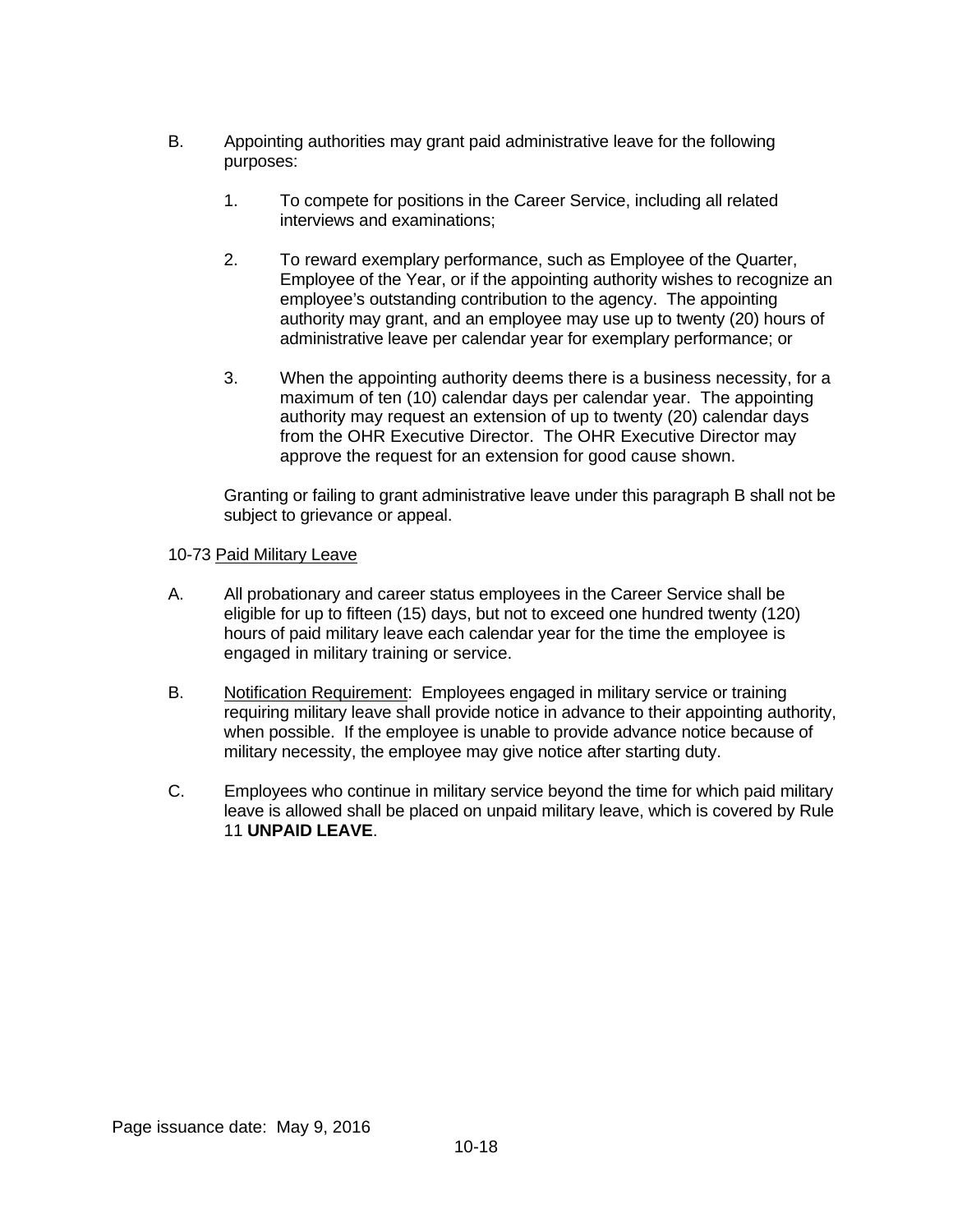## 10-74 Election Leave

Employees who are eligible to vote in an election are entitled to use up to two (2) hours of paid election leave for the purpose of voting during the time the polls are open, if an employee's work hours on the day of an election are such that there are less than three (3) hours between the time of opening and the time of closing of the polls during which the employee is not required to be on the job. Employees must request and receive approval for the leave prior to the election day. The appointing authority may specify the hours during which the employee may be absent, except that the employee shall be allowed to take the election leave at the beginning or end of the work shift if requested.

# **Source: C.R.S. §1-7-102**

## 10-75 Court Leave

- A. An employee shall be granted paid court leave during time the employee is regularly scheduled to work, if the employee is:
	- 1. Required to serve as a juror in a court of law;
	- 2. Subpoenaed by the City and County of Denver to testify in a court of law;
	- 3. Subpoenaed to testify in a court of law or administrative proceeding concerning matters arising out of the course of his or her employment; or
	- 4. Requested to serve as a witness in a court of law or administrative proceeding by his or her appointing authority or other authorized person to represent the City's interest in the legal proceedings.
- B. Court leave is intended only to apply to those time periods when the employee is needed for court service and for reasonable travel time between court and work.
- C. In order to receive court leave, an employee who is called for jury duty or to serve as a witness shall present the original summons or subpoena from the court to his or her supervisor and, at the conclusion of such duty, a signed statement from the Clerk of the Court or other evidence showing the actual time of attendance at court.
- D. Fees received for jury service in a Federal, State, or Municipal court shall be in addition to, and irrespective of, an employee's regular salary.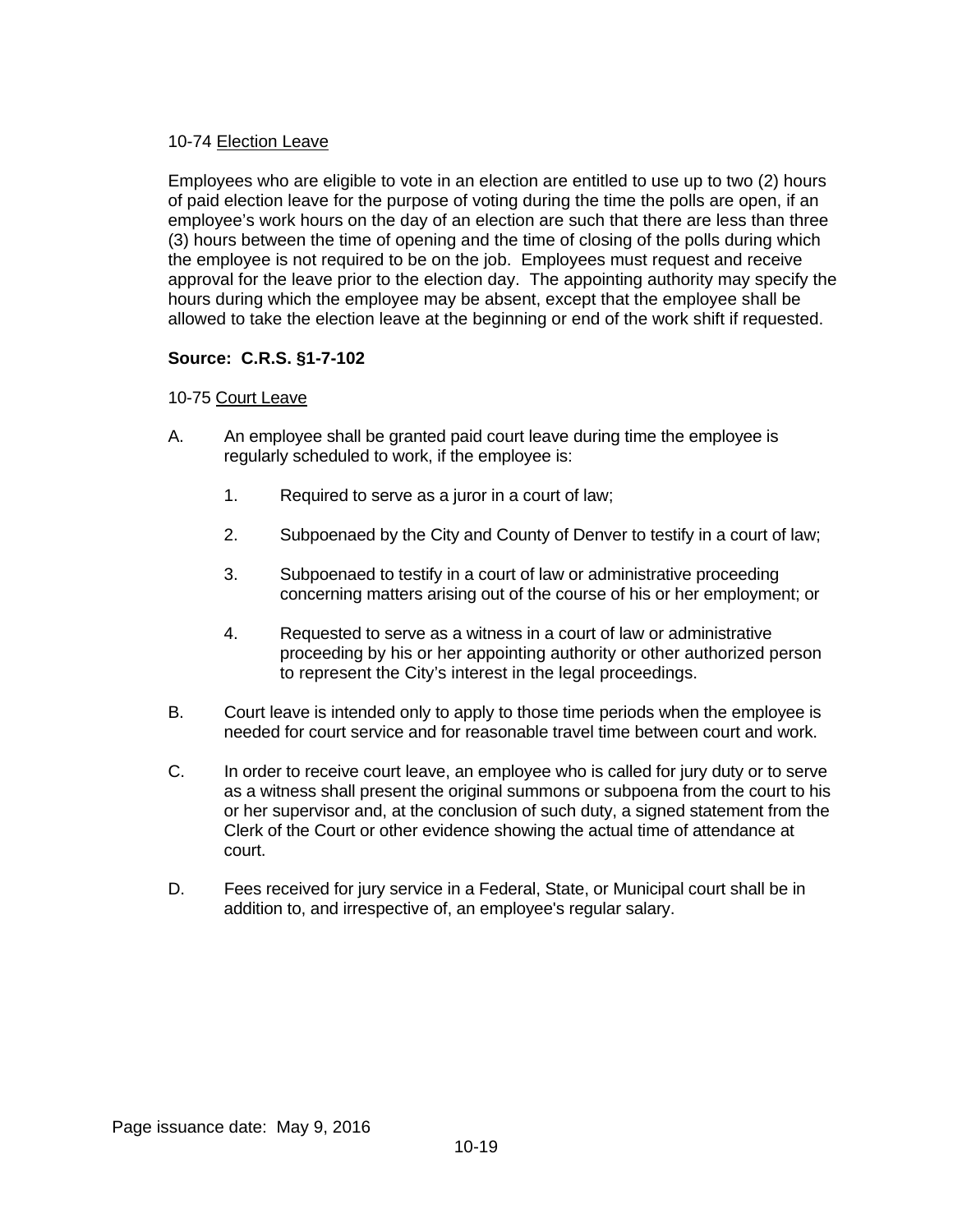## 10-76 Investigatory Leave

An appointing authority may place an employee on paid investigatory leave pending an investigation of a possible rule violation or failure to meet standards of performance as provided in Rule 16 **CODE OF CONDUCT AND DISCIPLINE**. Investigatory leave may be for no more than forty-five (45) calendar days, unless an extension of time has been approved by the OHR Executive Director.

## 10-77 Training Leave

- A. Appointing authorities may grant paid training leave. Any training program for which such leave is granted must be job-related, which includes career development training that will prepare the employee for advancement with the City.
- B. Appointing authorities may grant training leave for the purpose of attending institutes, seminars, or educational courses related to an employee's work for extended periods of time, at the appointing authority's discretion.
- C. Appointing authorities shall allow paid trainees and paid interns to arrange their work schedule if they need to attend classes during normal working hours. Paid trainees and paid interns are not entitled to training leave while attending classes for the degree or certificate program they are required to complete during their training or internship period. (Revised November 18, 2015; Rule Revision Memo 15D)
- D. Use of training leave by employees shall be arranged whenever possible during regularly scheduled work hours. Appointing authorities who require attendance at training activities during off-duty hours that are designed to increase the competencies, knowledge, skills and abilities of employees for the position which they presently occupy shall temporarily change the affected employee's standard work hours to include the training schedule. Employees who are required to attend such training during off-duty hours shall be granted paid training leave for the time spent in training.
- E. For the purposes of this subsection, on-line training courses shall be treated the same as classroom training sessions.
- F. Employees must present proof of attendance at any training for which they are authorized to receive training leave.

## 10-78 Occasional Time Off

Exempt employees may be allowed paid occasional time off to attend to personal affairs, at the discretion of the appointing authority.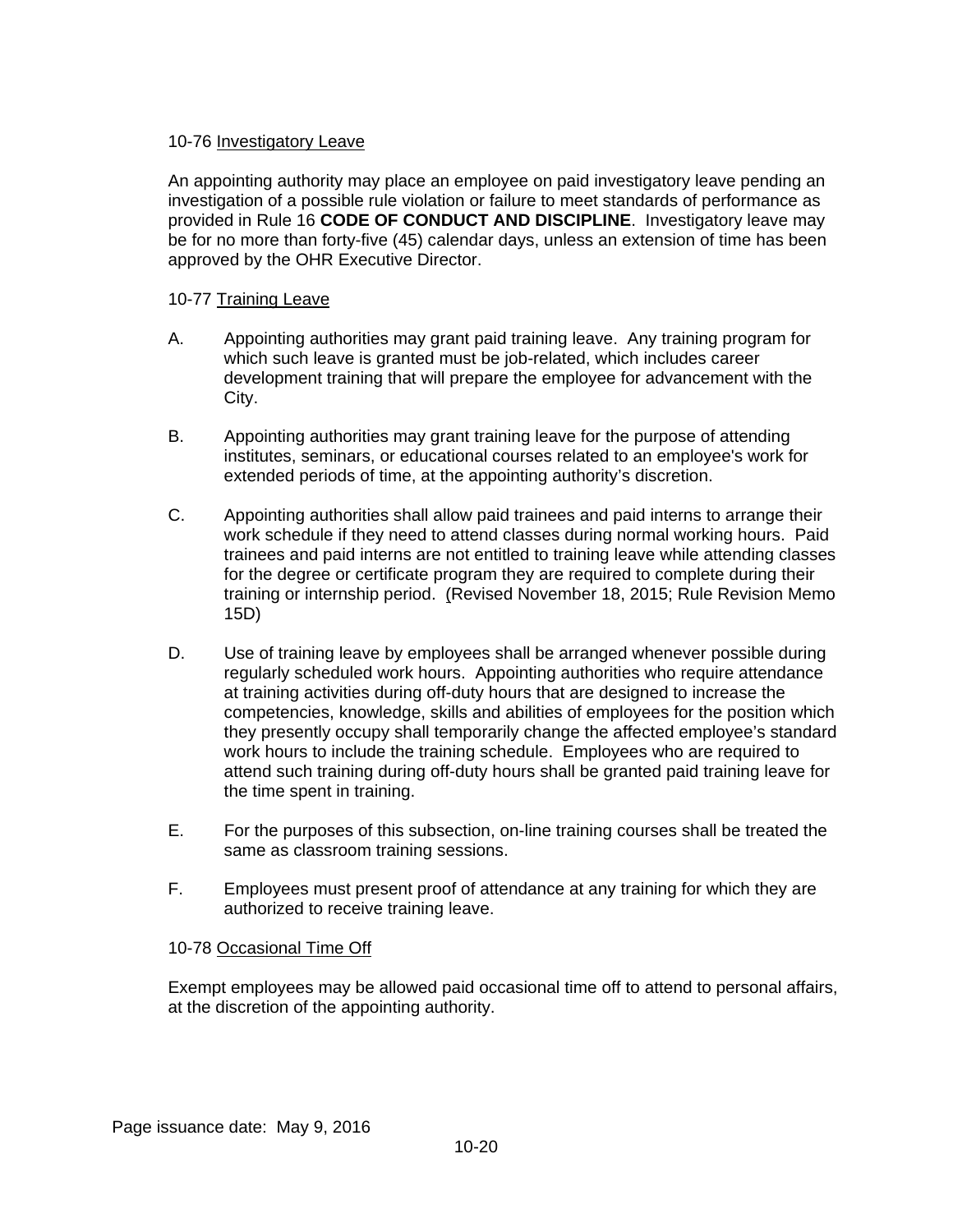#### **RULE 11 UNPAID LEAVE**

(Revised May 9, 2016; Rule Revision Memo 19D)

#### Purpose statement:

The purpose of this rule is to provide guidelines and policies for administering unpaid leave. For rules regarding extended illness or injury leave please see Rule 12 **LEAVE FOR EXTENDED ILLNESSES OR INJURIES**.

#### Section 11-10 Leave Defined

Leave: Any absence during regularly scheduled work hours. The following types of unpaid leave are covered in this rule:

- A. Authorized;
- B. Unauthorized;
- C. Leave for victims of violence;
- D. Budget-required furlough;
- E. Military (unpaid).

#### Section 11-15 Designees

Appointing authorities, including the Office of Human Resources ("OHR") Executive Director, may delegate any authority given to them under this rule to a subordinate employee.

Section 11-20 General Provisions

#### 11-21 Authorized Unpaid Leave

Appointing authorities may permit the use of unpaid leave by employees who either do not have paid leave available or who have requested permission to use unpaid leave when it is in the interest of the City to do so.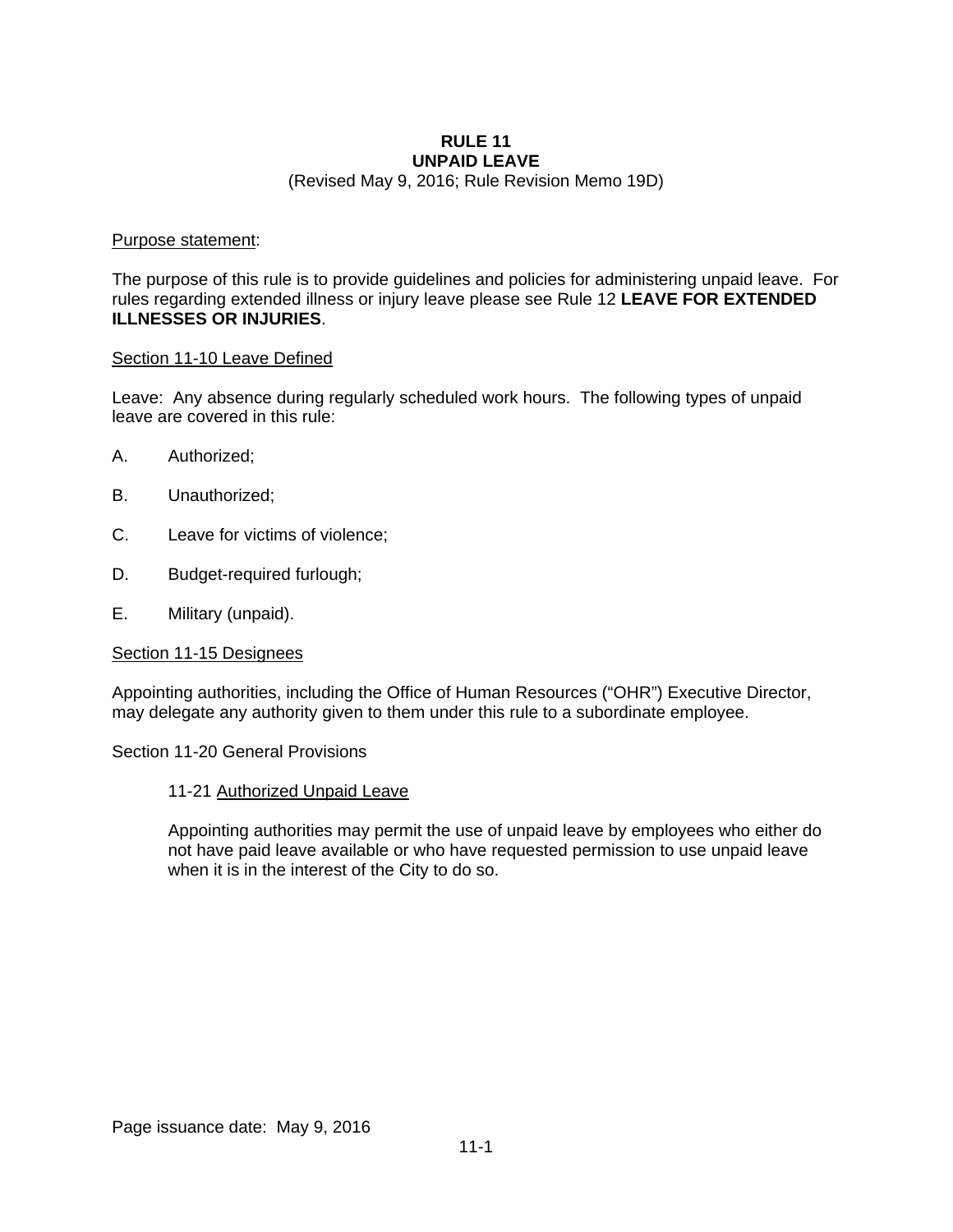## 11-22 Unauthorized Unpaid Leave

- A. Absences from work shall be treated as unauthorized, unpaid leave:
	- 1. When an employee has not requested permission to use a type of leave for which permission is required; or
	- 2. When a leave request has been denied; or
	- 3. When an employee has not complied with reporting procedures; or
	- 4. Which are not otherwise authorized under these rules.
- B. Employees on unauthorized, unpaid leave may be subject to discipline, up to and including dismissal.

## 11-23 Exempt and Non-exempt Employees

- A. An exempt employee on unpaid leave shall have his or her pay reduced on an hourly basis for the duration of the absence when the absence is less than a day and is due to sickness or personal reasons, and:
	- 1. The employee did not request leave; or
	- 2. A request for leave was denied; or
	- 3. The employee has no available leave; or
	- 4. The employee requested, and was granted unpaid leave.
- B. Non-exempt employees on unpaid leave shall receive no pay for the duration of the absence.

## 11-24 Maintenance of Benefits During Extended Absences

This section applies to the maintenance of benefits during extended absences except as otherwise provided in these rules.

A. First Thirty Days of Unpaid Leave:

The first thirty (30) consecutive calendar days of authorized, voluntary unpaid leave in a calendar year, shall have no effect on the following:

- 1. City contributions to health, dental, and life insurance; or
- 2. Accrual of paid time off (PTO), sick and vacation leave, and holiday eligibility.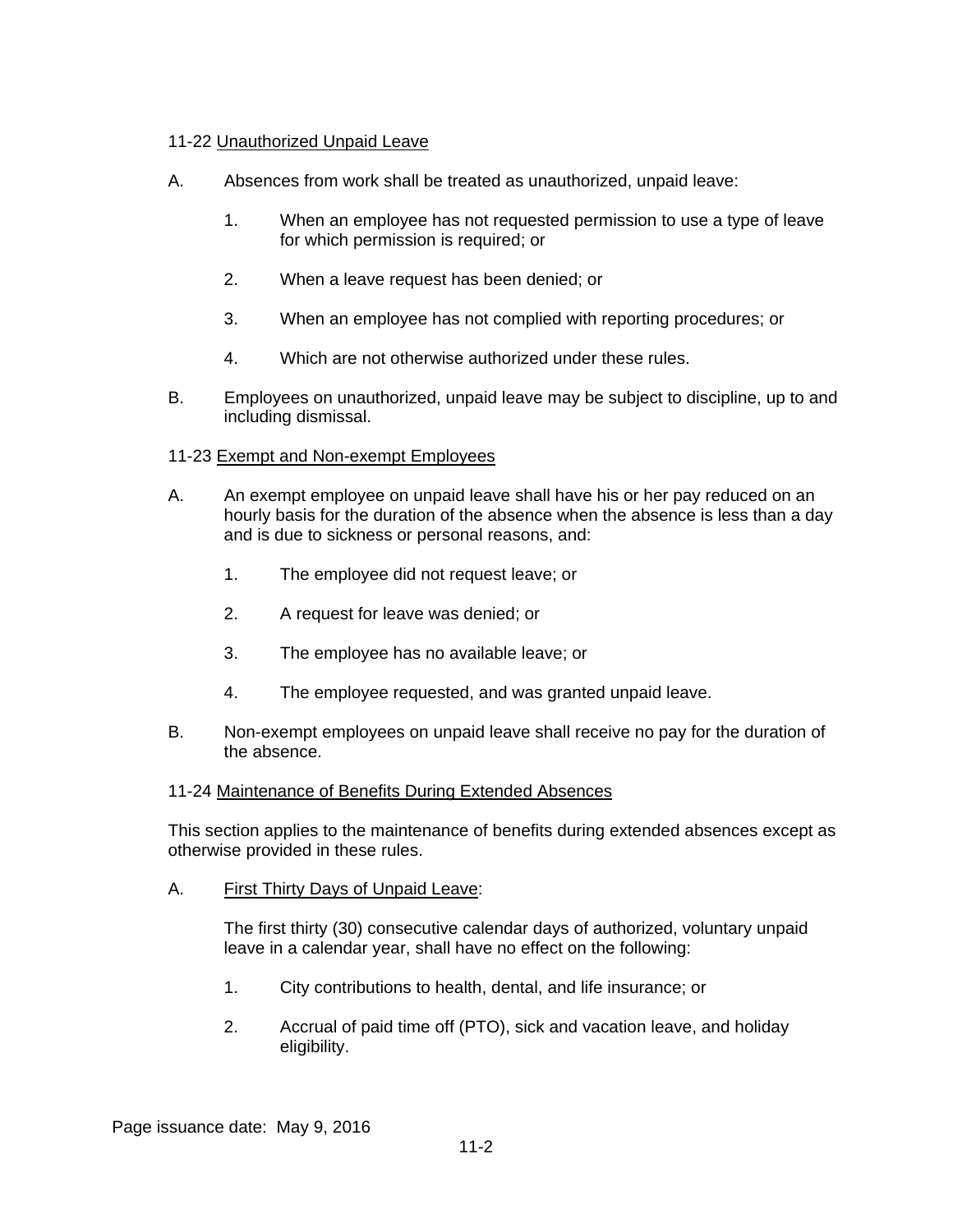## B. After Thirty Days but Before One Hundred and Eighty-one Days:

After the first thirty (30) consecutive calendar days of authorized, voluntary unpaid leave in a calendar year:

- 1. City contributions to health, dental, and life insurance shall be discontinued, except for employees on Family and Medical Leave Act ("FMLA") leave; and
- 2. Employees will no longer be able to earn PTO, sick and vacation leave, or paid holidays.
- C. After One Hundred and Eighty Days:

After the first one hundred and eighty (180) consecutive calendar days of authorized, voluntary unpaid leave, City contributions to health, dental, and life insurance shall be discontinued for all employees.

- D. 1. An employee may pay the cost of continuing his or her health, dental, and life insurance, as well as any supplemental insurance coverage(s), such as vision and supplemental life insurance, during extended absences from work by:
	- a. Depositing the amount due with the OHR every month; or
	- b. Taking at least one day of paid leave from which the amount due shall be deducted.
	- 2. An employee's failure to pay the cost of continuing insurance coverage shall result in the discontinuance of such insurance.

## 11-25 Other Provisions Regarding Extended Unpaid Leave

- A. A period of unpaid leave shall not constitute a break in service.
- B. A period of unpaid leave lasting longer than one hundred and eighty (180) consecutive calendar days and occurring during an employee's probationary period shall not be counted as part of that period. The employee to whom such leave has been granted will resume his or her probationary period upon returning from the period of unpaid leave.
- C. At the expiration of a period of unpaid leave, the employee shall return to the position and classification he or she held before going on leave. Failure to report promptly at the expiration of a period of unpaid leave shall be considered to be a resignation.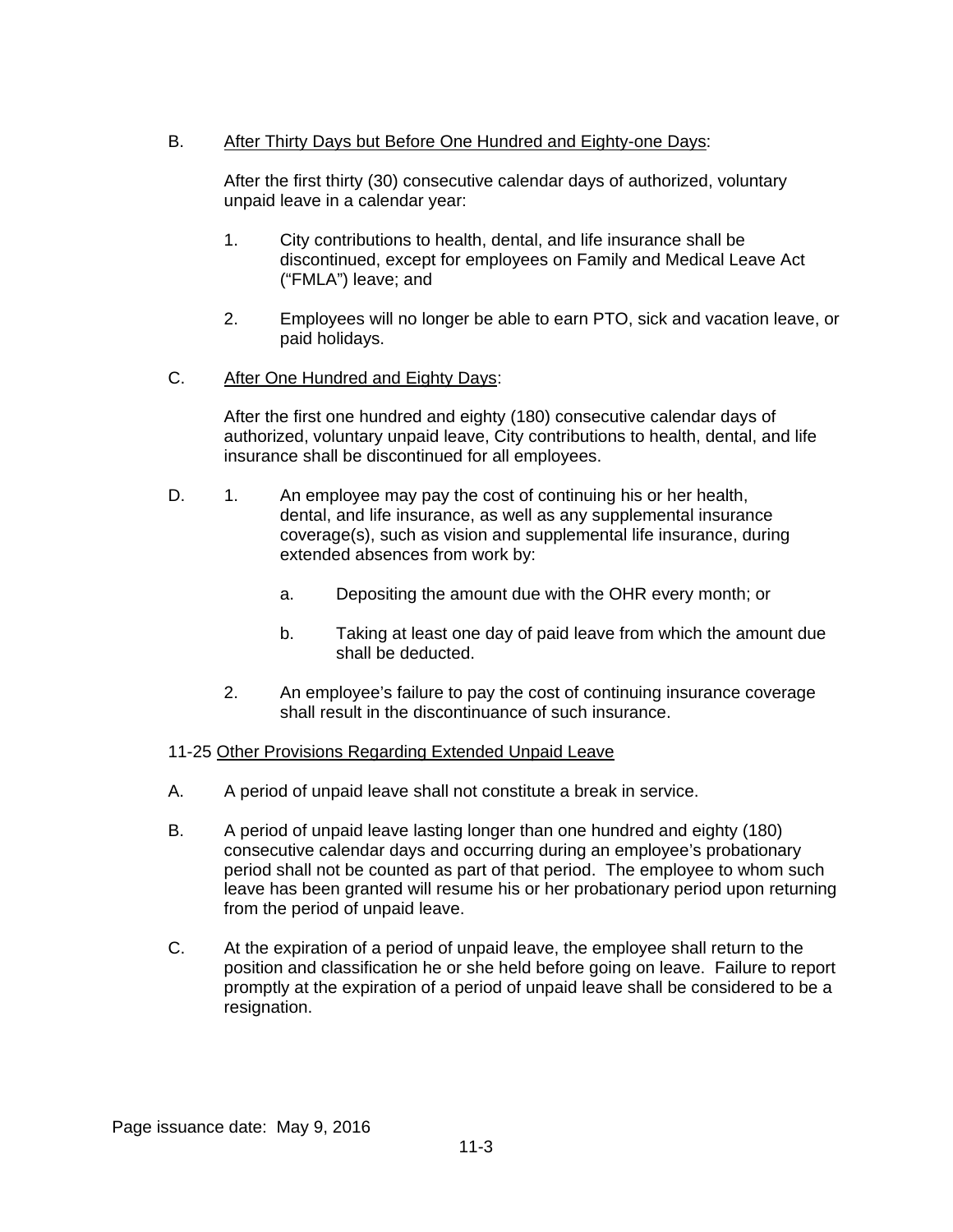## 11-26 Leave for Victims of Violence

Employees may use up to three days of unpaid leave to address issues arising from violence the employee has suffered (as defined in Executive Order 112), including but not limited to, obtaining a restraining order, obtaining medical care or counseling, locating safe housing, or preparing for or attending legal proceedings. The employee may elect to use available paid leave, instead of unpaid leave, to cover the absence. Appointing authorities may authorize the use of additional leave, or temporarily adjust an employee's work schedule to allow a victim of violence to obtain necessary medical care, housing, counseling, legal, or other related assistance.

## 11-27 Budget Required Furlough

If the Mayor of the City and County of Denver decides or allows appointing authorities to furlough employees due to budgetary reasons, the following Career Service Rule applies:

- A. This Rule is intended to comply with the Fair Labor Standards Act regulation 29 C.F.R. § 541.710, which permits furloughs for budgetary reasons without affecting the exemption status of an overtime exempt employee except in the workweek in which the furlough occurs and for which the employee's pay is accordingly reduced.
- B. Furloughs of overtime exempt employees may be taken in work day or workweek increments. During the workweek in which an overtime exempt employee takes one or more furlough days, the furlough hours taken and the hours worked plus any leave taken by the exempt employee should not total more than forty (40) hours. A work day is eight (8) hours for the purposes of this rule.
- C. Furloughs of non-exempt employees need not be taken in work day or work week increments but cannot be taken in less than two (2) hour increments.
- D. The Mayor may exempt certain employees from a mandatory furlough in order to maintain essential City services or for other necessary business reasons.
- E. During the period of time in which the Mayor has declared mandatory furloughs, employees may take additional voluntary furlough days with the prior approval of the employee's appointing authority. Except as otherwise provided, the same rules apply to voluntary furloughs that apply to mandatary furloughs.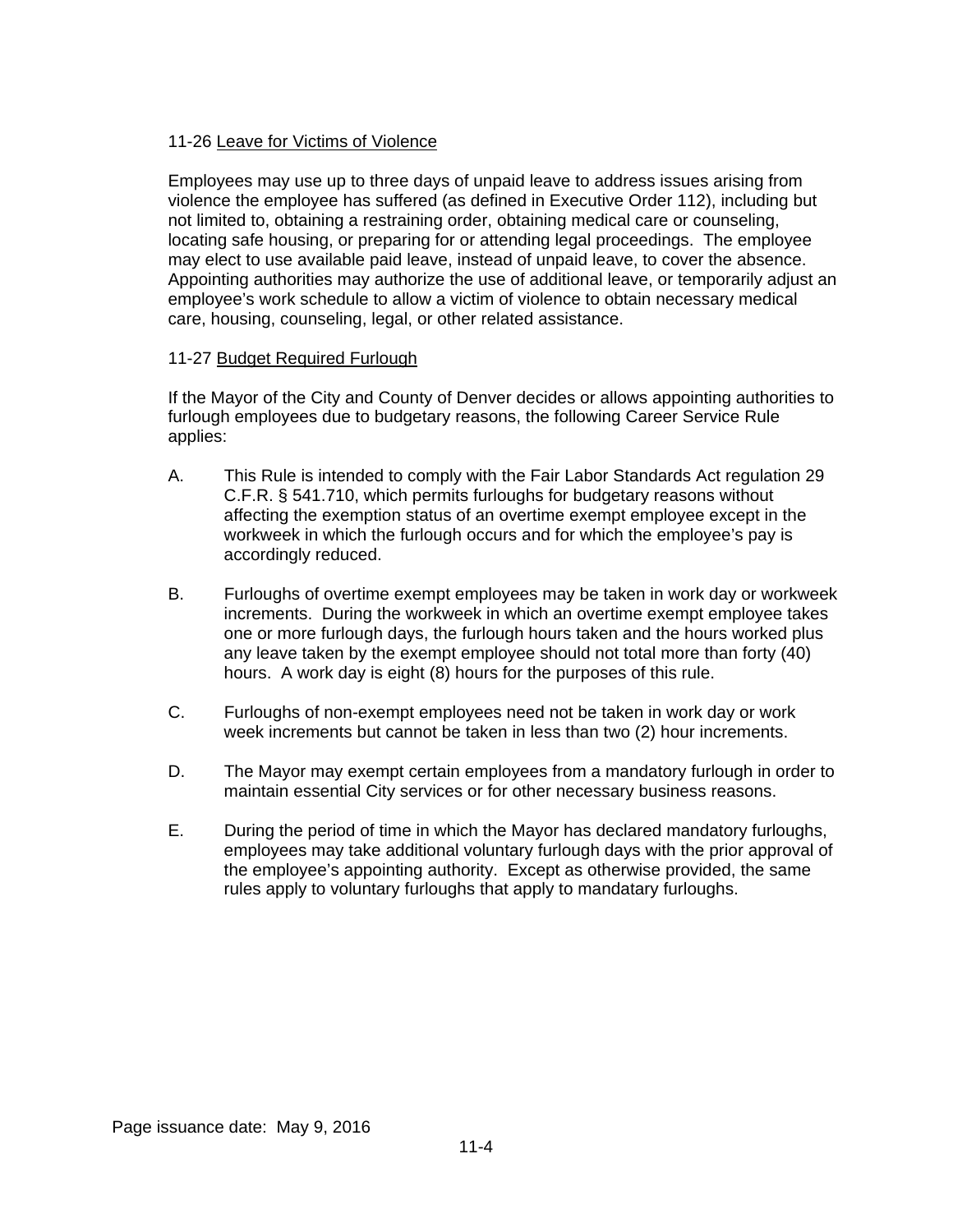## F. Maintenance of benefits:

An employee on a furlough is entitled to;

- a. Have the City continue paying its share of the employee's health, dental, and life insurance premiums.
- b. Earn PTO, or sick and vacation leave, and
- c. Receive paid holiday leave for holidays observed during a furlough. During the first thirty consecutive calendar days of a furlough, furlough days will be treated as days worked for the purposes of determining whether the employee worked on the scheduled work days immediately preceding and immediately following the day on which the holiday is observed,
- G. Nothing herein precludes the Mayor from designating specific furlough days or otherwise determining how to implement mandatory furloughs.

## Section 11-30 Unpaid Military Leave

- A. Employees who continue in military service beyond the initial one hundred twenty (120) hours for which paid military leave is allowed under Rule 10 **PAID LEAVE** shall be placed on unpaid military leave.
- B. This rule is intended to comply with and be interpreted consistently with the Uniformed Services Employment and Reemployment Rights Act ("USERRA"). To the extent an issue is not addressed in this rule, or to the extent this rule is inconsistent with the USERRA, the USERRA and its corresponding regulations shall govern.
- C. Requests for unpaid military leave may be made verbally or in writing, and shall be made in advance, when possible. If an employee is unable to provide advance notice due to military necessity, the employee may give notice after starting duty.
- D. Employees who are called to active military duty with written orders for services exceeding one hundred and seventy nine (179) days because of war or national emergency may be eligible for a military pay differential.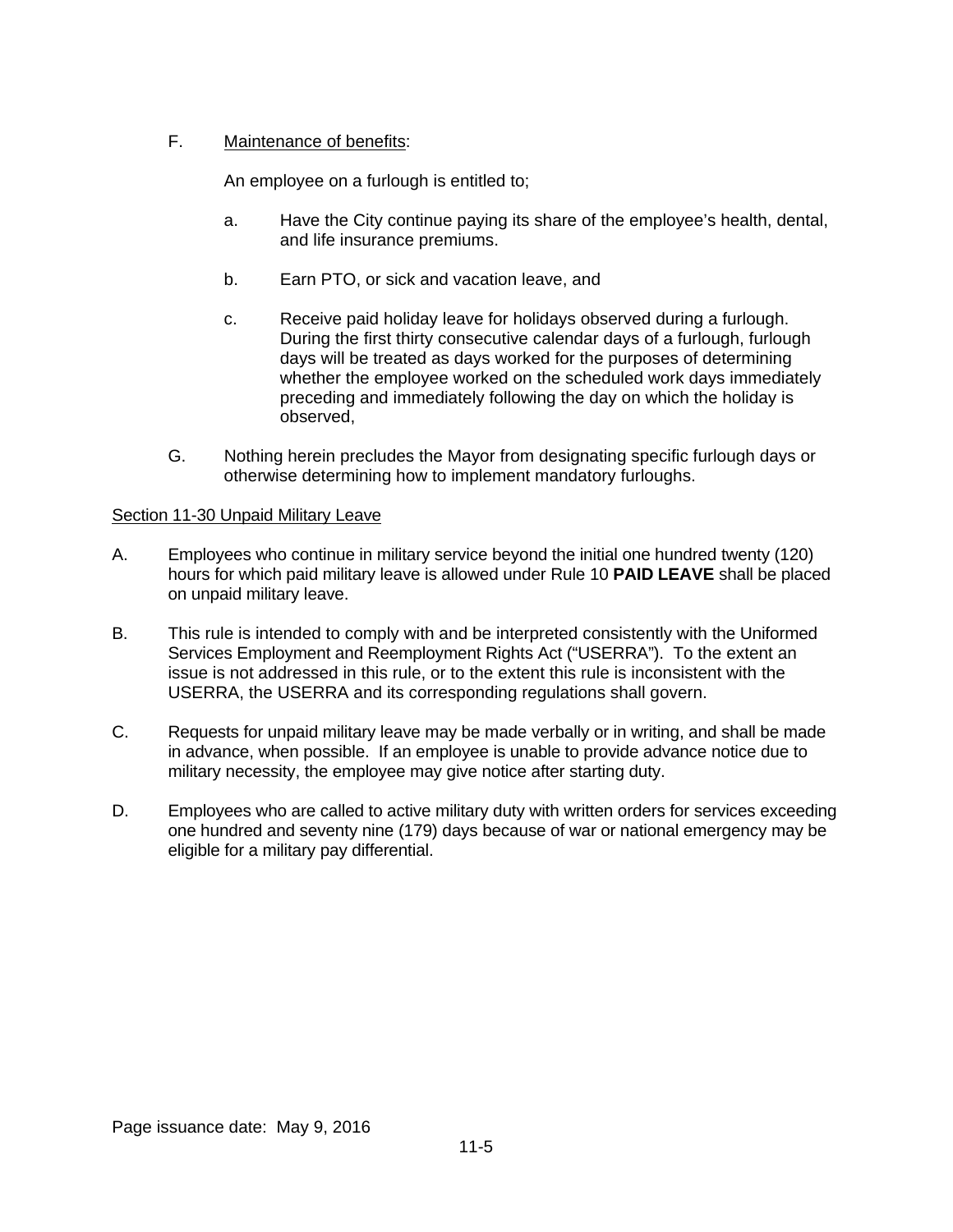## 11-31 Granting Unpaid Military Leave

Unpaid military leave shall be subject to the following provisions:

## A. Duration:

Unpaid military leave shall be granted for the duration of active military service not to exceed five (5) years plus ninety (90) days from the date of discharge, subject to exceptions set forth in USERRA and its corresponding regulations.

## B. Maintenance of Benefits:

1. First Thirty Days of Military Leave:

The first thirty (30) consecutive days of military leave (paid and unpaid) shall have no effect on the following:

- a. City contributions to health, dental, and life insurance; and
- b. Accrual of PTO or sick and vacation leave, and holiday eligibility.

## 2. After Thirty Days of Military Leave:

- a. 1. Employees on military leave (paid and unpaid) for thirty-one (31) days or longer, are eligible for health benefit coverage from the military. In addition, an employee on military leave for thirty-one (31) days or longer may continue his or her individual and/or family coverage under the City's group health plan for the duration of military leave. Employees opting for continuing coverage under the City's group health plan are responsible for paying 100% of the premium costs.
	- 2. During military leave, the employee may continue supplemental insurance coverage(s), such as dental, vision, and supplemental life insurance, for the duration of military leave. Employees opting for continuing supplemental insurance coverage are responsible for paying 100% of the premium costs.
- b. Paid time off ("PTO"), sick and vacation leave shall not be earned during military leave that lasts over thirty (30) consecutive calendar days, and employees on such extended leave will not be eligible for paid holiday leave.
- C. Employees may use any available paid leave (except sick leave) for some or all of their unpaid military leave.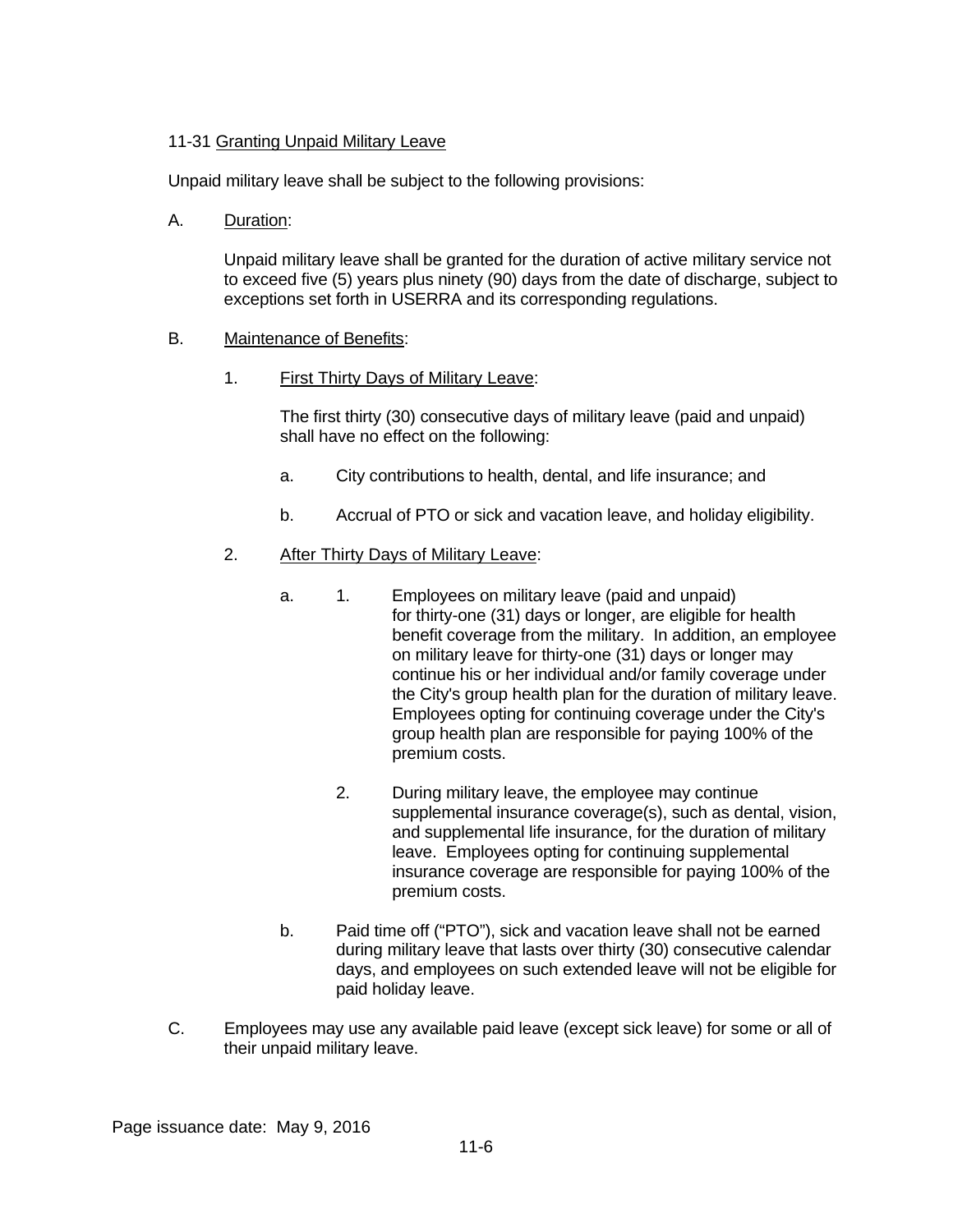## D. Break in service:

Unpaid military leave shall not constitute a break in service.

#### E. Completion of probationary period:

A probationary employee who is on unpaid military leave for thirty (30) days or longer shall be considered to have attained career status if the employee returns to work after the employee's end of probation date.

#### 11-32 Return from Unpaid Military Leave

Employees returning from unpaid military leave after an absence of ninety (90) days or less shall return to their former position. Employees returning after ninety-one (91) days or longer shall return to their former position or a job of equal status and pay, subject to the following provisions:

#### A. Due date for notice of return:

Upon completing military service, an employee on military leave (whether paid or unpaid) must notify his or her appointing authority of the employee's intent to return to work. The amount of notice required depends on the amount of time served.

- 1. Employees who served longer than one hundred eighty (180) days shall give notice within ninety (90) days after completing service.
- 2. Employees who served thirty-one (31) to one hundred eighty (180) days shall give notice within fourteen (14) days after completing service.
- 3. Employees who served less than thirty-one (31) days shall give notice within three (3) days after completing service.
- B. Certificate of satisfactory completion of military service:

A return from unpaid military leave shall be conditional upon submission of a certificate confirming release from active duty under honorable conditions.

C. Effect of hospitalization for service connected medical condition:

In the event that the employee was hospitalized after military discharge for medical conditions which occurred during the military service, the employee's unpaid military leave shall be extended up to two (2) years. Application for return from unpaid military leave must be made within ninety (90) days after the employee's medical provider releases him or her to return to work. Extensions beyond two (2) years may be granted.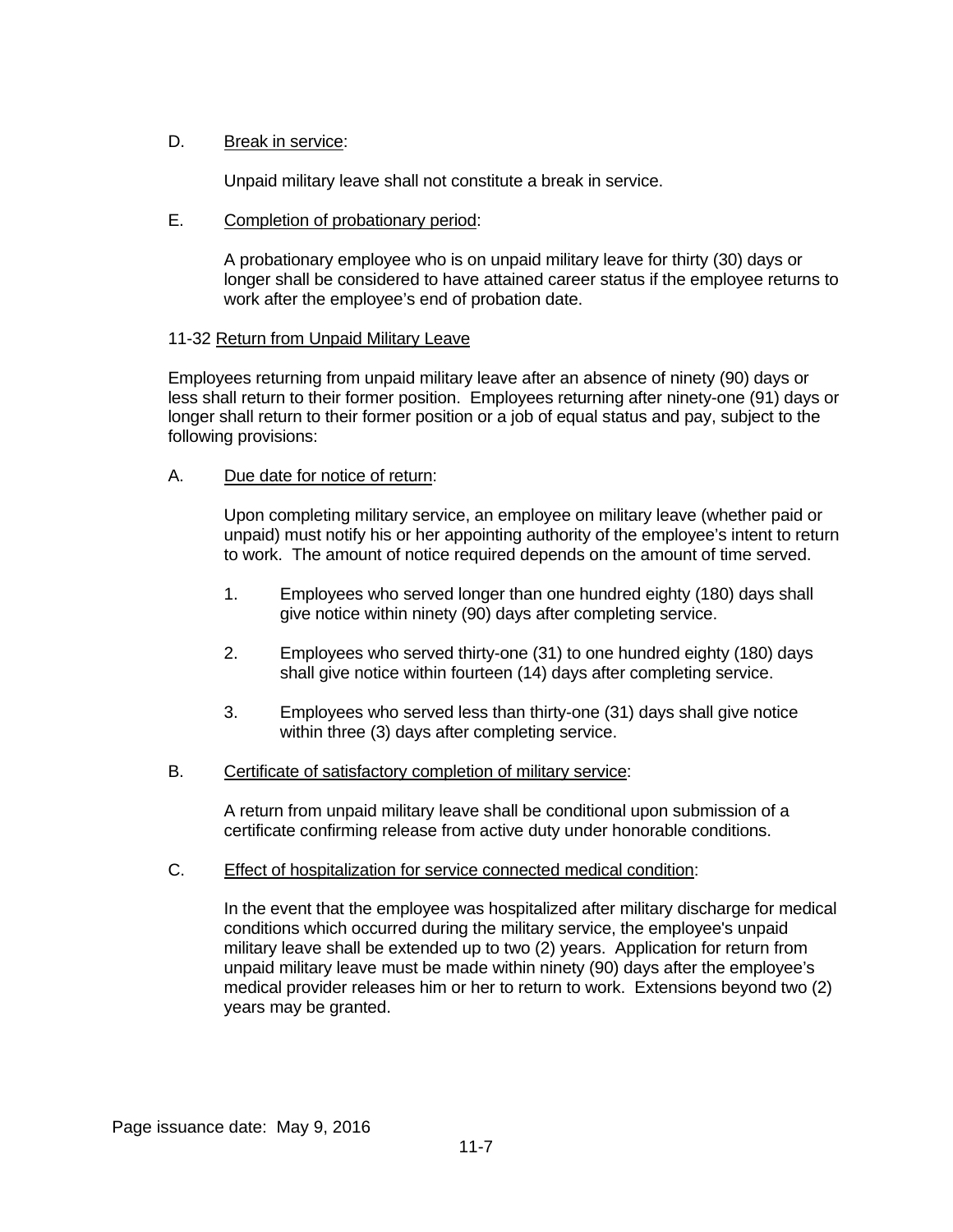## D. Qualifications for return from military service:

The employee must be physically and mentally qualified and possess the necessary skills, knowledge and/or training to perform the essential functions of the position to which the employee is returning with or without reasonable accommodations. The City will provide appropriate training to returning employees.

## E. Effect of service connected disability:

If the employee is not qualified to perform the essential functions of the position with or without reasonable accommodations by reason of disability sustained during active military service, the appointing authority may transfer the employee to any other available position, the duties of which the employee is qualified to perform and which will provide like seniority, status and pay, or the nearest approximation thereof, as the employee achieved in the position from which he or she was granted military leave.

## F. Effect of failure to give notice for return:

Failure to give notice for return from unpaid military leave within the time limits stated may be considered a resignation.

#### 11-33 Military Pay Differential

- A. Career Service employees who are called to active military duty in time of war or national emergency are eligible for a military pay differential as provided by the Denver Revised Municipal Code.
- B. A written request for military pay differential shall be made by an eligible employee to the employee's department or agency as soon as possible after the employee's return to City employment using the application form provided by the OHR. Requests for military pay differential may also be made while the employee is on military leave.
- C. The employee shall provide copies of the following documents:
	- 1. Written military orders for reporting and/or discharge;
	- 2. Leave and earnings statements from the military;
	- 3. All military pay vouchers, including vouchers for temporary duty and travel; and
	- 4. Any other documentation deemed necessary to process the request by the OHR or the Department of Finance.
- D. Any overpayment of funds to the employee shall be reimbursed to the City in accordance with the City's Fiscal Accountability Rules.

Page issuance date: May 9, 2016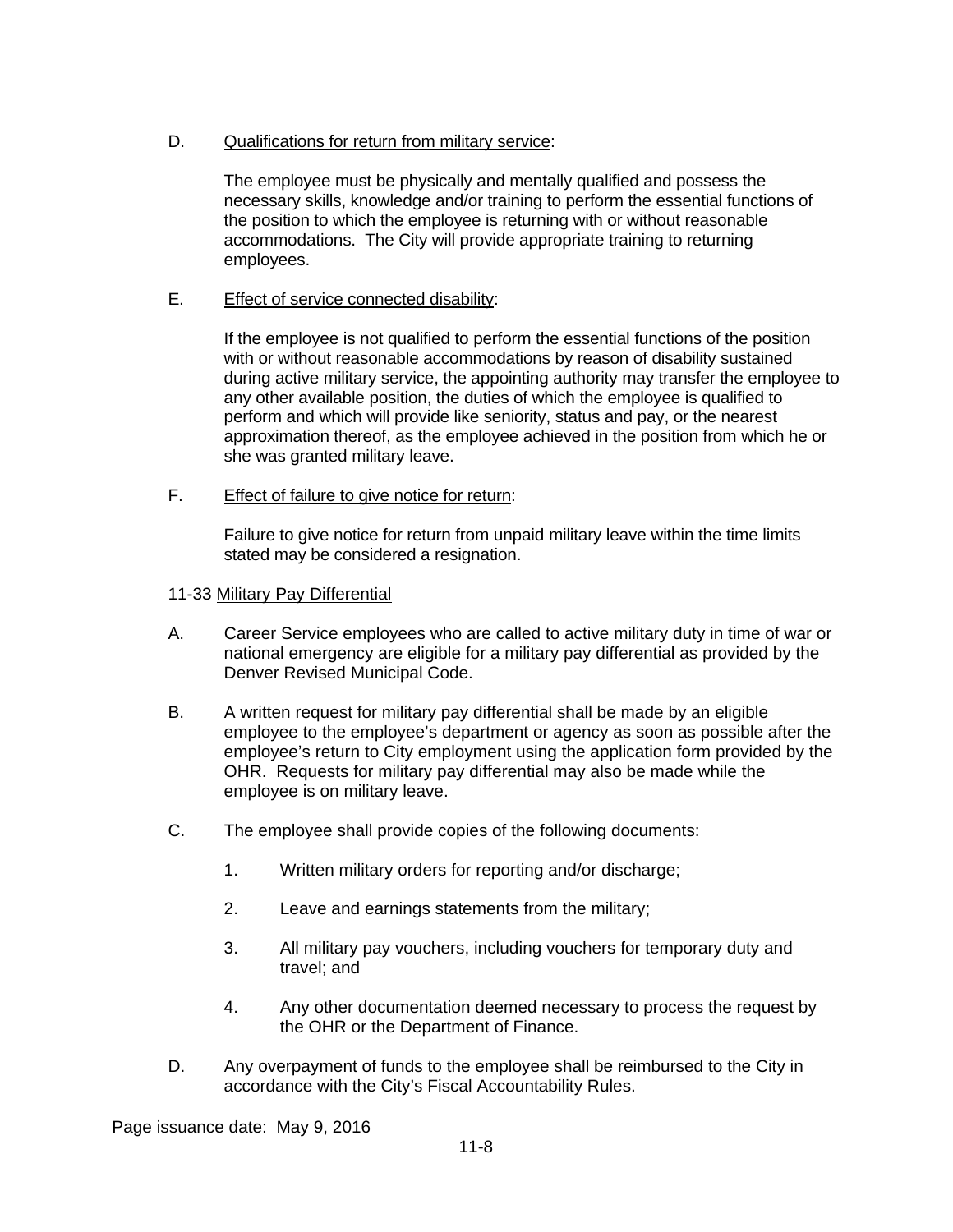## **RULE 12 LEAVE FOR EXTENDED ILLNESSES OR INJURIES**

(Revised May 9, 2016; Rule Revision Memo 19D)

#### Purpose statement:

The purpose of this rule is to provide guidelines and policies for administering extended time off caused by illness or injury.

#### Section 12-10 Types of Leave Covered by this Rule

- A. Family and Medical Leave Act ("FMLA") leave;
- B. Salary continuation leave and Workers' Compensation leave;
- C. American with Disabilities Act ("ADA") leave in connection with the ADA Interactive Process.

#### Section 12-15 Designees

Appointing authorities, including the Office of Human Resources ("OHR") Executive Director, may delegate any authority given to them under this rule to a subordinate employee.

#### Section 12-20 FMLA Policy

It is the policy of the Career Service Board to provide leave under the FMLA to eligible employees. The purpose of FMLA leave is to provide up to twelve weeks of job-protected leave in a twelve-month period to eligible employees for specified immediate family and medical reasons. This rule is intended to comply with and be interpreted consistent with the FMLA and its corresponding regulations. To the extent an issue is not addressed herein, or if there is a conflict with a Career Service Rule, the FMLA and its corresponding regulations shall govern.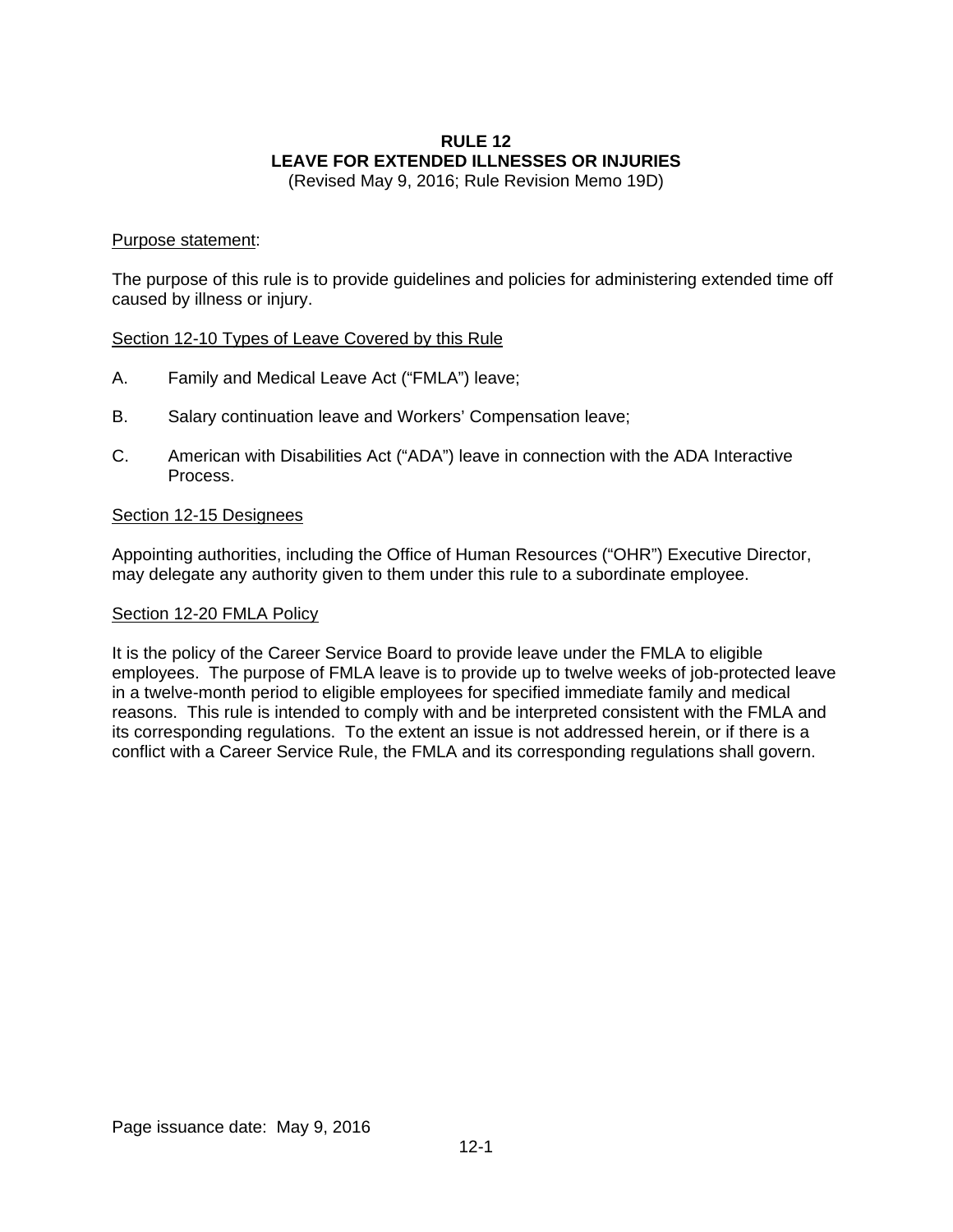## 12-21 When Leave under the FMLA May be Used

FMLA leave shall only be available:

- A. For the birth and care of a newborn child of the employee (including a newborn child born into a domestic partnership);
- B. For placement with the employee or the employee's domestic partner (as defined in Rule 10 **PAID LEAVE**) of a child for adoption, foster care or legal guardianship;
- C. To care for an employee's parent, spouse or domestic partner, or child with a serious health condition;
- D. To take leave when the employee is unable to perform the functions of the employee's job because of a "serious health condition" as defined in the FMLA and its corresponding regulations; or
- E. For any other reason authorized by the FMLA.

#### 12-22 Eligibility for FMLA leave

An employee may be eligible for FMLA leave if the employee has:

- A. Been employed by the City for at least twelve (12) months in the last seven (7) years; and
- B. Worked at least twelve hundred and fifty (1,250) hours in the twelve (12) months immediately preceding the beginning of the FMLA leave.

## 12-23 Requesting FMLA leave

- A. An employee may expressly request FMLA leave, or may merely state that he or she needs leave for a reason which the appointing authority knows is a qualifying reason for FMLA leave. In either instance, the appointing authority shall notify the employee that the leave may qualify as FMLA leave and request and provide information in accordance with this rule.
- B. In any situation where the need for FMLA leave is foreseeable, an employee shall provide thirty (30) days notice or such notice as is practicable.
- C. In any situation where the need for FMLA leave is not foreseeable, the employee shall provide such notice as is practicable. Such notice may be provided by the employee or the employee's spokesperson if the employee is unable to do so personally. The employee or the employee's spokesperson will provide more information as required by the appointing authority when it can be readily accomplished as a practical matter.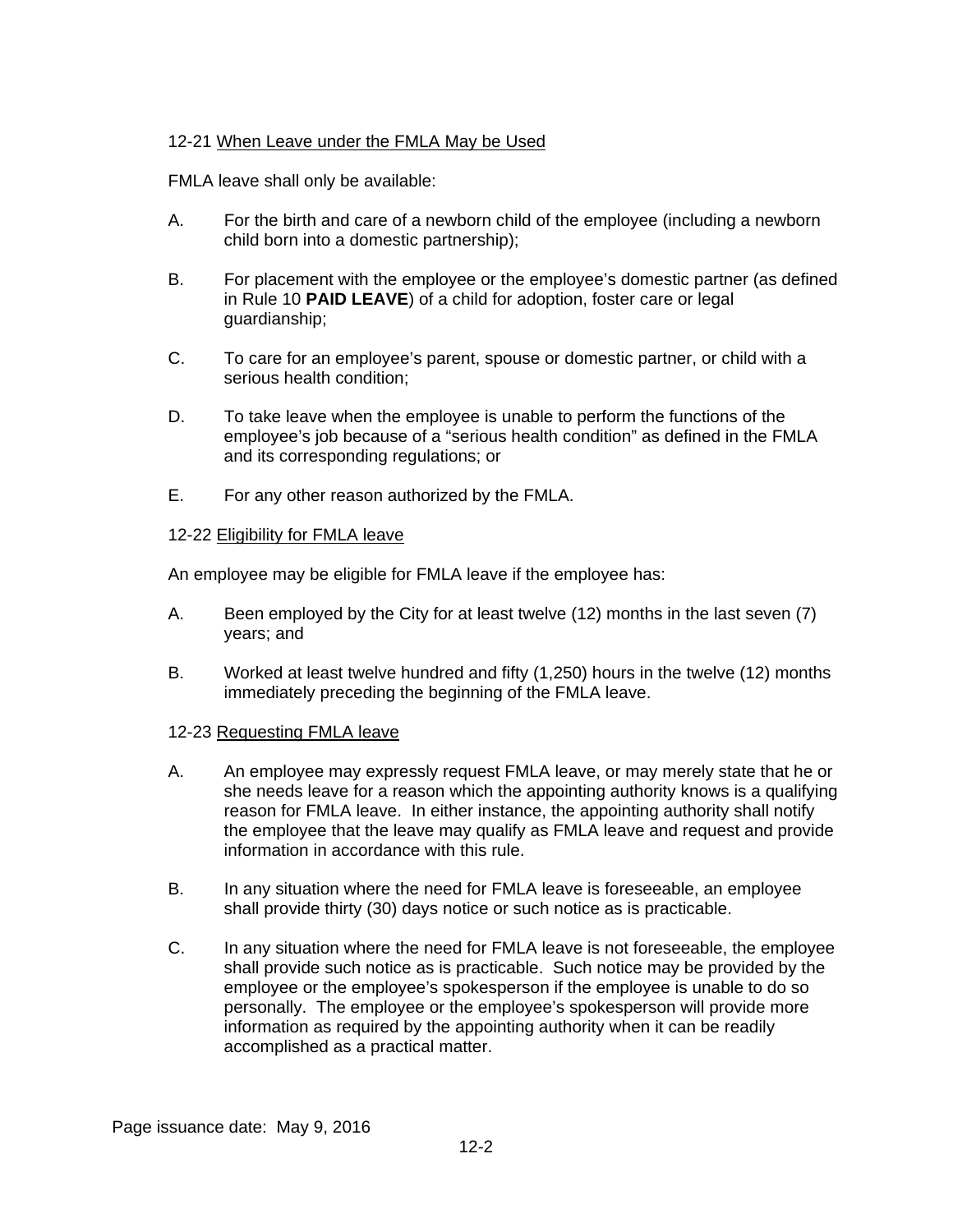- D. An employee requesting FMLA leave must provide to the appointing authority all information necessary to determine if such leave is appropriate, including:
	- 1. The reasons for the leave so as to allow the appointing authority to determine if the conditions identified in subsection 12-21 of this Rule have been met.
	- 2. The anticipated start of the leave.
	- 3. The anticipated duration of the leave.
	- 4. Whether or not the employee has a spouse or domestic partner who is also an employee of the City and County of Denver.
	- 5. A health care provider certification on a form provided by the appointing authority consistent with the FMLA.

Information provided to the appointing authority regarding an employee's FMLA leave shall be maintained in a confidential file separate from the employee's personnel file.

- E. A request for FMLA leave which does not satisfy the conditions identified in subsection 12-21 of this Rule may be denied or delayed.
- F. A denial of a request for FMLA leave shall not preclude granting PTO or sick leave if the conditions identified in these rules are met.

## 12-24 Use of FMLA leave

- A. No more than twelve (12) workweeks of FMLA leave may be used in any twelve (12) month period. The twelve (12) month period shall begin when FMLA leave was first used by an employee.
- B. FMLA leave shall be granted consecutively, intermittently or on a reduced leave schedule, as provided for under the FMLA. Provided, however, if an employee requests FMLA leave intermittently or on a reduced leave schedule after the birth or placement of a child for adoption, foster care or legal guardianship, such leave shall be granted only if it is consistent with the reasonable operational necessity of the agency, as determined by the appointing authority.
- C. It is the appointing authority's responsibility to designate qualifying leave as FMLA leave and the appointing authority shall notify the employee of such designation and provide other required information about FMLA leave. An employee cannot refuse to allow the appointing authority to designate qualifying leave as FMLA leave.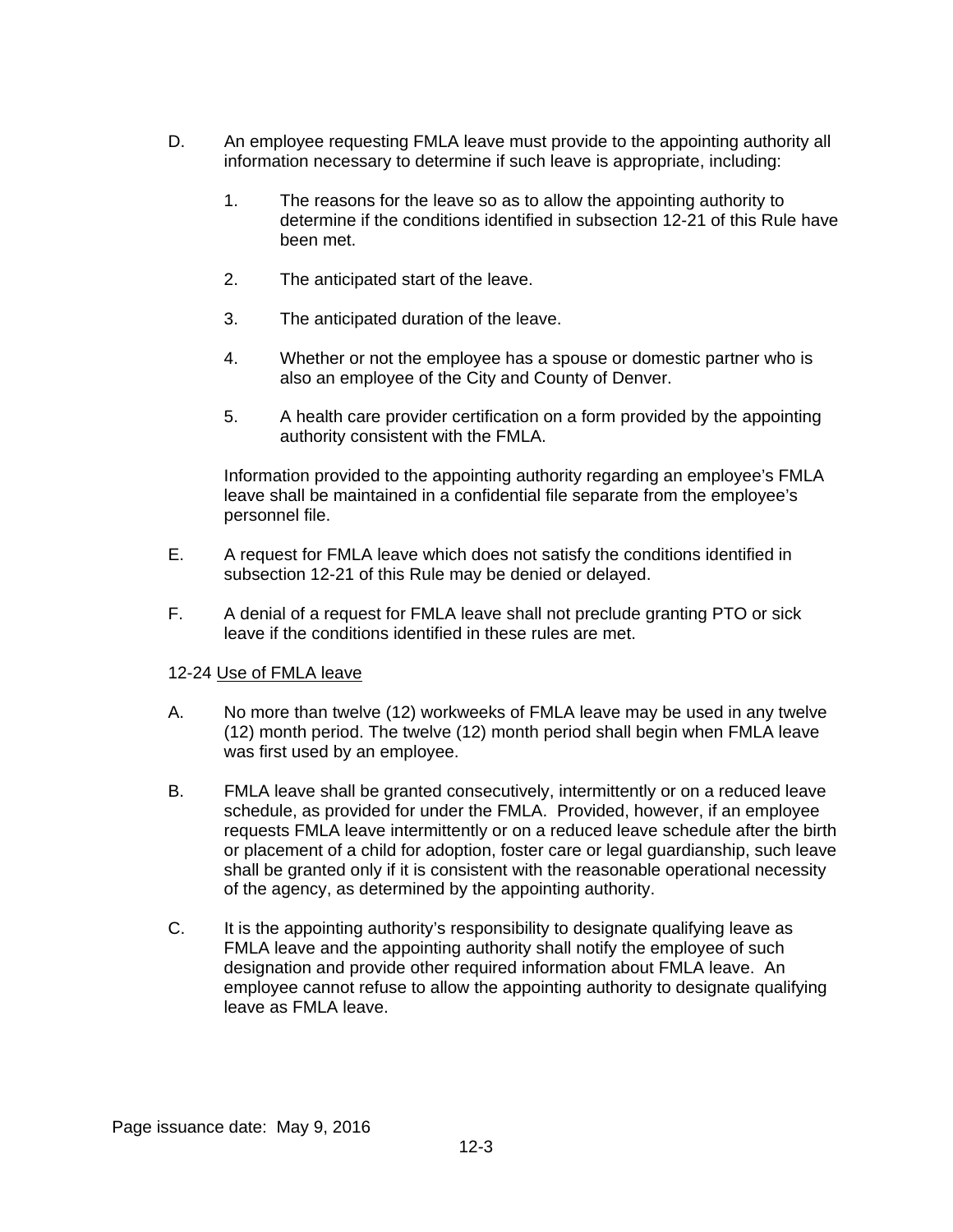- D. FMLA leave is unpaid leave, unless an employee elects to substitute available paid leave for unpaid FMLA leave, subject to the limitations in this Rule 12 on the use of paid leave while on salary continuation leave or Workers' Compensation leave.
- E. In the case where both spouses or domestic partners are employees, the amount of FMLA leave available shall be determined as follows:
	- 1. When the leave is because of birth, adoption, foster care or legal guardianship of a child, the FMLA leave available for bonding shall be the combined total of twelve (12) weeks of FMLA leave during any twelve (12) month period as defined in the FMLA and its corresponding regulations.
	- 2. When the leave is because of the "serious health condition" of a parent, the FMLA leave available shall be the combined total of twelve (12) weeks during any twelve (12) month period as defined in the FMLA and its corresponding regulations.
	- 3. When the leave is because of a serious health condition of either or both employees or a child, twelve (12) weeks of FMLA leave may be used by each employee in any twelve (12) month period.

## 12-25 Secondary employment during FMLA Leave

Appointing authorities may deny secondary employment during FMLA leave.

## 12-26 Investigation of Use of FMLA Leave

Appointing authorities may investigate the use of FMLA leave consistent with the FMLA and its corresponding regulations, including by a requiring a second opinion and third opinion, if appropriate, and by considering information that is inconsistent with an employee's FMLA request. Misuse of FMLA leave may be cause for disciplinary action up to and including dismissal. An appointing authority may not discipline an employee for appropriate use of FMLA leave.

#### 12-27 Re-assignment

If an employee needs intermittent leave or leave on an established reduced leave schedule that is foreseeable based on the planned medical treatment for the employee or the employee's parent, spouse, domestic partner, or child, or if the appointing authority agrees to permit intermittent or reduced schedule leave for the birth of a child or for placement of a child for adoption, foster care or legal guardianship, the appointing authority may require the employee to transfer temporarily, during the period the intermittent or reduced leave schedule is required, to an available alternative position for which the employee is qualified and for which the modified schedule is less disruptive to the business and/or operational needs of the department or agency than the employee's regular schedule.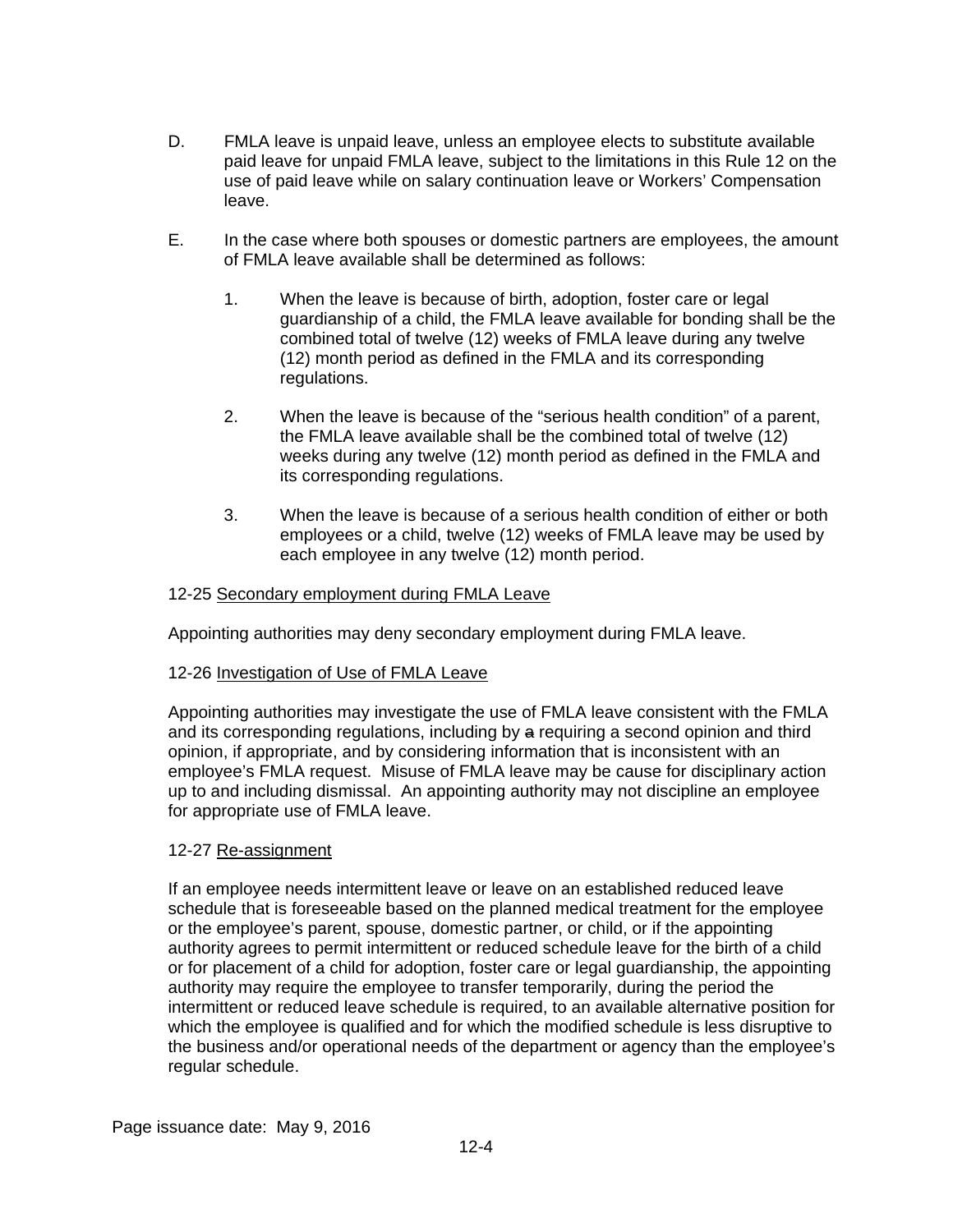#### 12-28 Maintenance of Benefits

- A. During any FMLA leave, the City must maintain the employee's health insurance coverage under any group health plan on the same conditions as coverage would have been provided if the employee had been continuously working during the entire leave period.
- B. It shall be the responsibility of an employee on unpaid FMLA leave to provide that share of payment(s) necessary to maintain health insurance coverage.

## 12-29 Return from FMLA Leave

- A. An employee returning from FMLA leave due to his or her own serious health condition shall provide a certification from the employee's health care provider that the employee is able to resume work. An employee further may be required to report periodically on the employee's status and intent to return to work.
- B. An employee returning from FMLA leave shall be returned to the same position the employee held when leave began or to an equivalent position which is defined by the FMLA regulations as a position that is virtually identical to the employee's former position in terms of pay, benefits and working conditions.
- C. An employee need not be re-instated if the employee would not otherwise have been employed at the time re-instatement is requested.
- D. If the employee is unable to return to work at the conclusion of FMLA leave, the appointing authority shall initiate the interactive process as provided in this Rule 12, within twenty (20) days of the expiration of the employee's FMLA leave, unless the employee is also on salary continuation leave or Workers' Compensation leave.

## Section 12-30 Salary Continuation Leave and Workers' Compensation Leave

## 12-31 Definitions (for the purposes of this Section 12-30)

- A. Disability: The physical inability of an eligible employee to perform the duties of his or her position, or any other position with the City.
- B. Eligible employee: Any Career Service employee except:
	- 1. Employees occupying on-call positions; and
	- 2. Employees who hold positions in classifications in the Sheriff pay schedules (Deputy Sheriff, Deputy Sheriff Sergeant, Deputy Sheriff Captain, Deputy Sheriff Major, and Deputy Sheriff Division Chief).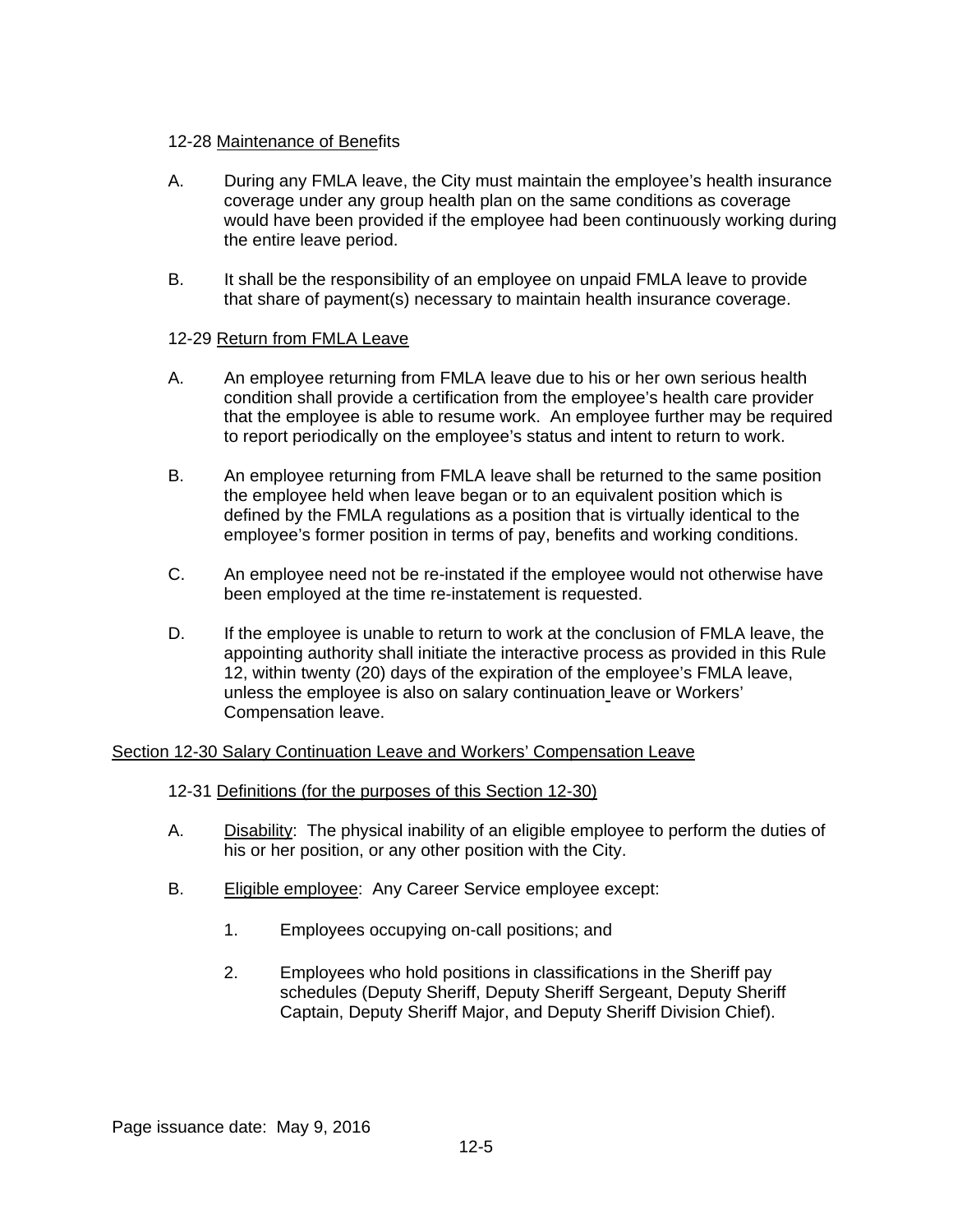## 12-32 Salary Continuation Leave

- A. 1. The City provides paid disability leave (hereinafter "salary continuation leave") at the rate of eighty percent (80%) of an employee's gross salary for up to ninety (90) consecutive calendar days from the date of injury.
	- 2. An eligible employee is entitled to salary continuation leave if the employee has a disability as a result of an occupational injury or occupational disease arising out of and in the course and scope of employment with the City.
- B. An employee receiving salary continuation leave shall not be permitted to use other available paid leave.
- C. Salary continuation leave will end on the employee's last day as a City employee or if the employee is no longer eligible for temporary benefits under the Workers' Compensation Act of Colorado, as amended, Title 8, Articles 40-47, C.R.S. ("the Act").

## 12-33 Workers' Compensation Leave

- A. An employee who remains unable to return to work in his or her job without accommodation, or to modified duty after salary continuation leave has been exhausted, and is receiving temporary disability benefits under the provisions of the Act, will be permitted to use Workers' Compensation leave for absences from work resulting from the employee's occupational injury or occupational disease arising out of and within the course and scope of employment with the City, until it is determined that the employee is no longer eligible to receive temporary disability benefits pursuant to the Act.
- B. Workers' Compensation leave is unpaid leave, except to the extent an employee elects to use available paid leave. An employee may use any available paid leave to make up the difference between eighty percent (80%) of the employee's gross salary and the temporary disability benefits paid under the provisions of the Act.

## 12-34 Applicability of the FMLA

- A. The department or agency shall designate an employee's salary continuation leave and/or Workers' Compensation leave as FMLA leave if the requirements of the applicable Career Service and Federal statutes and regulations are met.
- B. If an employee's salary continuation leave and/or Workers' Compensation leave is also designated as FMLA leave, the salary continuation leave and/or Workers' Compensation leave shall run concurrently with the FMLA leave.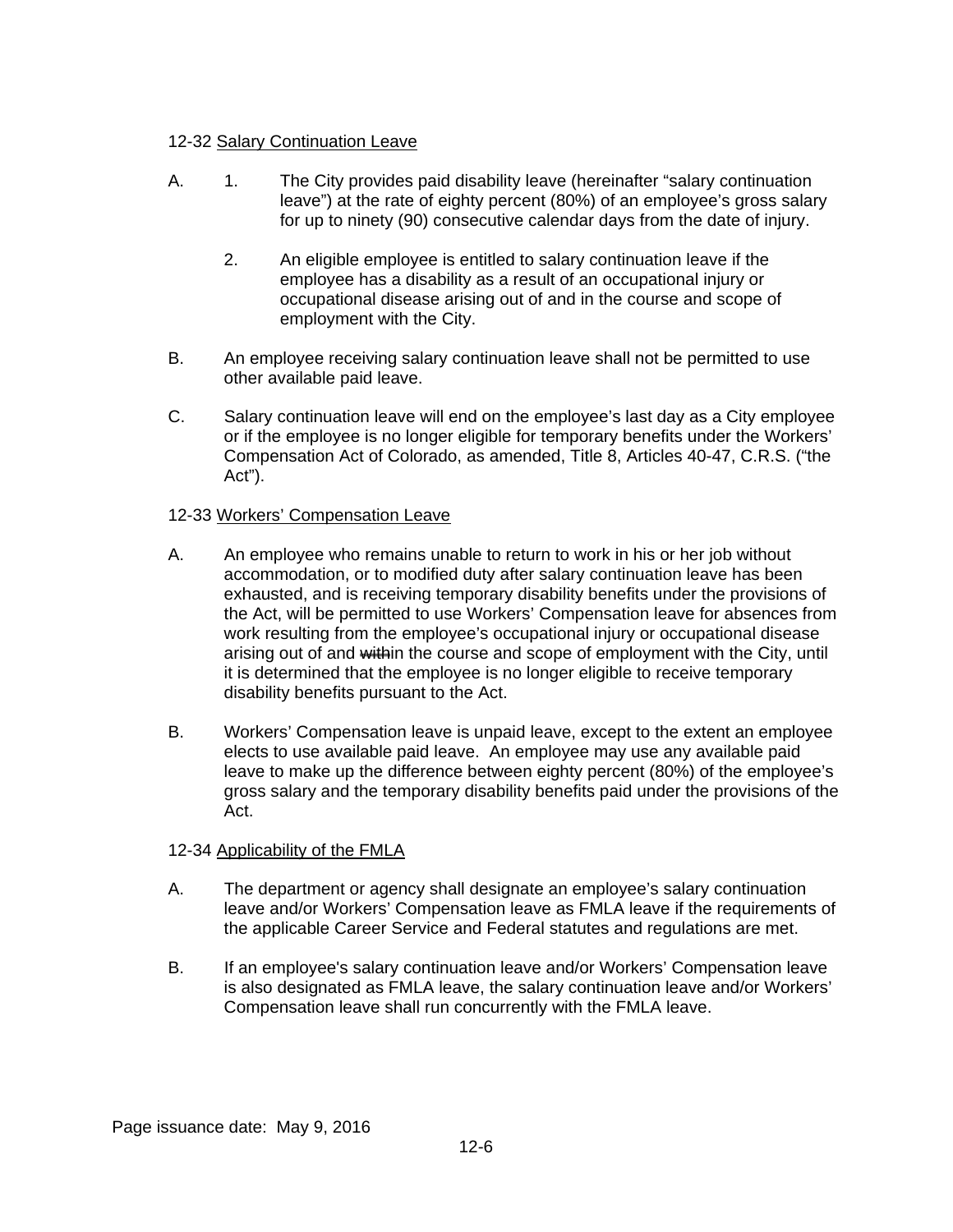## 12-35 Maintenance of Benefits

An employee who is absent from work on salary continuation leave or Workers' Compensation leave is:

- A. Eligible to have the City continue paying its share of the employee's health, dental, and life insurance premiums during the period of salary continuation and/or Workers' Compensation leave, so long as the employee continues to pay his or her share of the insurance premiums.
- B. Eligible to earn paid leave as provided in these rules;

## 12-36 Termination of Workers' Compensation Leave Eligibility

- A. Employees who are no longer eligible for temporary benefits under the Act are not eligible to continue receiving Workers' Compensation leave.
- B. If the employee's permanent restrictions prohibit the employee from returning to work full-time and/or full-duty after having reached Maximum Medical Improvement ("MMI"), the City shall initiate the interactive process as provided in this Rule 12, within twenty (20) days of the expiration of the employee's eligibility for salary continuation leave or Workers' Compensation leave, unless the employee is also on FMLA leave.
- C. Employees who are still receiving temporary benefits under the Act may lose their eligibility for Workers' Compensation leave before reaching MMI if it is determined that they will be unable to return to work in any capacity. Such determination shall be made by the ADA Coordinator, after consulting with representatives from the City Attorney's Office and the City's Workers' Compensation Unit. Once this determination is made, the City shall initiate the interactive process as provided in this Rule 12, within twenty (20) days of the expiration of the employee's eligibility for salary continuation leave or Workers' Compensation leave, unless the employee is also on FMLA leave.

## Section 12-40 The ADA Interactive Process

# 12-41 Policy

- A. It is the policy of the City to provide equal employment opportunity to qualified individuals with disabilities. This rule is intended to comply with and be interpreted consistently with the Americans with Disabilities Act of 1990 ("ADA"), as amended. In case of a conflict between this rule and the ADA (and its corresponding regulations), the ADA will control. Additional information about the ADA may be found on the Equal Employment Opportunity Commission's website, www.eeoc.gov.
- B. No appointing authority, official, supervisor or employee shall discriminate against a qualified individual on the basis of disability in regard to job application procedures, the hiring, advancement, or discharge of employees, employee compensation, job training, or any terms, conditions, or privileges of employment.

Page issuance date: May 9, 2016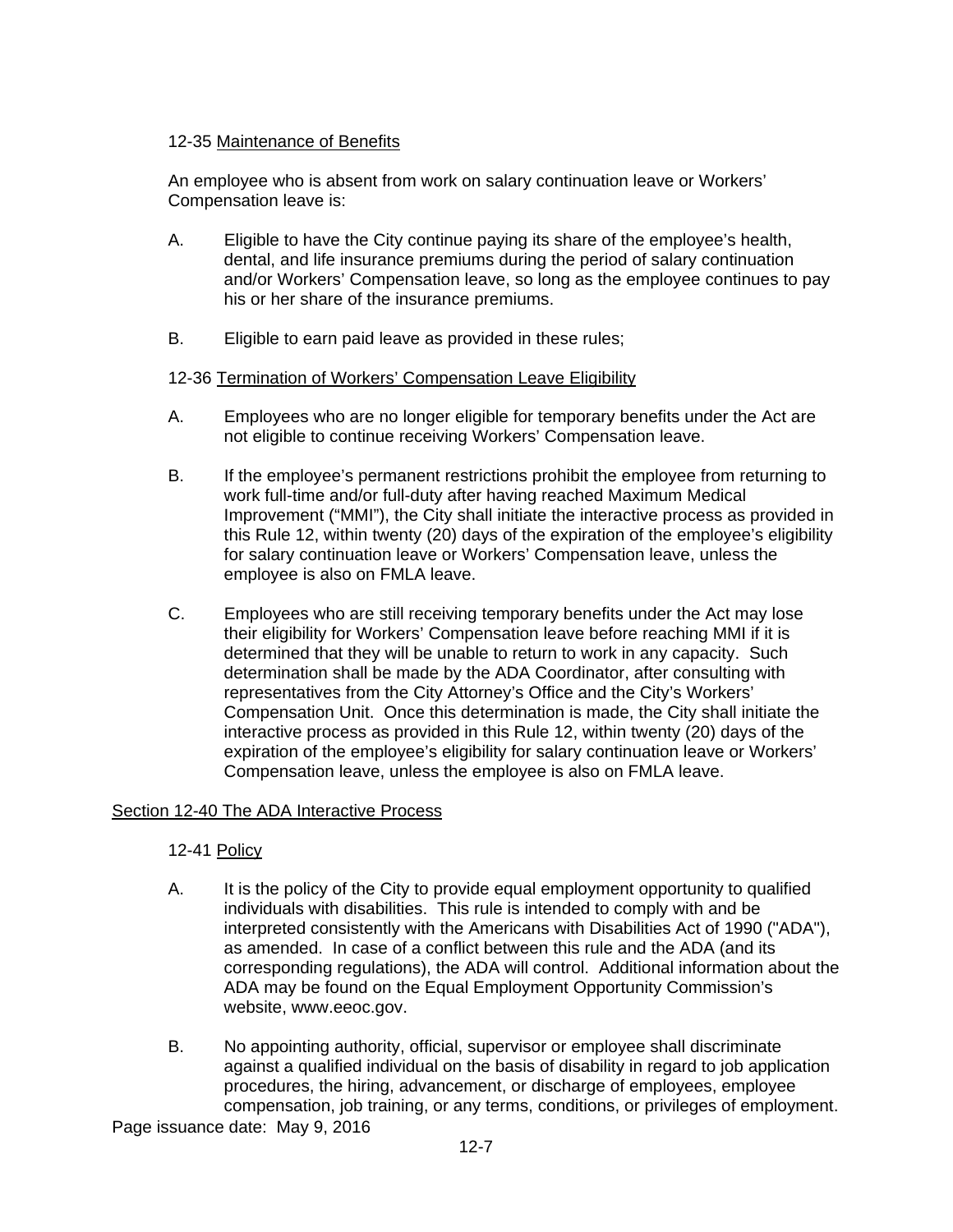## 12-42 ADA Definitions

- A. ADA Coordinator: Person or persons designated by the OHR Executive Director to act on behalf of the OHR in the Interactive Process (IAP).
- B. Vacant position: An empty position that a department or agency is authorized to fill and intends to fill.

#### 12-43 Interactive Process (IAP)

A department or agency shall provide a reasonable accommodation to the known physical or mental limitations of an otherwise qualified individual with a disability who is an applicant or employee, unless it can be demonstrated that the accommodation would impose an undue hardship on the operation of the department or agency, or pose a direct threat to any person. These determinations with regard to employees shall be made through the IAP. The process for accommodating applicants can be found in Rule 3 **RECRUITMENT**.

- A. The City shall initiate an IAP when:
	- 1. An employee provides notice that the employee needs a reasonable accommodation to perform the essential functions of the employee's position; or
	- 2. The employee's department or agency has actual or constructive notice that an employee may have a disability for which the employee needs reasonable accommodation.
- B. The IAP shall be a flexible, informal process that involves the department or agency, the employee and the ADA Coordinator, and requires the good faith participation of all parties. The ADA Coordinator may terminate the IAP if the employee fails to cooperate in the process.
- C. The purpose of the IAP shall be to determine if:
	- 1. The employee has a disability within the meaning of the ADA;
	- 2. If so, whether the employee needs a reasonable accommodation to perform the essential duties of his or her job, or another job; and
	- 3. If so, whether the employee can be reasonably accommodated.
- D. In order to make this determination, the ADA Coordinator may request and review medical records and other documentation in the possession, custody, or control of the employee's health care providers. The ADA Coordinator may also obtain an independent medical evaluation for the purpose of gathering information needed to make this determination. Such examinations and evaluations shall be reasonable and paid for by the department or agency where the employee is presently employed.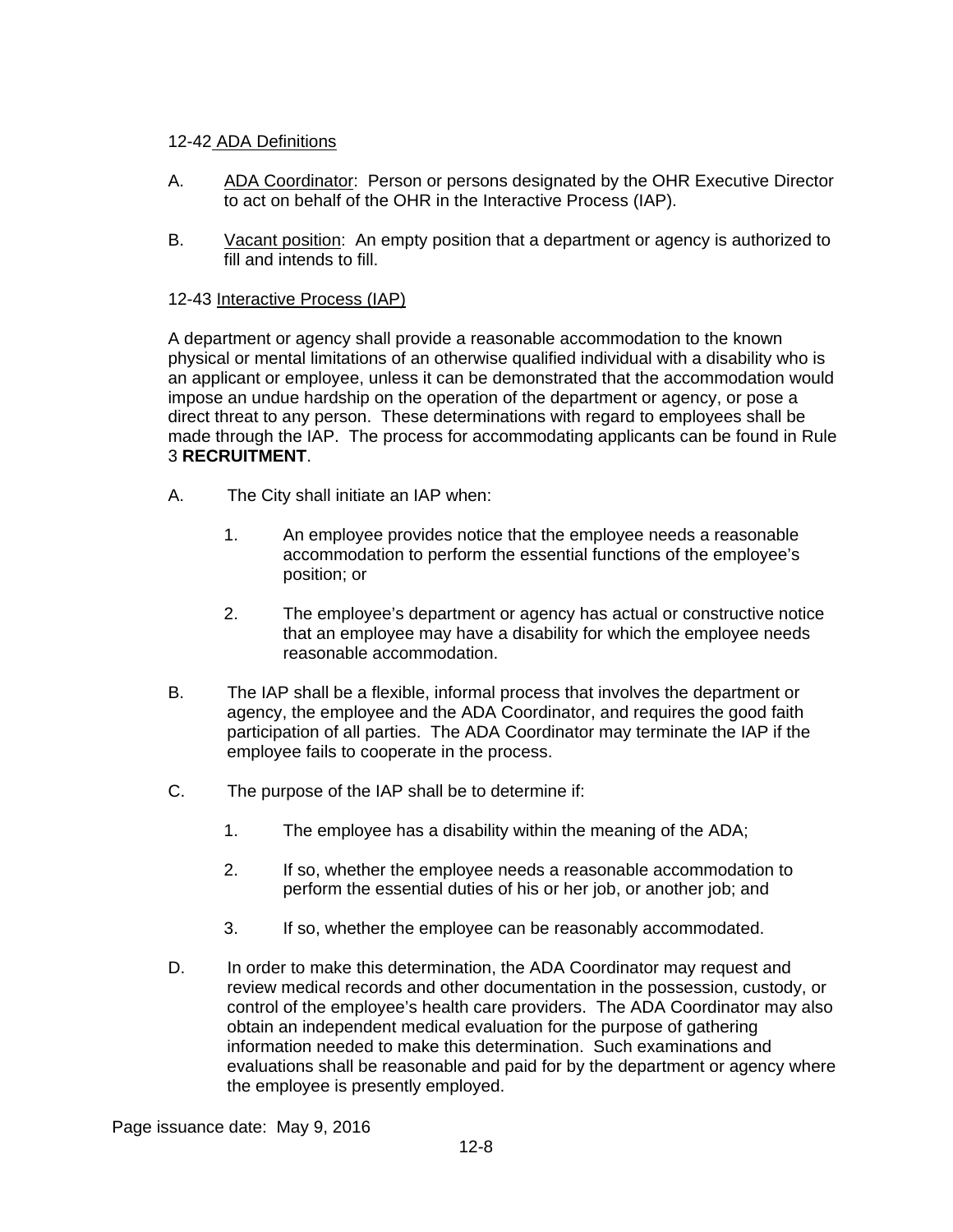- E. If the employee is determined to have a disability as defined in the ADA, the ADA Coordinator, department or agency, and the employee shall endeavor to identify any reasonable accommodations the employee may need to be able to perform the essential functions of his or her position. The preferred option always shall be a reasonable accommodation that allows the employee to remain in his or her existing job.
- F. If the employee is determined not to have a disability as defined in the ADA, or it is determined that the employee cannot be reasonably accommodated, the ADA Coordinator will end the IAP and disqualification proceedings may be initiated by the employee's department or agency if the employee remains unable to perform the essential functions of his or her position.

#### 12-44 Re-assignment:

- A. 1. If the ADA Coordinator determines that an employee with a disability cannot be reasonably accommodated in his or her current position; the employee expresses an interest in remaining employed with the City; and the employee's restrictions allow the employee to be reasonably accommodated in other positions, the ADA Coordinator shall explore reassignment to a vacant position as a possible reasonable accommodation.
	- 2. This determination shall be communicated in writing to the employee as soon as possible after it has been made.
	- 3. The ADA Coordinator shall look for positions that are vacant and become vacant during the three (3) months immediately following this written communication.
	- 4. The ADA Coordinator shall terminate the IAP before the end of the threemonth period if the employee withdraws his or her request for reassignment, or if the employee accepts an IAP re-assignment.
- B. Re-assignment is not available:
	- 1. To a position that constitutes a promotion. If the employee originally took a demotion as an ADA re-assignment, the ADA Coordinator may consider positions above the employee's current pay grade if the employee is eligible for re-promotion (as defined in Rule 5 **APPOINTMENTS AND STATUS**) to that position and is able to perform the essential functions of that position with or without accommodations. This does not preclude an employee from applying for promotions within the Career Service;
	- 2. To job applicants who are not currently City employees.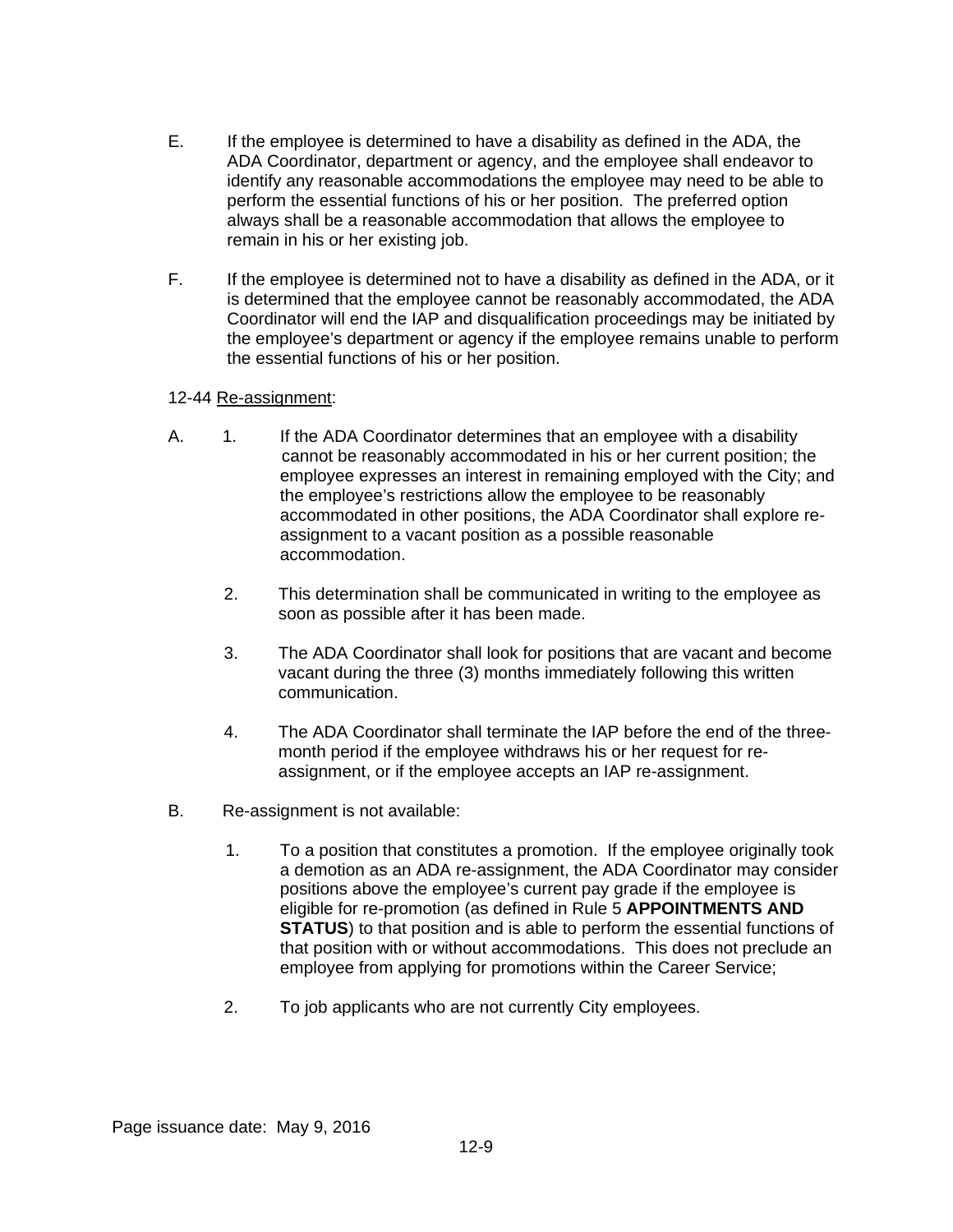- C. 1. The ADA Coordinator's priority is to identify vacant positions that are equivalent to the employee's current position in terms of pay and benefits, first in the employee's department or agency, and then in other departments or agencies.
	- 2. If no equivalent positions exist, the ADA Coordinator's next priority is to identify vacant positions of lower pay and benefits, first in the employee's department or agency, and then in other departments or agencies.
	- 3. If no vacant positions become available during the three-month reassignment period, the ADA Coordinator shall terminate the IAP and disqualification proceedings may be initiated by the employee's department or agency.
- D. 1. The ADA Coordinator shall analyze the employee's specific experience, skills and background, and the specific job duties of the vacant position. The employee does not need to be the best-qualified individual for the position in order to be re-assigned to it.
	- 2. The ADA Coordinator shall provide the employee with information about all vacancies for which the employee:
		- a. Meets the minimum education, experience and licensing or certification requirements; and
		- b. Is able to perform the essential functions with or without accommodations.
	- 3. The employee may express his or her preference regarding the selection of a re-assignment position. However, the ADA Coordinator is free to choose the re-assignment position to be offered to the employee.
- E. An employee with a disability may decline a re-assignment appointment that is a demotion and request that the ADA Coordinator continue looking for vacant positions within the three-month time period. However, if an employee declines an offer of a transfer to a comparable position in terms of salary and benefits, the ADA Coordinator shall terminate the IAP and disqualification proceedings may be initiated by the employee's department or agency.
- F. A department or agency to which an employee with a disability is being reassigned is required to cooperate with the re-assignment process coordinated by the ADA Coordinator and accept the re-assignment of that employee through the IAP. However, the department or agency may file a request to the OHR Executive Director to review the re-assignment placement within five (5) calendar days of the re-assignment notice if the department or agency reasonably believes that the employee will not be able to perform the essential functions of the position with or without reasonable accommodation.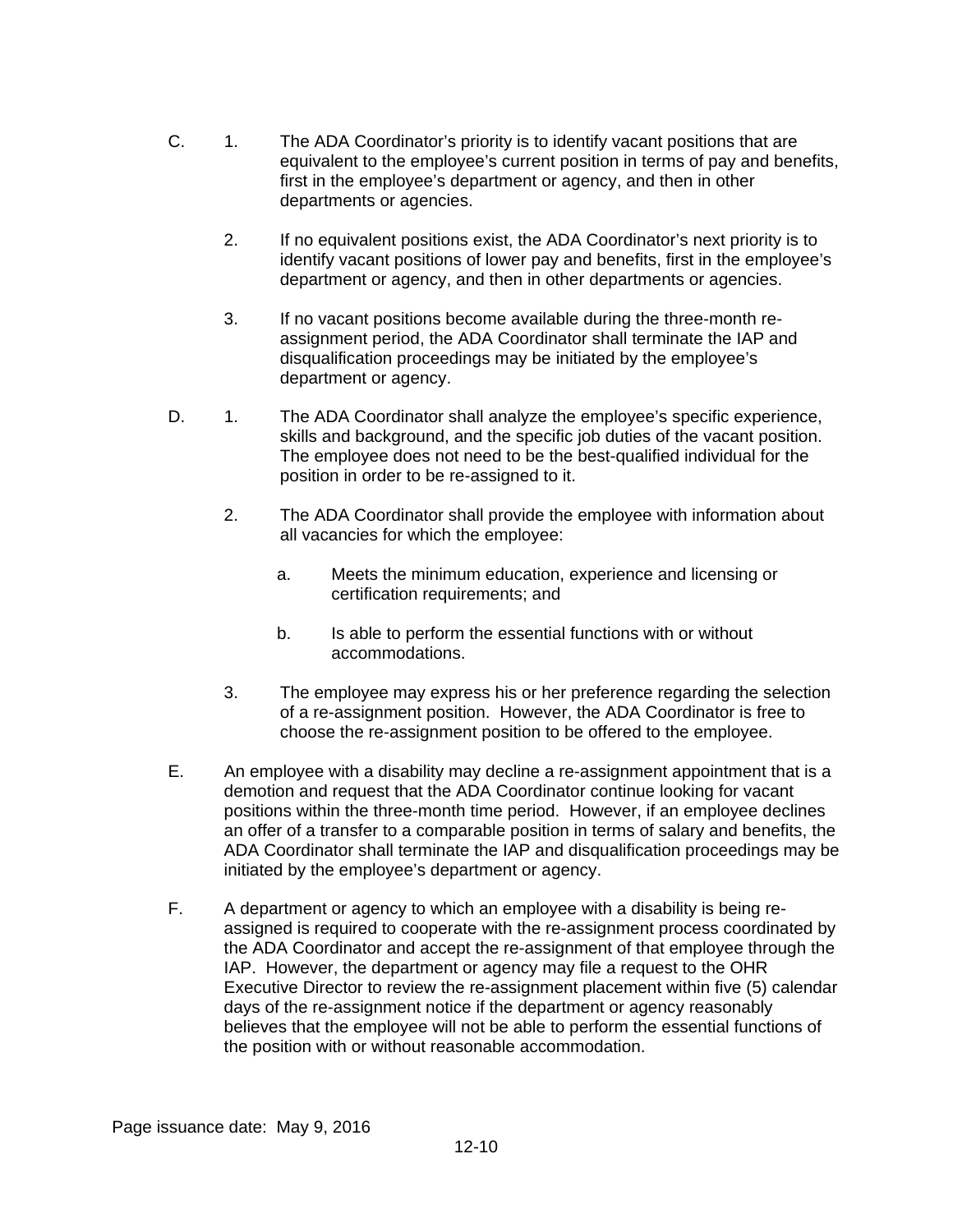- G. If an employee is re-assigned to either an equivalent or demotion position, the employee shall continue to receive the pay rate he or she earned in the former position unless this exceeds the range maximum of the pay range of the new classification, in which case the employee shall receive the range maximum of the pay range of the new classification.
- H. 1. The department or agency shall take all necessary steps to train the re-assigned employee in the duties of the position re-assigned, as it would do with any new employee.
	- 2. Re-assigned employees shall be provided any reasonable accommodation necessary for the employees to perform the essential functions of the new position.
- I. 1. If an employee with a disability is re-assigned to a vacant position and the department or agency subsequently determines that the employee with a disability is unable to perform the essential functions of the position, with or without reasonable accommodation, the IAP will be resumed from the beginning.
	- 2. The IAP need not be resumed if the employee has performance problems in the position that are unrelated to his or her disability, or if the employee is dismissed as a corrective measure for misconduct.

#### 12-45 Re-assignment of Classified Service Employees

- A. A Classified Service employee (police officer or fire fighter) with a disability is eligible to seek re-assignment to a vacant Career Service position as a form of reasonable accommodation if he or she cannot be reasonably accommodated in his or her Classified Service position. Should a Classified Service employee with a disability be re-assigned to a vacant Career Service position as a form of reasonable accommodation, the employee will no longer be a Classified Service employee, but instead will be a new Career Service employee.
- B. Under this circumstance, the employee will be entitled to the pension given to Career Service employees after the appropriate number of years of service for vesting within the Career Service system. The employee is not entitled to retroactive vesting for this pension for his or her years of service as a Classified Service employee. This rule does not prohibit the employee from purchasing service credits subject to procedures established by the Denver Employees Retirement Plan.
- C. The employee's sick and vacation days that he or she accrued as a Classified Service employee will not be carried over to the new Career Service position; however, the employee will be given monetary payment for such leave upon separating from the Classified Service, in accordance with the Police or Fire Department's rules and regulations and collective bargaining agreement then in effect. The employee shall accrue paid time off as a new Career Service employee.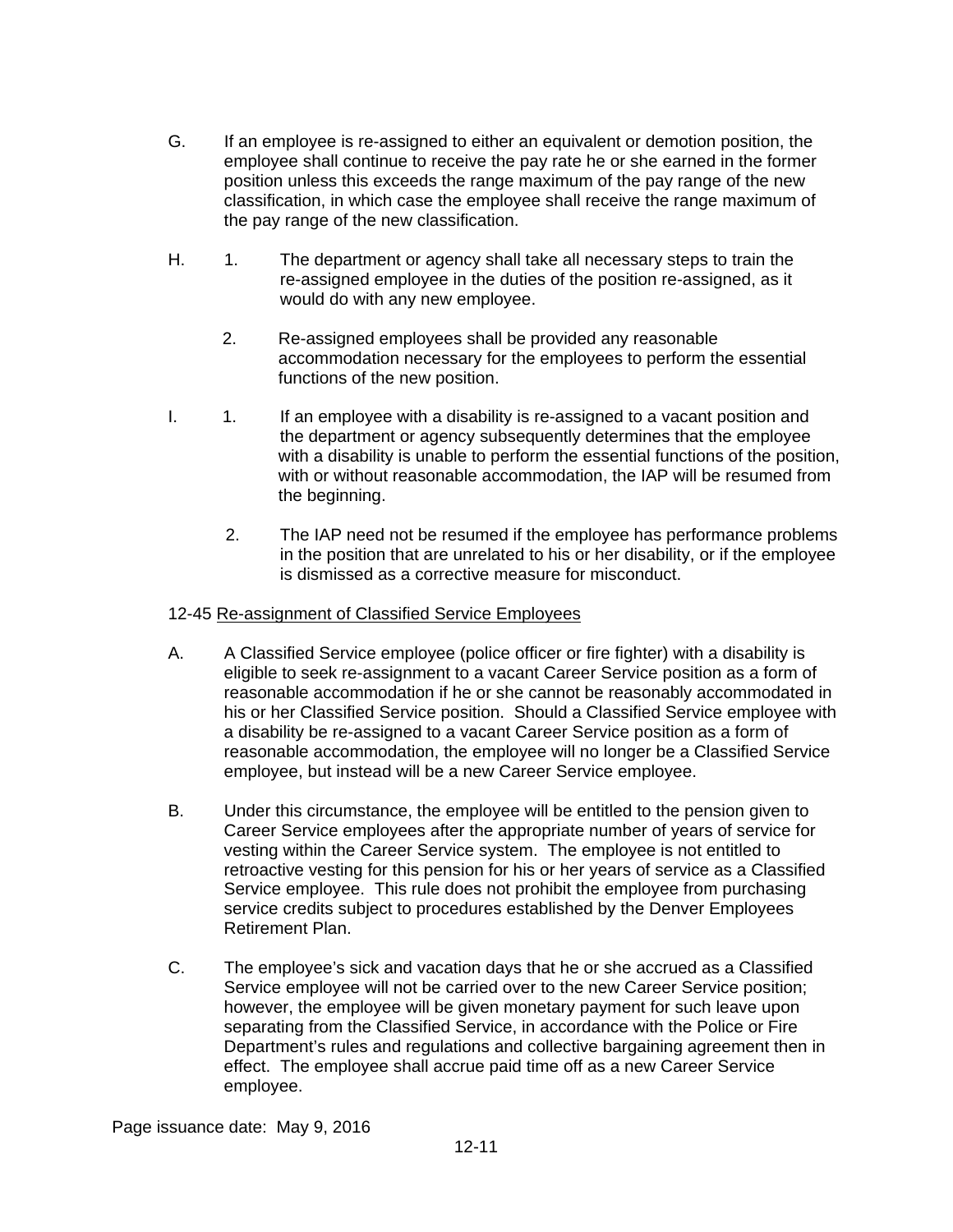## 12-46 ADA Leave

- A. ADA leave shall be provided:
	- 1. During the IAP if an employee is unable to perform the essential functions of his or her existing job;
	- 2. During any period of leave that is provided to the employee as a reasonable accommodation as a result of the IAP.
- B. ADA leave is unpaid leave, unless an employee elects to substitute available paid leave for unpaid ADA leave.

## 12-47 Retaliation and Coercion

- A. It is a violation of this rule to discriminate against any individual because that individual has opposed any act or practice prohibited by this rule or because that individual filed a grievance or appeal, testified, assisted, or participated in any manner in an investigation, proceeding, or hearing to enforce any provision contained in this rule.
- B. It is a violation of this rule to coerce, intimidate, threaten, harass or interfere with any individual in the exercise or enjoyment of, or because that individual aided or encouraged any other individual in the exercise of, any right granted or protected by this rule (including, but not limited to, making a request for a reasonable accommodation).

## 12-48 Confidentiality and Record Keeping

Any medical information obtained about an employee during the IAP shall be collected and maintained on separate forms and in separate files and be treated as confidential, except that:

- A. Supervisors, managers, human resources personnel and other City employees involved in the IAP may obtain access to such information on a need to know basis.
- B. Supervisors, managers, human resources personnel and other appropriate City employees may be informed regarding necessary restrictions on the work or duties of an employee and necessary accommodations.
- C. First-aid and safety personnel may be informed if the disability requires emergency treatment.
- D. Information may be given to the state workers' compensation offices, and state second injury funds, in accordance with the state workers' compensation laws.